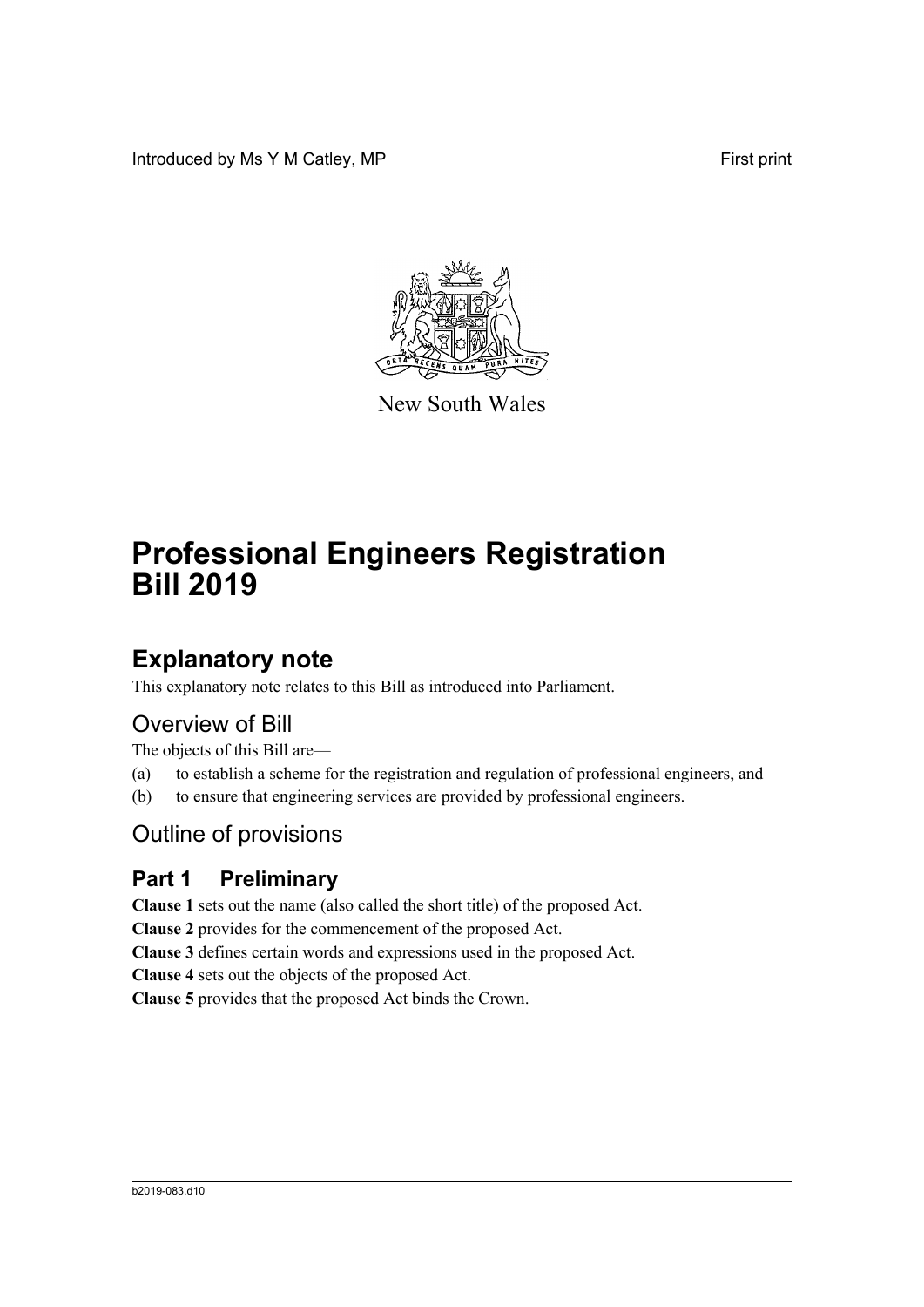# **Part 2 Registration of professional engineers**

## **Division 1 Preliminary**

**Division 1** sets out the areas of engineering in which a professional engineer may be registered and creates offences for a person, other than a professional engineer, to engage in certain conduct relating to engineering.

## **Division 2 Application for registration**

**Division 2** sets out the way in which an individual may apply for registration as a professional engineer. The Division also sets out the requirements for a person to be registered as a professional engineer, including that the person has the appropriate qualifications and competencies for an area of engineering and is otherwise fit to practise as a professional engineer.

## **Division 3 Determination of application for registration**

**Division 3** provides for the Board of Professional Engineers to determine an application for registration as a professional engineer and grant or refuse to grant the application.

## **Division 4 Renewal and restoration of registration**

**Division 4** sets out the ongoing requirements to retain registration as a practising professional engineer and the process by which the registration of a professional engineer may be restored or renewed.

## **Division 5 Conditions of registration**

**Division 5** provides for conditions to be applied to the registration of a professional engineer, including the addition or alteration of conditions.

## **Division 6 Disclosure by professional engineers**

**Division 6** requires professional engineers to notify the board of certain matters, including if disciplinary action has been taken against the engineer in another jurisdiction in relation to the practice of engineering.

## **Division 7 Miscellaneous**

**Division 7** authorises to the Board of Professional Engineers (the *board*) to undertake inquiries about an applicant's fitness to practise as a professional engineer, to obtain information about the applicant's criminal history and to request information from assessment entities in relation to the applicant.

**Division 7** also provides for the surrender of a professional engineer's registration, the refund of certain application fees and the form of a certificate of registration as a professional engineer.

## **Part 3 Board of Professional Engineers**

## **Division 1 Constitution and functions of board**

**Division 1** establishes the board and sets out the membership and functions of the board. The board is responsible for the registration of professional engineers and the approval of assessment entities and is subject to the written directions of the Minister.

## **Division 2 Register of professional engineers**

**Division 2** requires the board to keep and maintain a register of professional engineers and make the register publicly available.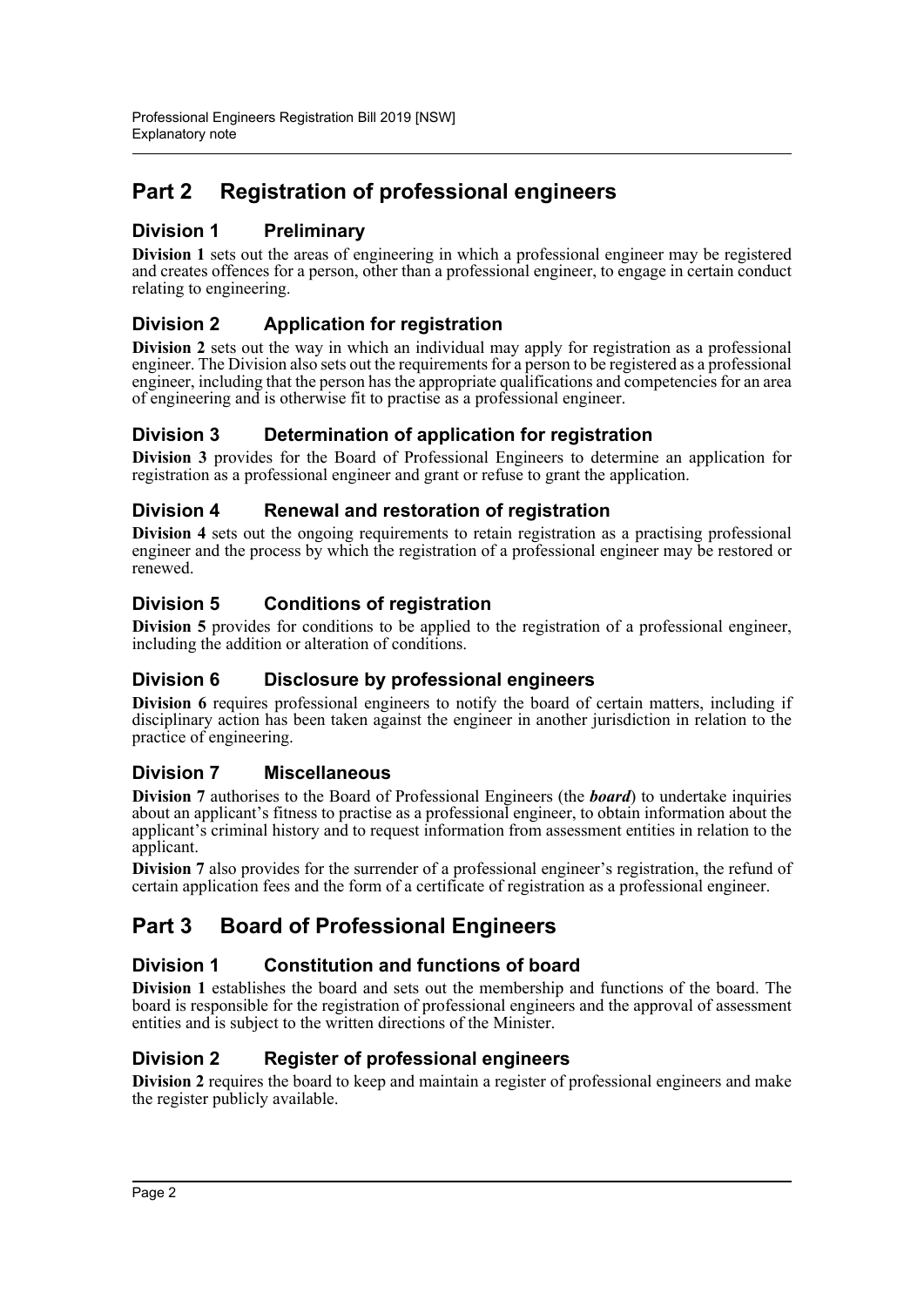# **Part 4 Code of practice**

**Part 4** provides for the development and publication of a code of practice for professional engineers. The code of practice may be used to provide evidence of appropriate professional conduct for a professional engineer.

# **Part 5 Complaints and investigations**

## **Division 1 Preliminary**

**Division 1** defines certain terms used in Part 5 and sets out the circumstances in which the board may exercise its investigation functions. The Part extends to conduct of a professional engineer even if the person has subsequently ceased to be a professional engineer.

## **Division 2 Complaints**

**Division 2** establishes a mechanism for complaint handling.

## **Division 3 Investigations**

**Division 3** provides for the conduct of investigations into the conduct of professional engineers and contraventions of the proposed Act (including contraventions of the Act by persons who are not professional engineers).

## **Division 4 Reporting on investigations**

**Division 4** provides for the preparation of reports about investigations conducted by the board or by another person authorised by the board to conduct an investigation.

## **Division 5 Action following investigation—professional engineer**

**Division 5** sets out the procedure for taking disciplinary action as a result of an investigation into the conduct of a professional engineer, including a procedure for the suspension or cancellation of the professional engineer's registration.

### **Division 6 Action following investigation—person other than professional engineer**

**Division 6** sets out the procedure for taking action as a result of an investigation into a possible contravention of the proposed Act by a person other than a professional engineer, including commencing proceedings to prosecute the person for an offence.

# **Part 6 Authorised officers**

## **Division 1 Appointment of authorised officers**

**Division 1** authorises the board to appoint persons as authorised officers to carry out certain functions under the proposed Act.

### **Division 2 Information gathering powers of authorised officers**

**Division 2** establishes the powers of authorised officers to direct persons to produce information or records, to require answers and to record answers or other information given.

## **Division 3 Entry to premises by authorised officers**

**Division 3** grants authorised officers authority to enter certain premises for the purposes of conducting an investigation, provides for the issue of search warrants and sets out the powers that may be exercised by an authorised officer while on premises in accordance with Part 6.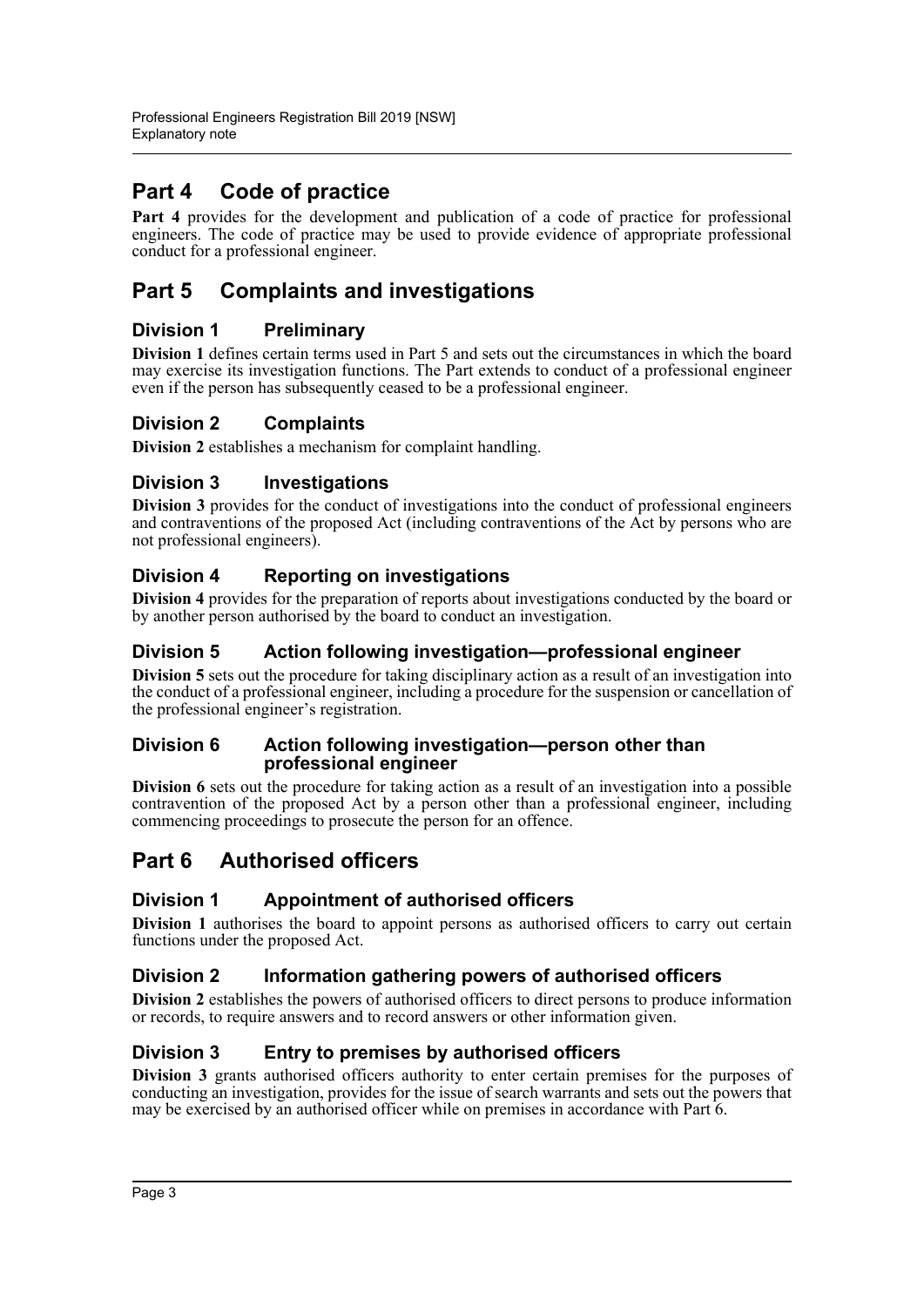## **Division 4 Miscellaneous**

**Division 4** sets out certain other matters relating to authorised officers, including offences for obstructing or failing to comply with a direction of an authorised officer.

## **Part 7 Assessment entities and schemes**

### **Division 1 Applications relating to assessment schemes**

**Division 1** provides for the board's approval of assessment schemes conducted by an assessment entity in areas of engineering. The Division also makes provision for applications to vary or renew approved assessment schemes.

## **Division 2 Decision of board**

**Division 2** provides for the board to grant or refuse applications made under Division 1, including to grant an application subject to conditions.

## **Division 3 Cancellation, suspension and surrender of approval**

**Division 3** sets out the circumstances in which the approval of an assessment scheme conducted by an assessment entity may be cancelled or suspended by the board and provides for an assessment entity to surrender an approval.

## **Division 4 Record of assessment entities**

**Division 4** requires the board to keep a register of approved assessment entities and the areas of engineering that the entity is approved to provide assessment schemes.

# **Part 8 Miscellaneous**

**Part 8** makes provision for the review of decisions made under the proposed Act, the publication of warning notices by the board, the personal liability of authorised officers and members of the board and the making of regulations.

## **Schedule 1 Savings, transitional and other provisions**

**Schedule 1** contains savings, transitional and other provisions consequent on the enactment of the proposed Act.

# **Schedule 2 Constitution and procedure of board**

**Schedule 2** sets out the constitution and procedure of the Board of Professional Engineers.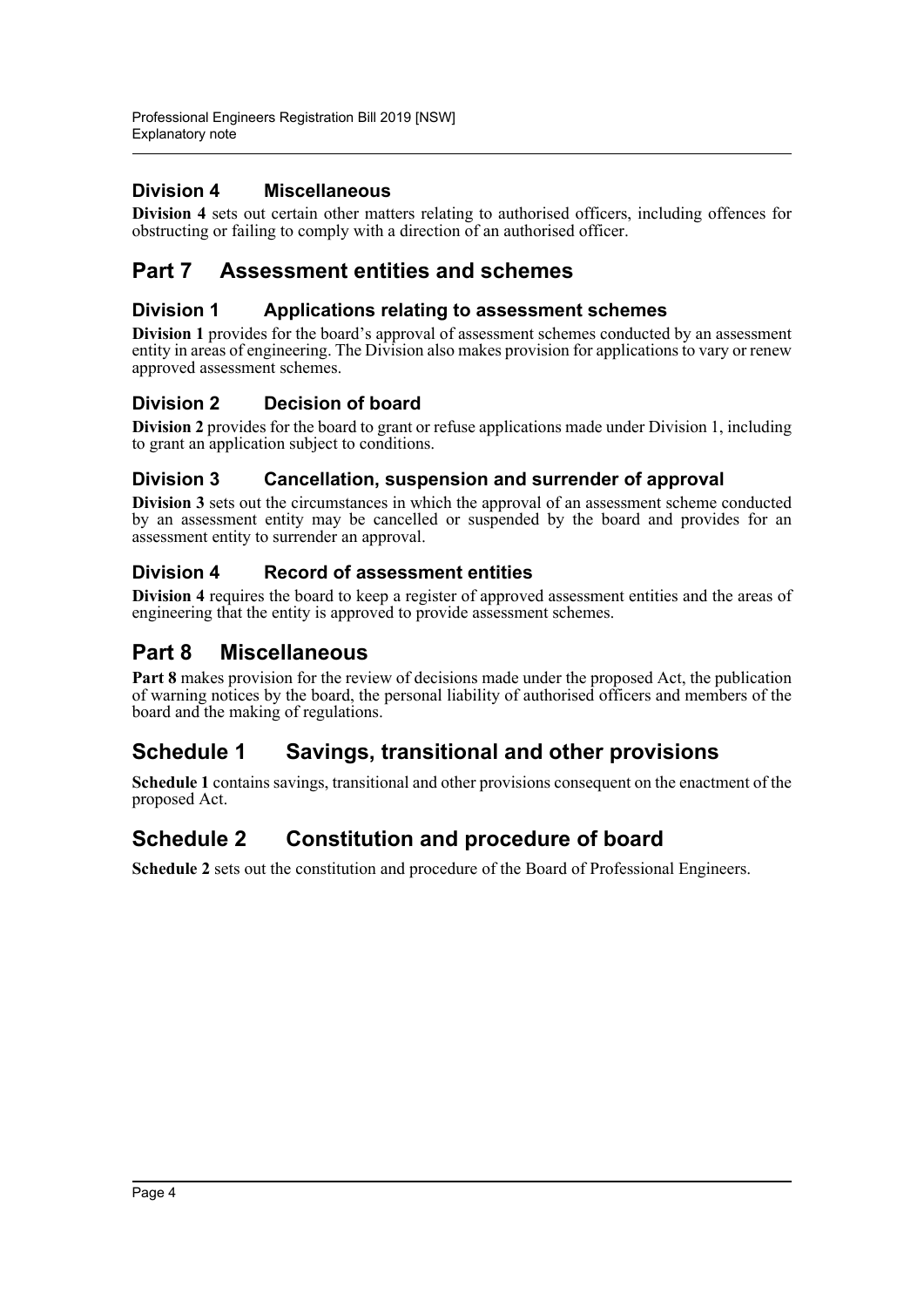Introduced by Ms Y M Catley, MP **First print** 



New South Wales

# **Professional Engineers Registration Bill 2019**

# **Contents**

|        |                    |                |                                                        | Page             |
|--------|--------------------|----------------|--------------------------------------------------------|------------------|
| Part 1 | <b>Preliminary</b> |                |                                                        |                  |
|        | 1                  | Name of Act    |                                                        | 2                |
|        | $\overline{2}$     |                | Commencement                                           | $\boldsymbol{2}$ |
|        | 3                  | Definitions    |                                                        | $\overline{2}$   |
|        | 4                  | Objects of Act |                                                        | $\mathfrak{S}$   |
|        | 5                  |                | Act to bind Crown                                      | 3                |
| Part 2 |                    |                | <b>Registration of professional engineers</b>          |                  |
|        | <b>Division 1</b>  |                | Preliminary                                            |                  |
|        | 6                  |                | Areas of engineering                                   | 4                |
|        | 7                  |                | Professional engineering services require registration | 4                |
|        | 8                  |                | Titles and names                                       | 4                |
|        | <b>Division 2</b>  |                | <b>Application for registration</b>                    |                  |
|        | 9                  |                | Applying for registration                              | 4                |
|        | 10                 | Eligibility    |                                                        | $\mathbf 5$      |
|        | 11                 |                | Fitness to practise as professional engineer           | 5                |
|        | <b>Division 3</b>  |                | Determination of application for registration          |                  |
|        | 12                 |                | Determination of application                           | 6                |
|        | 13                 |                | Grant of application                                   | 6                |
|        |                    |                |                                                        |                  |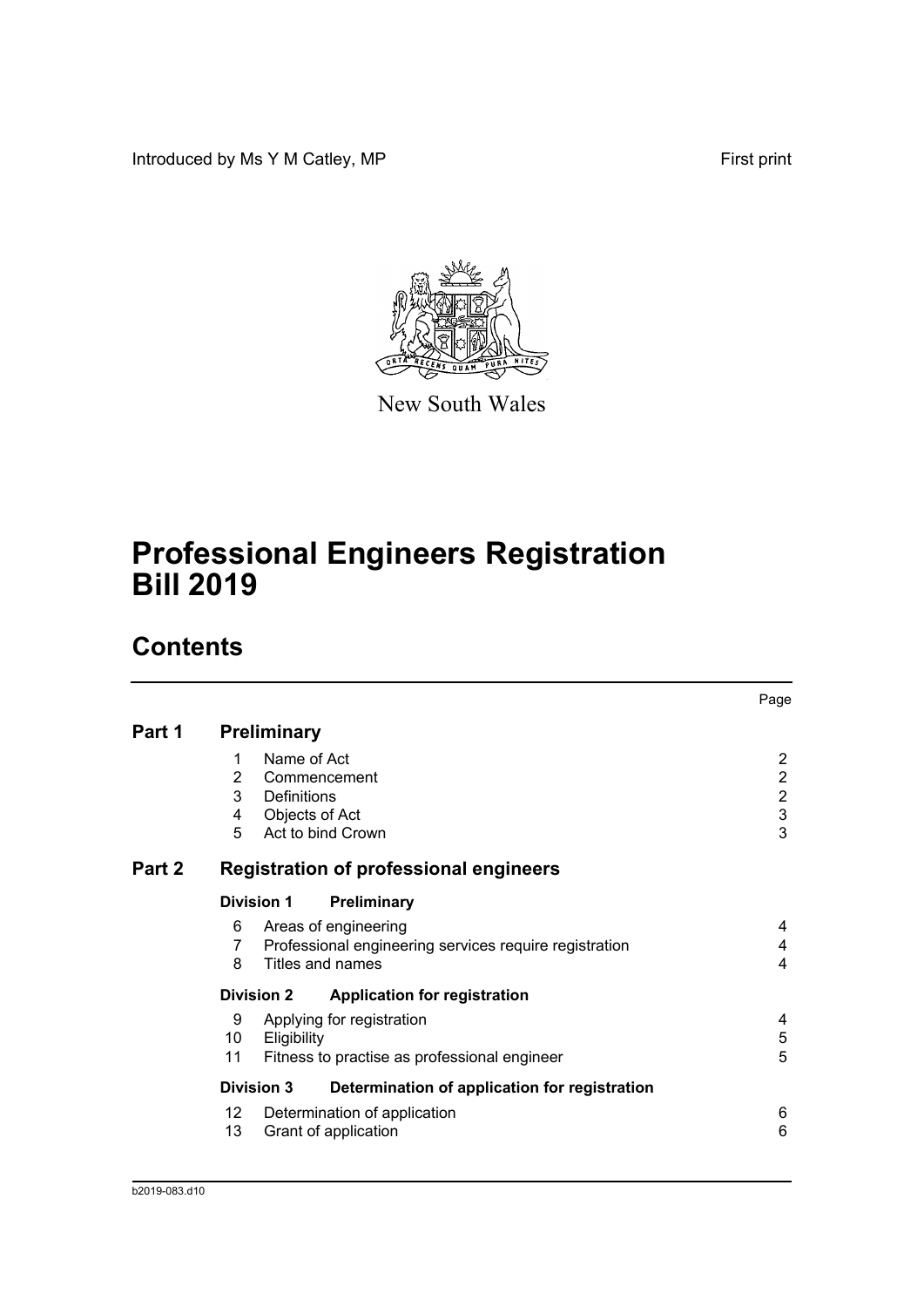| 14<br>15<br>16                   |                      | Refusal of application<br>Period of registration<br>Notification of expiry of registration                                                                                                                                                                                                                                               | 6<br>6<br>6                      |
|----------------------------------|----------------------|------------------------------------------------------------------------------------------------------------------------------------------------------------------------------------------------------------------------------------------------------------------------------------------------------------------------------------------|----------------------------------|
|                                  | <b>Division 4</b>    | Renewal and restoration of registration                                                                                                                                                                                                                                                                                                  |                                  |
|                                  | <b>Subdivision 1</b> | Preliminary                                                                                                                                                                                                                                                                                                                              |                                  |
| 17<br>18                         |                      | Application of Division<br>Continuing registration requirements of practising professional engineers                                                                                                                                                                                                                                     | $\overline{7}$<br>$\overline{7}$ |
|                                  | <b>Subdivision 2</b> | Renewal and restoration of registration                                                                                                                                                                                                                                                                                                  |                                  |
| 19<br>20<br>21<br>22<br>23<br>24 |                      | Application for renewal or restoration<br>Applying for renewal<br>Applying for restoration<br>Registration in force while application for renewal is considered<br>Board to consider continuing registration requirements when<br>determining application under this Division<br>Refusal to grant application for renewal or restoration | 8<br>8<br>8<br>8<br>8<br>8       |
|                                  | Division 5           | <b>Conditions of registration</b>                                                                                                                                                                                                                                                                                                        |                                  |
| 25<br>26                         |                      | Conditions of registration<br>Adding or amending conditions on registration                                                                                                                                                                                                                                                              | 9<br>9                           |
|                                  | Division 6           | Disclosure by professional engineers                                                                                                                                                                                                                                                                                                     |                                  |
| 27<br>28                         | bodies               | Professional engineer to notify board of particular matters<br>Professional engineer to notify board of disciplinary action by other                                                                                                                                                                                                     | 9<br>9                           |
|                                  | <b>Division 7</b>    | <b>Miscellaneous</b>                                                                                                                                                                                                                                                                                                                     |                                  |
| 29<br>30<br>31<br>32<br>33<br>34 |                      | Inquiries about fitness to practise as a professional engineer<br>Report about applicant's criminal history<br>Information about applicant from assessment entity<br>Surrender of registration<br>Form of certificate of registration<br>Refund of fees-withdrawal of application                                                        | 9<br>10<br>10<br>10<br>10<br>11  |
|                                  |                      | <b>Board of Professional Engineers</b>                                                                                                                                                                                                                                                                                                   |                                  |
|                                  | <b>Division 1</b>    | <b>Constitution and functions of board</b>                                                                                                                                                                                                                                                                                               |                                  |
| 35<br>36<br>37<br>38             |                      | Constitution of board<br>Membership of board<br>Functions of board<br>Ministerial direction                                                                                                                                                                                                                                              | 12<br>12<br>12<br>12             |
|                                  | <b>Division 2</b>    | <b>Register of professional engineers</b>                                                                                                                                                                                                                                                                                                |                                  |
| 39<br>40                         |                      | Keeping the register<br>Inspection of register                                                                                                                                                                                                                                                                                           | 13<br>13                         |
|                                  | Code of practice     |                                                                                                                                                                                                                                                                                                                                          |                                  |
| 41<br>42                         |                      | Board to make code of practice<br>Tabling of code                                                                                                                                                                                                                                                                                        | 14<br>14                         |

Page

**Part 4** 

**Part 3**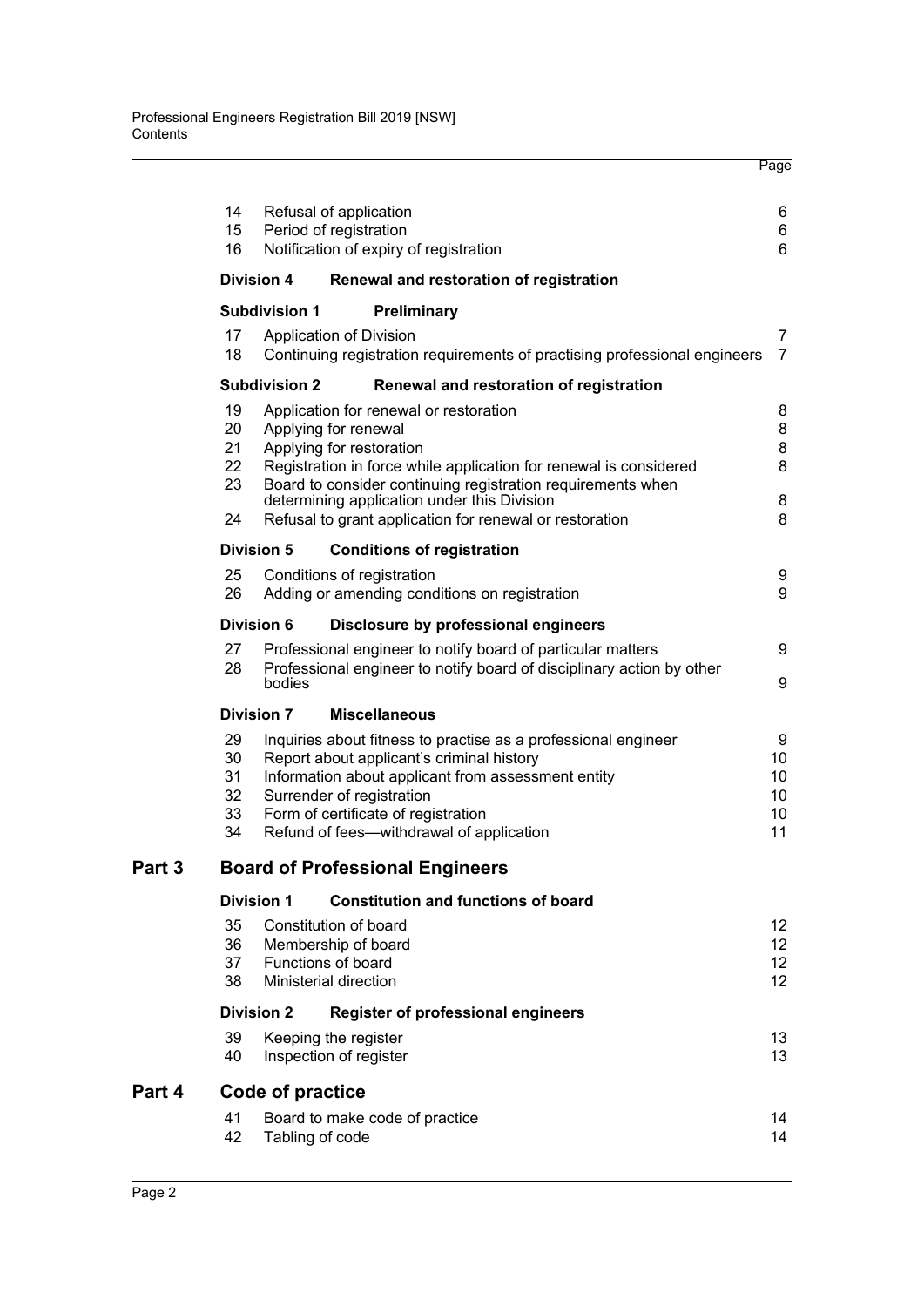|        | 43 |                   | Inspection of code                                                                           | 14 |
|--------|----|-------------------|----------------------------------------------------------------------------------------------|----|
|        | 44 |                   | Notice of approval or amendment of code                                                      | 14 |
|        | 45 |                   | Use of code of practice in disciplinary proceeding                                           | 14 |
| Part 5 |    |                   | <b>Complaints and investigations</b>                                                         |    |
|        |    | <b>Division 1</b> | Preliminary                                                                                  |    |
|        | 46 | Definitions       |                                                                                              | 15 |
|        | 47 | exercised         | Purposes for which functions under this Part and Part 6 may be                               | 15 |
|        | 48 |                   | Application of Part to former professional engineers                                         | 15 |
|        |    | <b>Division 2</b> | <b>Complaints</b>                                                                            |    |
|        | 49 |                   | Complaints about conduct                                                                     | 15 |
|        | 50 |                   | Board may require further information or statutory declaration                               | 15 |
|        | 51 |                   | Rejection of complaint                                                                       | 15 |
|        | 52 |                   | Withdrawal of complaint                                                                      | 16 |
|        |    | <b>Division 3</b> | Investigations                                                                               |    |
|        | 53 |                   | Investigations of professional engineer's conduct                                            | 16 |
|        | 54 |                   | Investigation of compliance with Act                                                         | 16 |
|        | 55 |                   | Timing of investigation                                                                      | 16 |
|        | 56 |                   | Notice of investigation                                                                      | 16 |
|        | 57 |                   | Board may engage persons to help investigation                                               | 17 |
|        |    | <b>Division 4</b> | <b>Reporting on investigations</b>                                                           |    |
|        | 58 |                   | Board's report about investigation                                                           | 17 |
|        | 59 |                   | Report about investigation being conducted                                                   | 17 |
|        | 60 |                   | Authorised officer's report about investigation                                              | 17 |
|        | 61 |                   | Board may report to Minister                                                                 | 18 |
|        |    | <b>Division 5</b> | Action following investigation-professional engineer                                         |    |
|        | 62 |                   | Board's decision on investigation about professional engineer                                | 18 |
|        | 63 |                   | Notice to show cause                                                                         | 18 |
|        | 64 |                   | Grounds for suspension or cancellation of professional engineer's                            |    |
|        |    | registration      |                                                                                              | 19 |
|        | 65 |                   | Procedure for suspension or cancellation of registration                                     | 20 |
|        | 66 |                   | Notice of result of investigation about professional engineer                                | 20 |
|        | 67 | investigation     | Publishing certain decisions about professional engineer after                               | 20 |
|        |    | <b>Division 6</b> | Action following investigation-person other than professional                                |    |
|        |    |                   | engineer                                                                                     |    |
|        | 68 |                   | Board's decision about other investigations                                                  | 20 |
|        | 69 |                   | Other investigations-recording decision if person becomes professional                       |    |
|        |    | engineer          |                                                                                              | 21 |
|        | 70 |                   | Publishing information if person other than professional engineer found<br>guilty of offence | 21 |
|        |    |                   |                                                                                              |    |

Page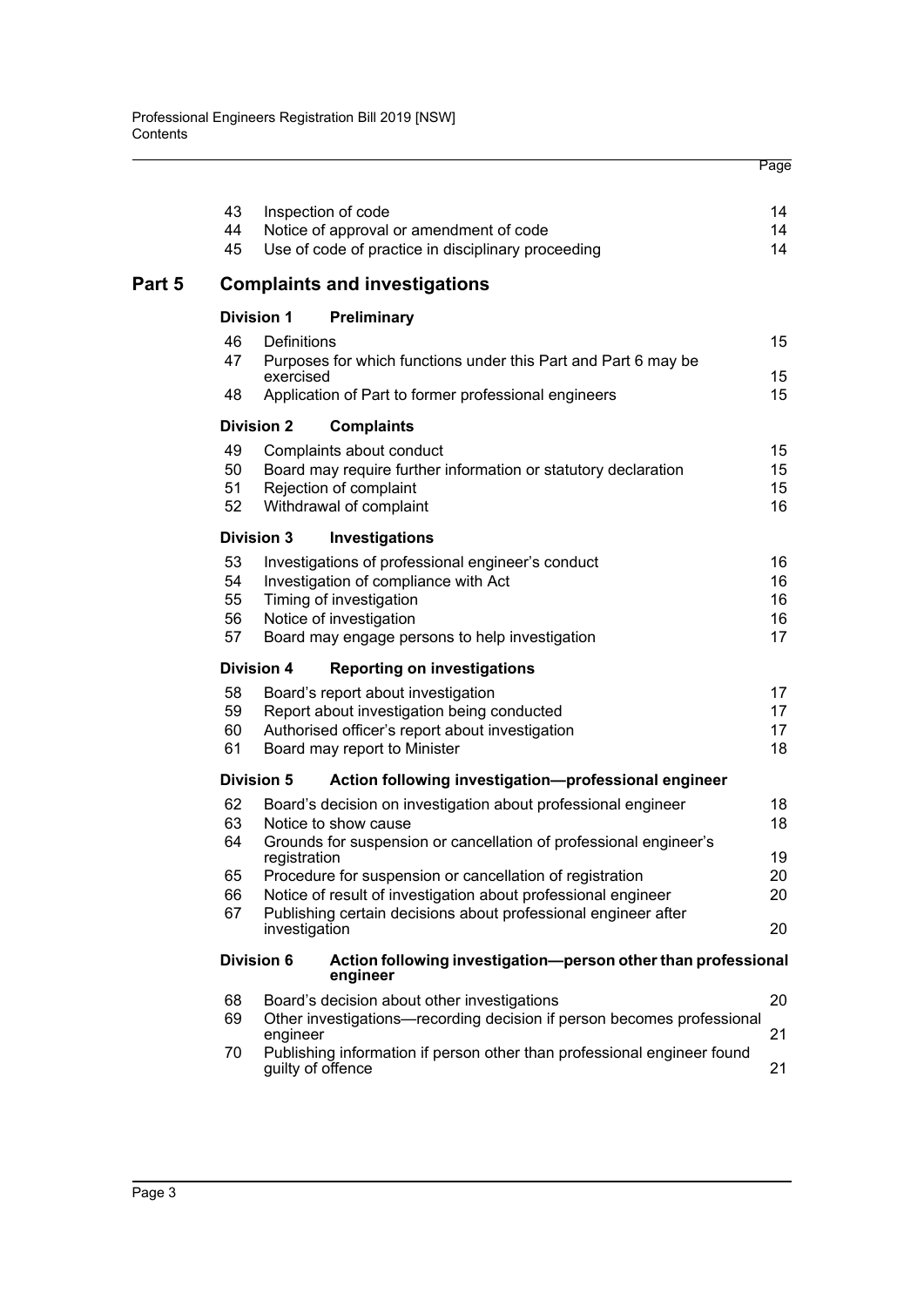| Part 6 | <b>Authorised officers</b> |                |                                                                  |          |  |  |
|--------|----------------------------|----------------|------------------------------------------------------------------|----------|--|--|
|        | <b>Division 1</b>          |                | Appointment of authorised officers                               |          |  |  |
|        | 71                         |                | Appointment of authorised officers                               | 22       |  |  |
|        | 72                         |                | Scope of authority                                               | 22       |  |  |
|        | 73                         | Identification |                                                                  | 22       |  |  |
|        | <b>Division 2</b>          |                | Information gathering powers of authorised officers              |          |  |  |
|        | 74                         |                | Exercise in conjunction with other powers                        | 22       |  |  |
|        | 75                         |                | Powers of authorised officers to require information and records | 22       |  |  |
|        | 76                         |                | Power of authorised officers to require answers                  | 23       |  |  |
|        | 77                         |                | Recording of evidence                                            | 23       |  |  |
|        | <b>Division 3</b>          |                | Entry to premises by authorised officers                         |          |  |  |
|        | 78                         |                | Powers of authorised officers to enter premises                  | 23       |  |  |
|        | 79                         |                | Entry into residential premises only with permission or warrant  | 24       |  |  |
|        | 80                         |                | Search warrants                                                  | 24       |  |  |
|        | 81                         |                | Requiring assistance                                             | 24       |  |  |
|        | 82                         |                | Powers that may be exercised on premises                         | 24       |  |  |
|        | <b>Division 4</b>          |                | <b>Miscellaneous</b>                                             |          |  |  |
|        | 83                         |                | Taking possession of records to be used as evidence              | 25       |  |  |
|        | 84                         |                | Obstruction of authorised officers                               | 25       |  |  |
|        | 85                         |                | Failure to comply with direction                                 | 26       |  |  |
| Part 7 |                            |                | <b>Assessment entities and schemes</b>                           |          |  |  |
|        | <b>Division 1</b>          |                | Applications relating to assessment schemes                      |          |  |  |
|        | 86                         |                | Suitability of assessment schemes for approval                   | 27       |  |  |
|        | 87                         |                | Application for approval                                         | 27       |  |  |
|        | 88                         |                | Application for variation                                        | 27       |  |  |
|        | 89                         |                | Application for renewal                                          | 28       |  |  |
|        | 90                         |                | Determination of applications                                    | 28       |  |  |
|        | 91                         |                | Further information or document to support application           | 28       |  |  |
|        | <b>Division 2</b>          |                | <b>Decision of board</b>                                         |          |  |  |
|        | 92                         |                | Decision on application                                          | 28       |  |  |
|        | 93                         |                | Grant of application                                             | 29       |  |  |
|        | 94                         |                | Grant of application with conditions                             | 29       |  |  |
|        | 95                         |                | Refusal of application                                           | 29       |  |  |
|        | 96<br>97                   |                | Term of approval                                                 | 30<br>30 |  |  |
|        |                            |                | Approval continues pending decision about renewal                |          |  |  |
|        | <b>Division 3</b>          |                | Cancellation, suspension and surrender of approval               |          |  |  |
|        | 98                         |                | Cancellation and suspension of approval of assessment scheme     | 30       |  |  |
|        | 99                         |                | Voluntary surrender of approval                                  | 31       |  |  |
|        | <b>Division 4</b>          |                | <b>Record of assessment entities</b>                             |          |  |  |
|        | 100                        |                | Record of assessment entities                                    | 31       |  |  |
|        |                            |                |                                                                  |          |  |  |

Page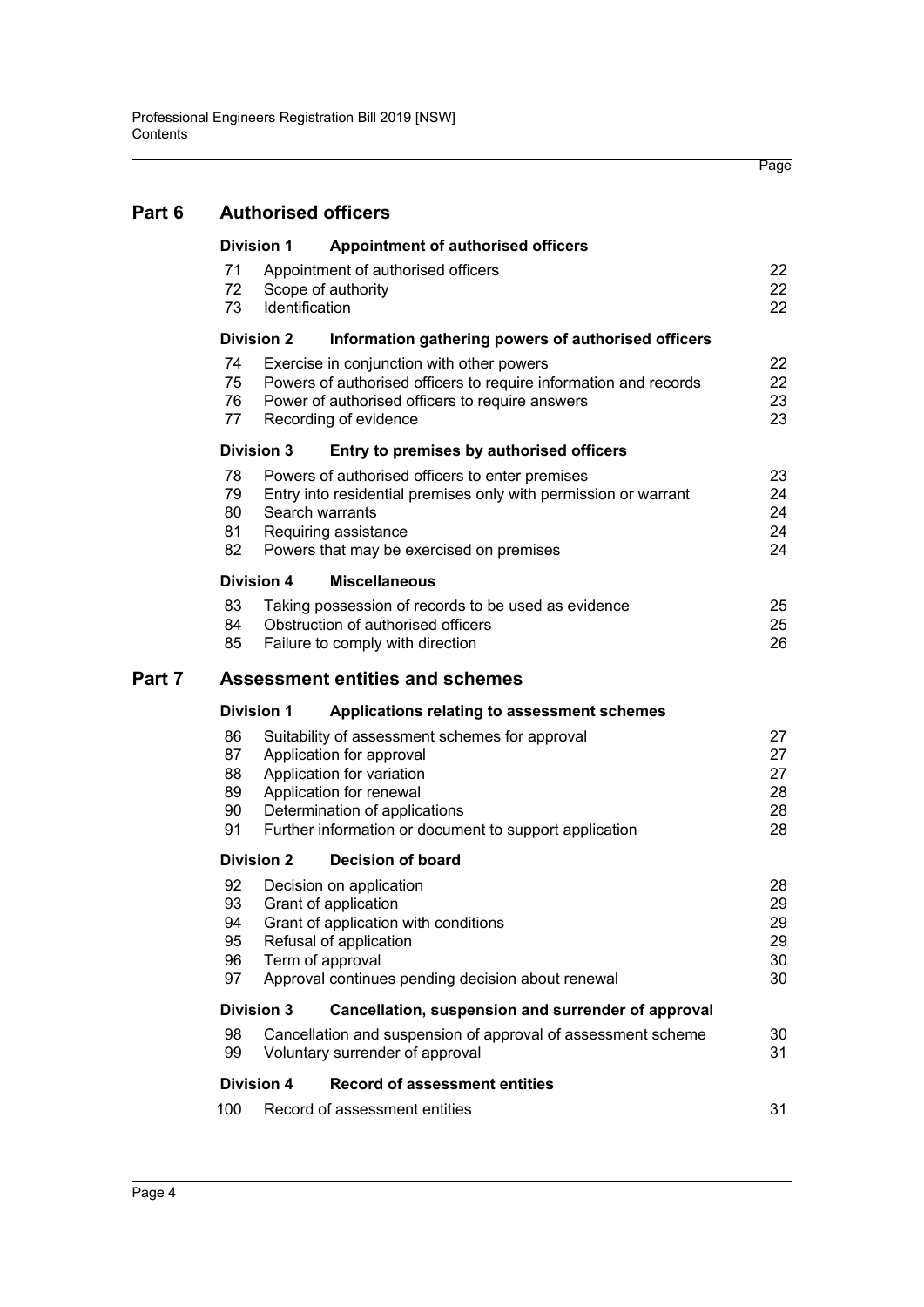# **[Part 8 Miscellaneous](#page-40-0)**

| Savings, transitional and other provisions                                                                       | 34 |
|------------------------------------------------------------------------------------------------------------------|----|
| Regulations                                                                                                      | 33 |
| Personal liability                                                                                               | 32 |
| Warning notices                                                                                                  | 32 |
| Regulations may prescribe decisions that are administratively<br>reviewable by Civil and Administrative Tribunal | 32 |
|                                                                                                                  |    |

Page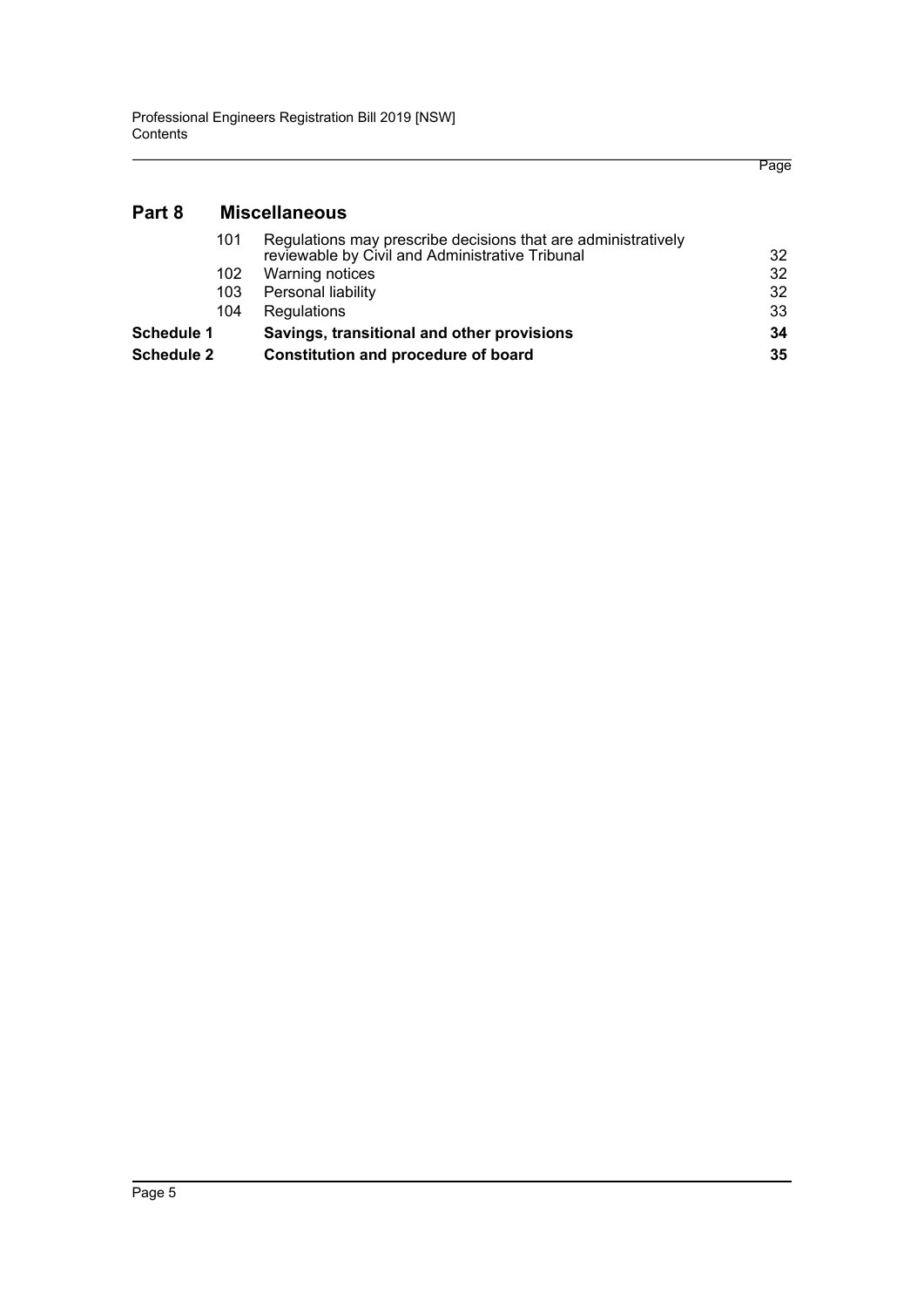

New South Wales

# **Professional Engineers Registration Bill 2019**

No , 2019

## **A Bill for**

An Act to provide for the registration of professional engineers; and for related purposes.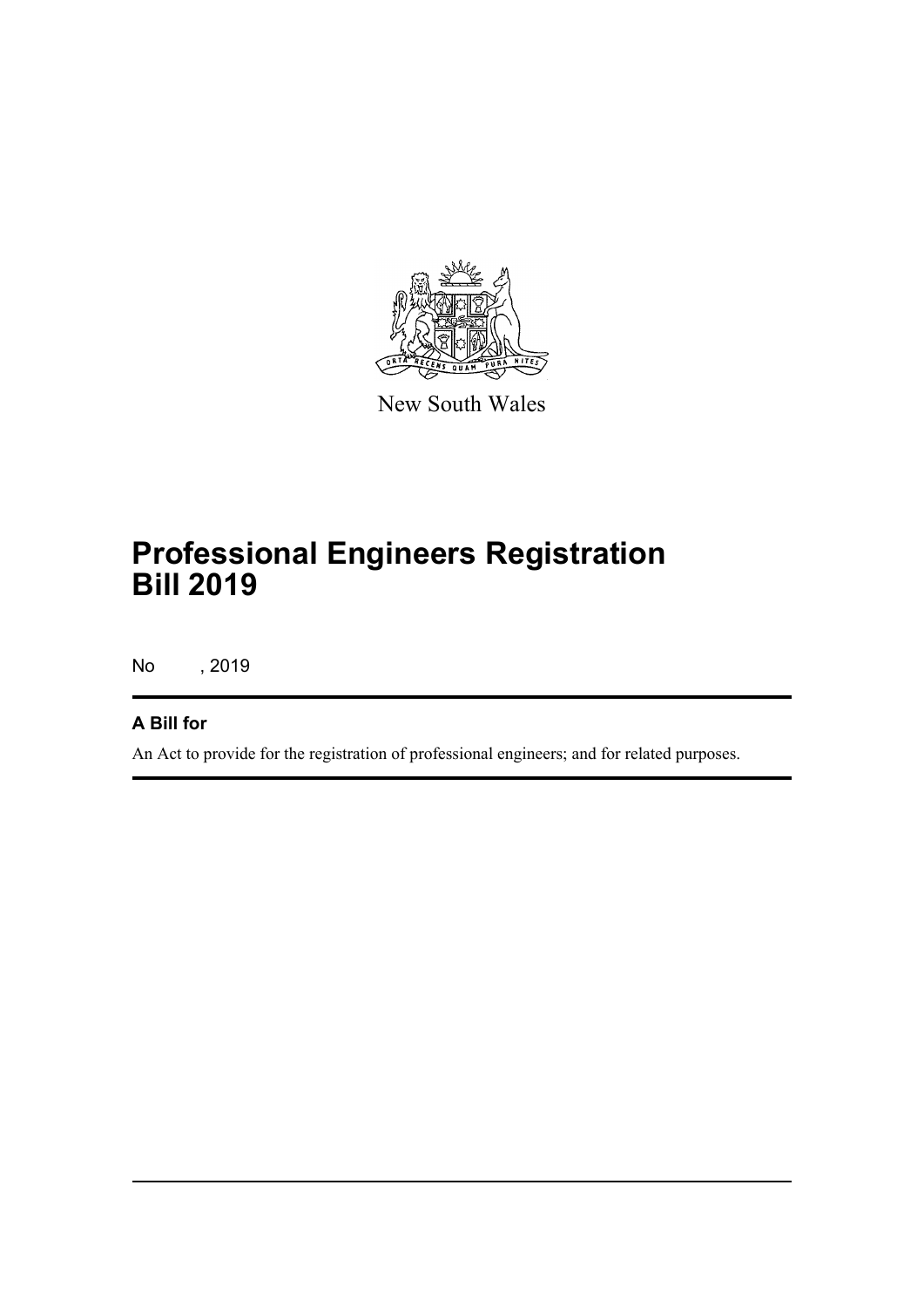<span id="page-10-3"></span><span id="page-10-2"></span><span id="page-10-1"></span><span id="page-10-0"></span>

| The Legislature of New South Wales enacts-<br>$\mathbf{1}$ |     |                                                                                                                                                                                                                                                                                                                                                                                                                   |                |  |  |
|------------------------------------------------------------|-----|-------------------------------------------------------------------------------------------------------------------------------------------------------------------------------------------------------------------------------------------------------------------------------------------------------------------------------------------------------------------------------------------------------------------|----------------|--|--|
| Part 1                                                     |     | <b>Preliminary</b>                                                                                                                                                                                                                                                                                                                                                                                                | $\overline{2}$ |  |  |
| 1                                                          |     | <b>Name of Act</b>                                                                                                                                                                                                                                                                                                                                                                                                | 3              |  |  |
|                                                            |     | This Act is the <i>Professional Engineers Registration Act 2019</i> .                                                                                                                                                                                                                                                                                                                                             | 4              |  |  |
| $\mathbf{2}$                                               |     | Commencement                                                                                                                                                                                                                                                                                                                                                                                                      | 5              |  |  |
|                                                            |     | This Act commences on 1 January 2022.                                                                                                                                                                                                                                                                                                                                                                             | 6              |  |  |
| 3                                                          |     | <b>Definitions</b>                                                                                                                                                                                                                                                                                                                                                                                                | 7              |  |  |
|                                                            | (1) | In this Act-                                                                                                                                                                                                                                                                                                                                                                                                      | 8              |  |  |
|                                                            |     | <i>applicant</i> means—                                                                                                                                                                                                                                                                                                                                                                                           | 9              |  |  |
|                                                            |     | in relation to an application for registration as a professional engineer, or the<br>(a)<br>renewal or restoration of the registration, the individual who made the<br>application, and                                                                                                                                                                                                                           | 10<br>11<br>12 |  |  |
|                                                            |     | in relation to an application for the approval, variation or renewal of the<br>(b)<br>approval of an assessment scheme, the entity that made the application.                                                                                                                                                                                                                                                     | 13<br>14       |  |  |
|                                                            |     | <i>approval</i> means the approval of an assessment scheme under Part 7.                                                                                                                                                                                                                                                                                                                                          | 15             |  |  |
|                                                            |     | <i>area of engineering</i> —see section $6(1)$ .                                                                                                                                                                                                                                                                                                                                                                  | 16             |  |  |
|                                                            |     | <b>assessment entity</b> , in relation to an assessment scheme, means the entity for which<br>the assessment scheme was approved.                                                                                                                                                                                                                                                                                 | 17<br>18       |  |  |
|                                                            |     | assessment scheme means a scheme approved under Part 7.                                                                                                                                                                                                                                                                                                                                                           | 19             |  |  |
|                                                            |     | authorised officer means an authorised officer appointed under Part 6.                                                                                                                                                                                                                                                                                                                                            | 20             |  |  |
|                                                            |     | <b>board</b> means the Board of Professional Engineers constituted by this Act.                                                                                                                                                                                                                                                                                                                                   | 21             |  |  |
|                                                            |     | certificate of registration means the certificate required to be given to a professional<br>engineer under section $13(1)(b)$ .                                                                                                                                                                                                                                                                                   | 22<br>23       |  |  |
|                                                            |     | <b>Chairperson</b> means the Chairperson of the board.                                                                                                                                                                                                                                                                                                                                                            | 24             |  |  |
|                                                            |     | entity means a person or body (whether or not incorporated) but does not include a<br>natural person.                                                                                                                                                                                                                                                                                                             | 25<br>26       |  |  |
|                                                            |     | <i>function</i> includes a power, authority or duty, and <i>exercise</i> a function includes<br>perform a duty.                                                                                                                                                                                                                                                                                                   | 27<br>28       |  |  |
|                                                            |     | <i>motor vehicle</i> has the same meaning as in the <i>Road Transport Act 2013</i> .                                                                                                                                                                                                                                                                                                                              | 29             |  |  |
|                                                            |     | <i>occupier</i> of premises means the person who has the management or control of the<br>premises.                                                                                                                                                                                                                                                                                                                | 30<br>31       |  |  |
|                                                            |     | <i>premises</i> includes—                                                                                                                                                                                                                                                                                                                                                                                         | 32             |  |  |
|                                                            |     | a building or structure, or<br>(a)                                                                                                                                                                                                                                                                                                                                                                                | 33             |  |  |
|                                                            |     | land or a place (whether enclosed or built on or not), or<br>(b)                                                                                                                                                                                                                                                                                                                                                  | 34             |  |  |
|                                                            |     | a mobile plant, motor vehicle, vessel or aircraft.<br>(c)                                                                                                                                                                                                                                                                                                                                                         | 35             |  |  |
|                                                            |     | <i>professional engineer</i> means an individual registered under this Act as a practising<br>professional engineer or non-practising professional engineer.                                                                                                                                                                                                                                                      | 36<br>37       |  |  |
|                                                            |     | <i>professional engineering service</i> means an engineering service that requires, or is<br>based on, the application of engineering principles and data to a design, or to a<br>construction, production, operation or maintenance activity, relating to engineering,<br>and does not include an engineering service that is provided only in accordance with<br>a document that states procedures or criteria- |                |  |  |
|                                                            |     | for carrying out a design, or a construction, production, operation or<br>(a)<br>maintenance activity, relating to engineering, and                                                                                                                                                                                                                                                                               | 43<br>44       |  |  |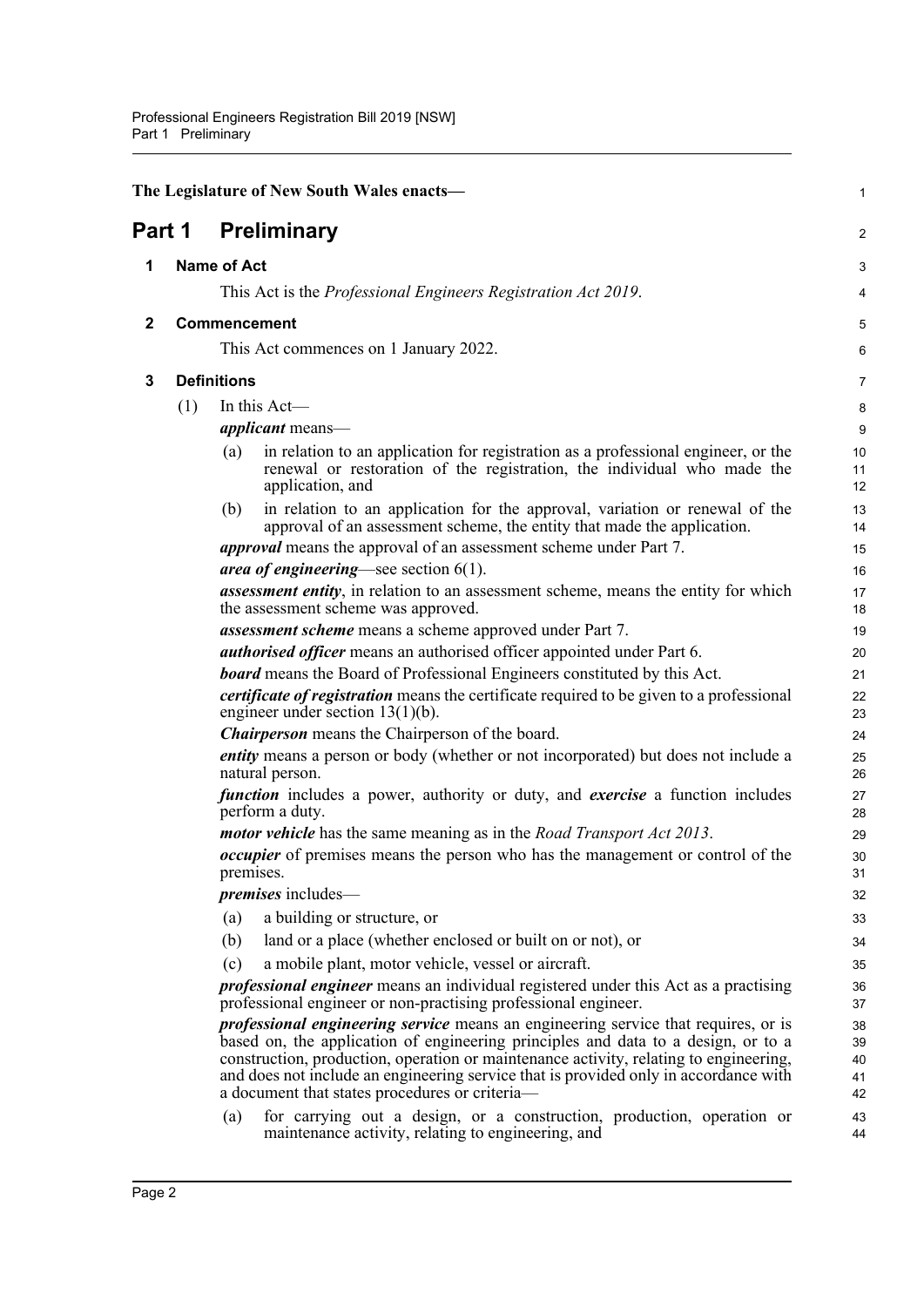<span id="page-11-1"></span><span id="page-11-0"></span>

|   |     | (b)                   | the application of which, to the carrying out of the design, or the construction,<br>production, operation or maintenance activity, does not require advanced<br>scientifically based calculations. | 1<br>$\overline{2}$<br>3     |
|---|-----|-----------------------|-----------------------------------------------------------------------------------------------------------------------------------------------------------------------------------------------------|------------------------------|
|   |     |                       | records includes plans, specifications, maps, reports, books and other documents<br>(whether in writing, in electronic form or otherwise).                                                          | $\overline{\mathbf{4}}$<br>5 |
|   |     |                       | <i>register</i> —see section $39(1)$ .                                                                                                                                                              | 6                            |
|   |     |                       | <i>registered</i> and <i>registration</i> means registered and registration under this Act.                                                                                                         | $\overline{7}$               |
|   |     |                       | <i>registration period</i> —see section $15(1)$ .                                                                                                                                                   | 8                            |
|   |     |                       | Secretary means the Secretary of the Department of Customer Service.                                                                                                                                | 9                            |
|   |     |                       | <i>vessel</i> means any kind of vessel used in navigation.                                                                                                                                          | 10                           |
|   |     |                       | Note. The Interpretation Act 1987 contains definitions and other provisions that affect the<br>interpretation and application of this Act.                                                          | 11<br>12                     |
|   | (2) |                       | Notes included in this Act do not form part of this Act.                                                                                                                                            | 13                           |
| 4 |     | <b>Objects of Act</b> |                                                                                                                                                                                                     | 14                           |
|   |     |                       | The objects of this Act are—                                                                                                                                                                        | 15                           |
|   |     | (a)                   | to protect the public by ensuring professional engineering services are<br>provided by a professional engineer in a professional and competent way, and                                             | 16<br>17                     |
|   |     | (b)                   | to maintain public confidence in the standard of services provided by<br>professional engineers, and                                                                                                | 18<br>19                     |
|   |     | (c)                   | to uphold the standards of practice of professional engineers, and                                                                                                                                  | 20                           |
|   |     | (d)                   | to provide mechanisms to monitor and enforce compliance with this Act.                                                                                                                              | 21                           |
| 5 |     |                       | <b>Act to bind Crown</b>                                                                                                                                                                            | 22                           |
|   |     |                       | This Act binds the Crown in right of New South Wales and, in so far as the legislative<br>power of the Parliament of New South Wales permits, the Crown in all its other<br>capacities.             | 23<br>24<br>25               |
|   |     |                       |                                                                                                                                                                                                     |                              |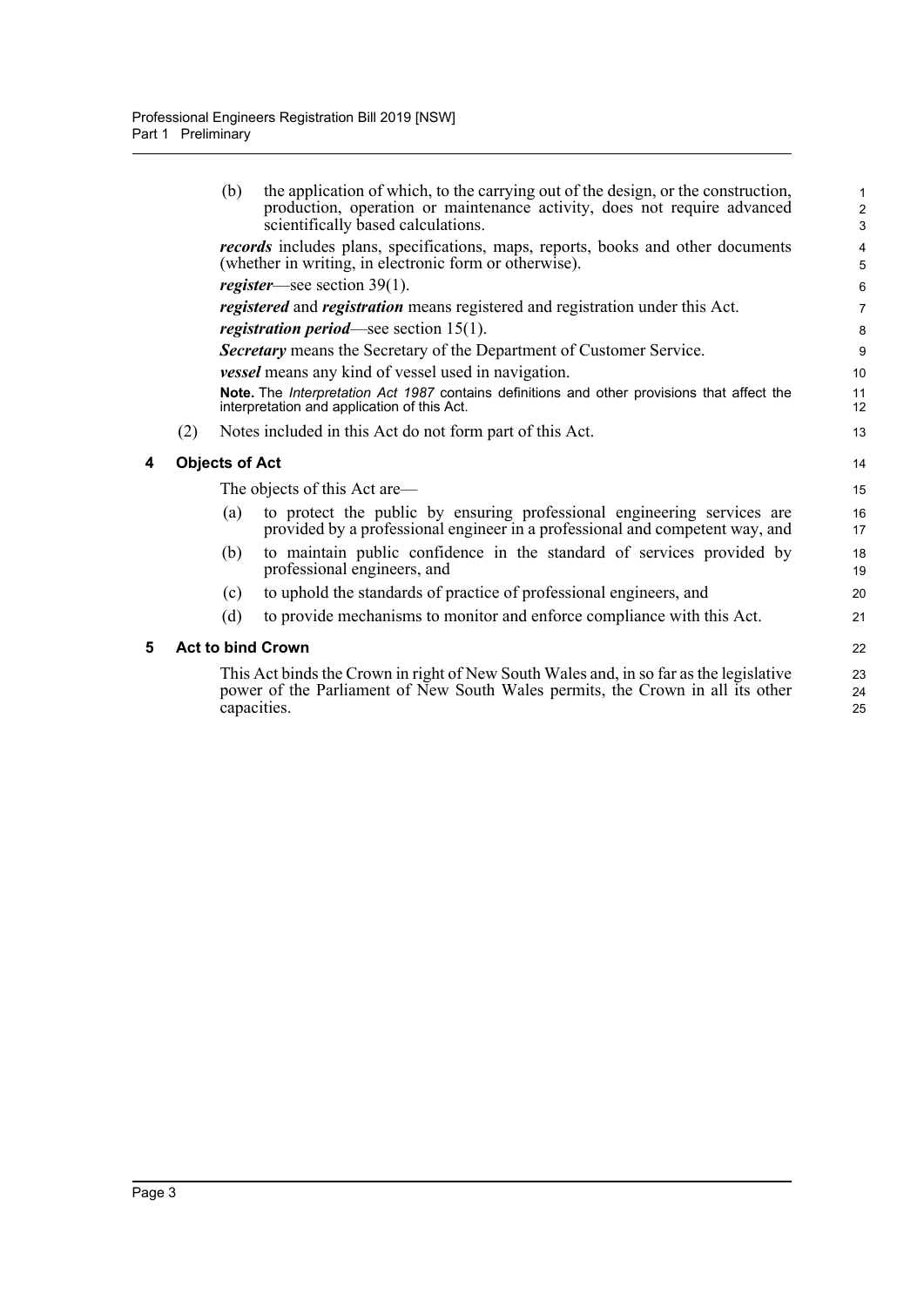<span id="page-12-6"></span><span id="page-12-5"></span><span id="page-12-4"></span><span id="page-12-3"></span><span id="page-12-2"></span><span id="page-12-1"></span><span id="page-12-0"></span>

| Part 2 |                   | <b>Registration of professional engineers</b>                                                                                                                                                                                                      | 1                       |
|--------|-------------------|----------------------------------------------------------------------------------------------------------------------------------------------------------------------------------------------------------------------------------------------------|-------------------------|
|        | <b>Division 1</b> | Preliminary                                                                                                                                                                                                                                        | $\overline{\mathbf{c}}$ |
| 6      |                   | Areas of engineering                                                                                                                                                                                                                               | 3                       |
|        | (1)               | The following are the <i>areas of engineering</i> —                                                                                                                                                                                                | 4                       |
|        |                   | structural engineering,<br>(a)                                                                                                                                                                                                                     | 5                       |
|        |                   | (b)<br>civil engineering,                                                                                                                                                                                                                          | 6                       |
|        |                   | mechanical engineering,<br>(c)                                                                                                                                                                                                                     | 7                       |
|        |                   | (d)<br>electrical engineering,                                                                                                                                                                                                                     | 8                       |
|        |                   | fire safety engineering,<br>(e)                                                                                                                                                                                                                    | 9                       |
|        |                   | (f)<br>another type of engineering prescribed by the regulations.                                                                                                                                                                                  | 10                      |
|        | (2)               | The board is to publish, on a publicly accessible website approved by the Secretary<br>for the purposes of this section, a list of the areas of engineering for which there is an<br>assessment scheme.                                            | 11<br>12<br>13          |
| 7      |                   | Professional engineering services require registration                                                                                                                                                                                             | 14                      |
|        | (1)               | A person must not carry out professional engineering services in an area of<br>engineering unless—                                                                                                                                                 | 15<br>16                |
|        |                   | the person is a professional engineer whose registration authorises the person<br>(a)<br>to carry out professional engineering services in that area of engineering, or                                                                            | 17<br>18                |
|        |                   | the person carries out professional engineering services under the direct<br>(b)<br>supervision of a professional engineer whose registration authorises the person<br>to carry out professional engineering services in that area of engineering. | 19<br>20<br>21          |
|        | (2)               | A person must not falsely represent that the person—                                                                                                                                                                                               | 22                      |
|        |                   | can carry out professional engineering services, or<br>(a)                                                                                                                                                                                         | 23                      |
|        |                   | is registered as a professional engineer in an area of engineering.<br>(b)<br>Maximum penalty— $1,000$ penalty units.                                                                                                                              | 24<br>25                |
|        | (3)               | Despite any contract or agreement, a person is not entitled to monetary or other<br>consideration for the carrying out of professional engineering services in<br>contravention of this section.                                                   | 26<br>27<br>28          |
|        | (4)               | A person who provided monetary consideration to a person for professional<br>engineering services carried out in contravention of this section is entitled to recover<br>the amount as a debt due in a court of competent jurisdiction.            | 29<br>30<br>31          |
| 8      |                   | <b>Titles and names</b>                                                                                                                                                                                                                            | 32                      |
|        |                   | A person must not use a title or name that in its context in which the title or name is<br>used suggests that the person is a professional engineer, unless the person is a<br>professional engineer.                                              | 33<br>34<br>35          |
|        |                   | Maximum penalty— $1,000$ penalty units.                                                                                                                                                                                                            | 36                      |
|        | <b>Division 2</b> | <b>Application for registration</b>                                                                                                                                                                                                                | 37                      |
| 9      |                   | Applying for registration                                                                                                                                                                                                                          | 38                      |
|        | (1)               | An individual may apply to the board for registration as—                                                                                                                                                                                          | 39                      |
|        |                   | a practising professional engineer for one or more areas of engineering, or<br>(a)                                                                                                                                                                 | 40                      |
|        |                   | a non-practising professional engineer.<br>(b)                                                                                                                                                                                                     | 41                      |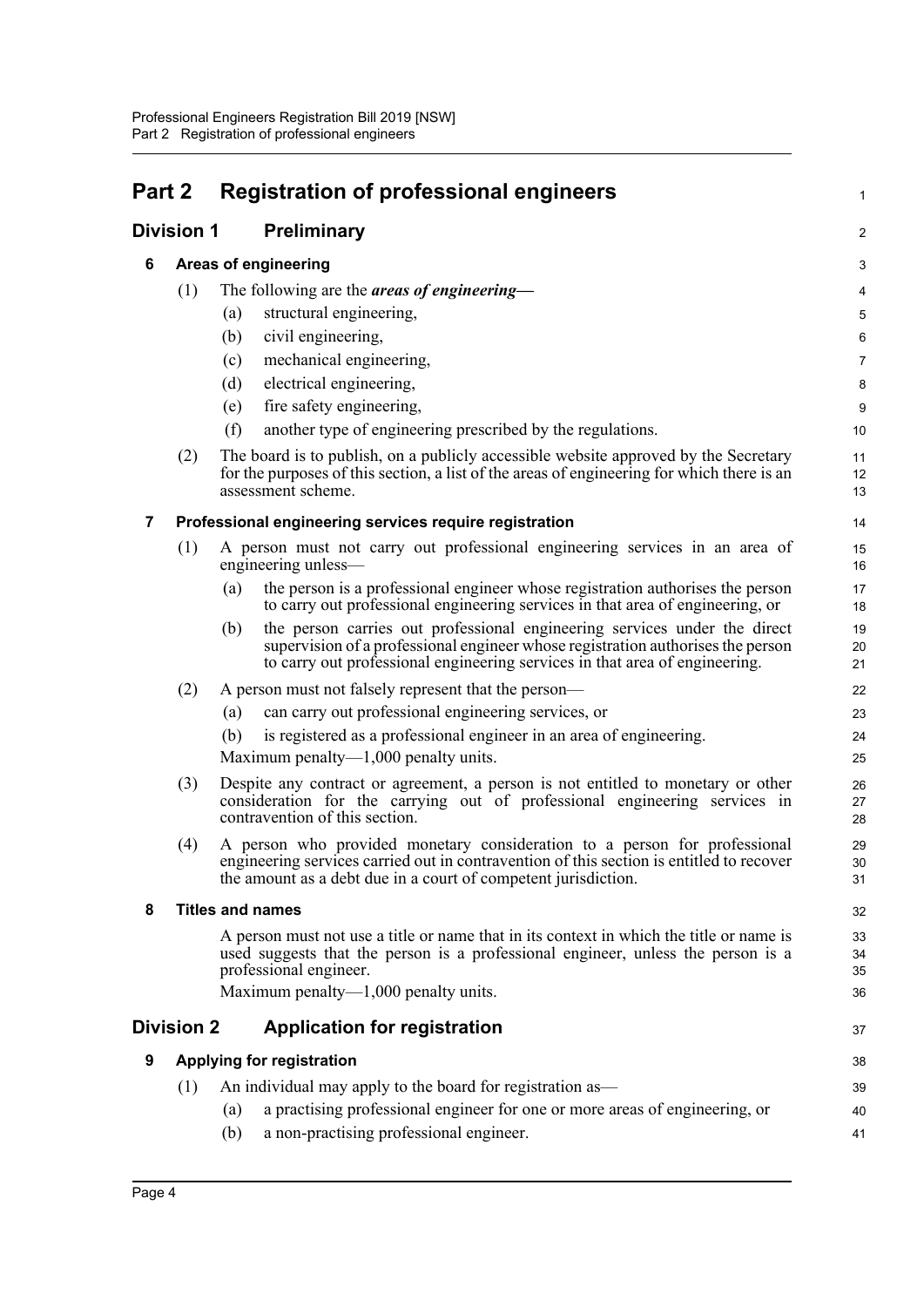<span id="page-13-1"></span><span id="page-13-0"></span>(2) The application must— (a) be in the form approved by the board, and (b) include or be accompanied by the information or evidence that the board reasonably requires to determine the application. (3) The regulations may require an application to be accompanied by a fee. (4) The approved form must require the applicant for registration as a practising professional engineer to— (a) provide the applicant's contact details, and (b) specify each area of engineering to which the application relates, and (c) provide evidence of the applicant's eligibility for registration as a professional engineer in each of those areas. **10 Eligibility** (1) An applicant is eligible for registration as a professional engineer only if the applicant— (a) has completed an assessment scheme to the satisfaction of the assessment entity for the scheme, or (b) has the qualifications and competencies required for 1 or more areas of engineering, set out in the regulations. (2) An applicant is eligible for registration as a non-practising professional engineer only if the board is satisfied the applicant will not carry out, or be responsible for the carrying out of, professional engineering services while the applicant is registered as a non-practising professional engineer. **11 Fitness to practise as professional engineer** In deciding whether an applicant for registration is fit to practise as a professional engineer, the board may have regard to the following— (a) whether the applicant has committed an offence— (i) against this Act, or (ii) relating to the practice of engineering, under another law of the State, the Commonwealth, another State or a foreign country, (b) if the applicant has been registered under this Act, or registered to provide professional engineering services, in the Commonwealth, another State, a Territory or a foreign country and the registration was suspended or cancelled—the reason for the suspension or cancellation of that registration, (c) if the applicant has been registered under this Act—any disciplinary proceedings undertaken against the person under this Act, (d) whether the applicant— (i) was an undischarged bankrupt or took advantage of the laws in force for the time being relating to bankruptcy during the previous 3 years, or (ii) is or was a director or concerned in the management of a body corporate that is the subject of a winding up order or for which a controller or administrator has been appointed during the previous 3 years, (e) any other matter that the board considers relevant to the applicant's ability to competently practise as a professional engineer. 1  $\overline{2}$ 3 4 5 6 7 8 9 10 11 12 13 14 15 16 17 18 19 20 21 22 23 24 25 26 27 28 29 30 31 32 33 34 35 36 37 38 39 40 41 42 43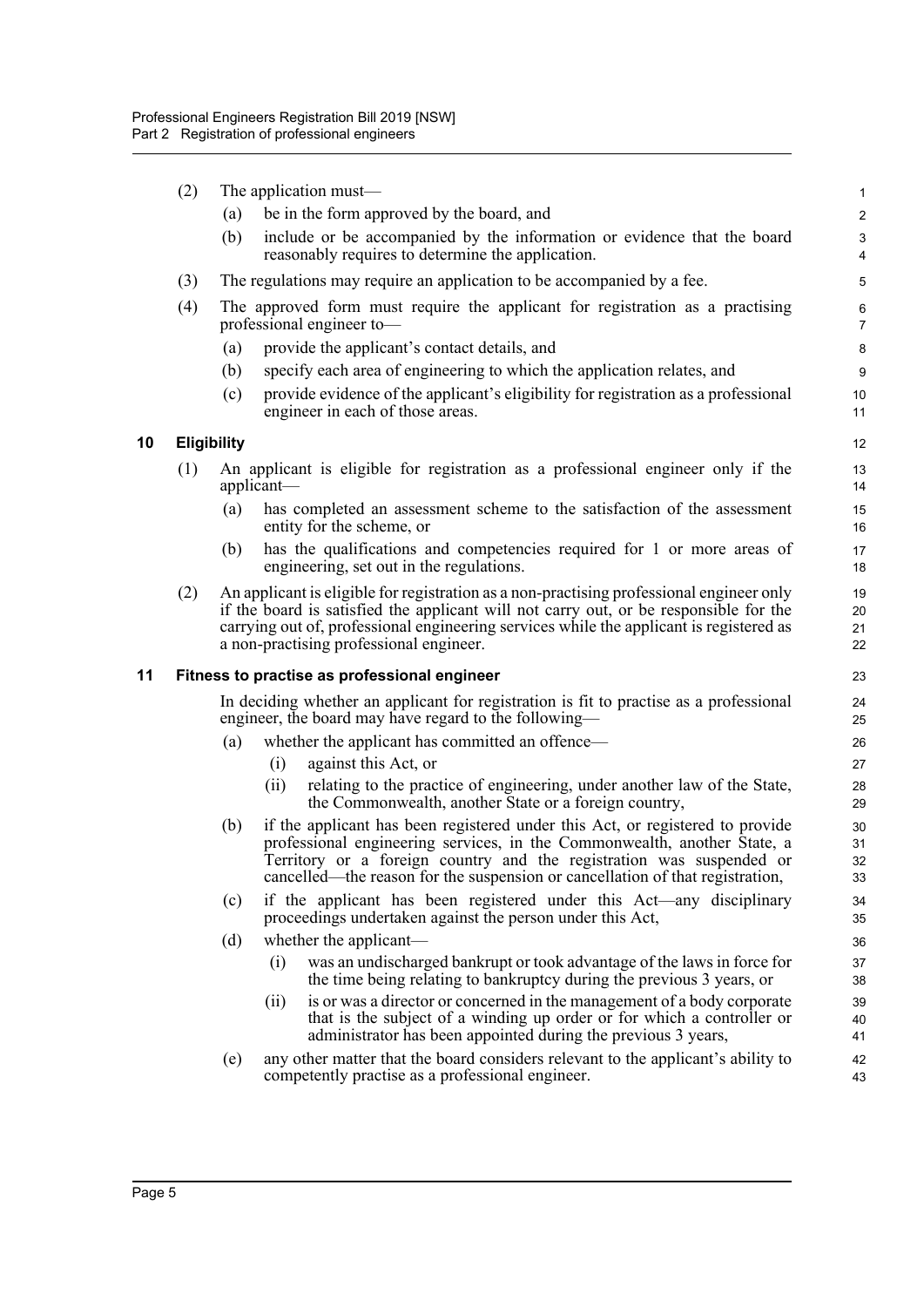# <span id="page-14-0"></span>**Division 3 Determination of application for registration**

<span id="page-14-5"></span><span id="page-14-4"></span><span id="page-14-3"></span><span id="page-14-2"></span><span id="page-14-1"></span>

| 12 |     | <b>Determination of application</b>                                                                                                                                                                         | $\overline{\mathbf{c}}$ |  |  |  |  |  |
|----|-----|-------------------------------------------------------------------------------------------------------------------------------------------------------------------------------------------------------------|-------------------------|--|--|--|--|--|
|    | (1) | The board must consider each application and either grant or refuse to grant the<br>application as soon as practicable after the board receives the application.                                            | $\mathsf 3$<br>4        |  |  |  |  |  |
|    | (2) | In determining an application, the board must consider—                                                                                                                                                     | 5                       |  |  |  |  |  |
|    |     | if the application relates to registration as a practising professional engineer—<br>(a)                                                                                                                    | 6                       |  |  |  |  |  |
|    |     | whether the applicant is eligible to be a practising professional engineer,<br>(i)<br>and                                                                                                                   | $\overline{7}$<br>8     |  |  |  |  |  |
|    |     | whether the applicant is fit to practise as a professional engineer, and<br>(ii)                                                                                                                            | 9                       |  |  |  |  |  |
|    |     | whether the applicant has the qualifications and competencies to be<br>(iii)<br>registered in the areas of engineering to which the application relates, or                                                 | 10<br>11                |  |  |  |  |  |
|    |     | if the application relates to registration as a non-practising professional<br>(b)<br>engineer—whether the applicant is eligible to be a non-practising professional<br>engineer.                           | 12<br>13<br>14          |  |  |  |  |  |
| 13 |     | <b>Grant of application</b>                                                                                                                                                                                 | 15                      |  |  |  |  |  |
|    | (1) | If the board grants an application, it must as soon as practicable—                                                                                                                                         | 16                      |  |  |  |  |  |
|    |     | register the applicant as a professional engineer in the register, and<br>(a)                                                                                                                               | 17                      |  |  |  |  |  |
|    |     | give the applicant a certificate of registration.<br>(b)                                                                                                                                                    | 18                      |  |  |  |  |  |
|    | (2) | If the board imposes conditions on the applicant's registration, the board must as<br>19<br>soon as practicable after granting the application, give the applicant notice of the<br>20<br>conditions.<br>21 |                         |  |  |  |  |  |
|    | (3) | In deciding the areas of engineering in which an applicant may be registered, the<br>board must have regard to the applicant's qualifications and competencies in the<br>practice of engineering.           | 22<br>23<br>24          |  |  |  |  |  |
| 14 |     | <b>Refusal of application</b>                                                                                                                                                                               | 25                      |  |  |  |  |  |
|    | (1) | If the board refuses to grant an application, it must as soon as practicable—                                                                                                                               | 26                      |  |  |  |  |  |
|    |     | give the applicant notice for the refusal, including reasons for the refusal, and<br>(a)                                                                                                                    | 27                      |  |  |  |  |  |
|    |     | (b)<br>refund the fees that accompanied the application less the amount, if any,<br>prescribed by the regulations for processing the application.                                                           | 28<br>29                |  |  |  |  |  |
|    | (2) | The regulations may provide that an application is deemed to be refused if the<br>application is not granted or refused with the time determined in accordance with the<br>regulations.                     | 30<br>31<br>32          |  |  |  |  |  |
| 15 |     | <b>Period of registration</b>                                                                                                                                                                               | 33                      |  |  |  |  |  |
|    | (1) | Registration as a professional engineer remains in force for the period, not exceeding<br>34<br>3 years, specified in the certificate of registration (the <i>registration period</i> ).<br>35              |                         |  |  |  |  |  |
|    | (2) | Despite subsection (1), registration may be earlier surrendered, suspended or<br>cancelled in accordance with this Act.                                                                                     | 36<br>37                |  |  |  |  |  |
| 16 |     | Notification of expiry of registration                                                                                                                                                                      | 38                      |  |  |  |  |  |
|    |     | The board must give a professional engineer notice of the expiry of the engineer's<br>registration at least 3 months before the end of the registration period.                                             | 39<br>40                |  |  |  |  |  |
|    |     |                                                                                                                                                                                                             |                         |  |  |  |  |  |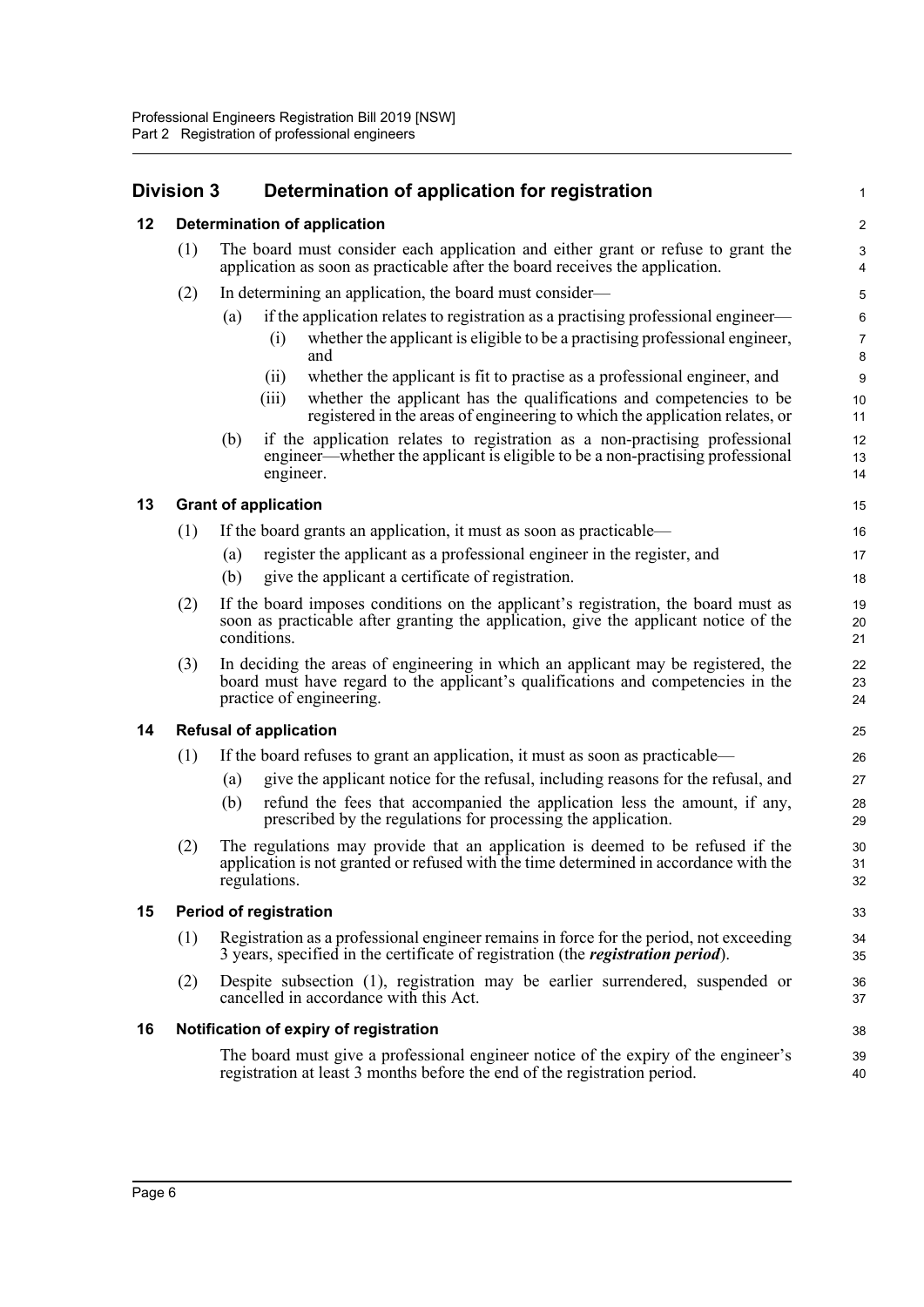<span id="page-15-3"></span><span id="page-15-2"></span><span id="page-15-1"></span><span id="page-15-0"></span>

|    | <b>Division 4</b>    | Renewal and restoration of registration                                                                                                                                                                                                                                                                                        | 1                       |
|----|----------------------|--------------------------------------------------------------------------------------------------------------------------------------------------------------------------------------------------------------------------------------------------------------------------------------------------------------------------------|-------------------------|
|    | <b>Subdivision 1</b> | <b>Preliminary</b>                                                                                                                                                                                                                                                                                                             | $\overline{\mathbf{c}}$ |
| 17 |                      | <b>Application of Division</b>                                                                                                                                                                                                                                                                                                 | 3                       |
|    |                      | This Division applies in respect of an application for the renewal or restoration of a<br>person's registration.                                                                                                                                                                                                               | 4<br>5                  |
| 18 |                      | Continuing registration requirements of practising professional engineers                                                                                                                                                                                                                                                      | 6                       |
|    | (1)                  | In this Division, <i>continuing registration requirements</i> means the requirements that,<br>if satisfied, demonstrate that an applicant for renewal or restoration of registration<br>has maintained competency in the practice of engineering in the area of engineering<br>for which the applicant is, or was, registered. | 7<br>8<br>9<br>10       |
|    | (2)                  | The continuing registration requirements may include requirements about the<br>following for an area of engineering-                                                                                                                                                                                                           | 11<br>12                |
|    |                      | the nature, extent and period of practice of engineering by the applicant,<br>(a)                                                                                                                                                                                                                                              | 13                      |
|    |                      | (b)<br>the nature and extent of continuing professional development to be undertaken<br>by the applicant,                                                                                                                                                                                                                      | 14<br>15                |
|    |                      | the nature and extent of research, study or teaching, relating to engineering, to<br>(c)<br>be undertaken by the applicant,                                                                                                                                                                                                    | 16<br>17                |
|    |                      | (d)<br>the nature and extent of administrative work, relating to engineering, to be<br>performed by the applicant.                                                                                                                                                                                                             | 18<br>19                |
|    | (3)                  | The requirements are satisfied by-                                                                                                                                                                                                                                                                                             | 20                      |
|    |                      | if the applicant is registered with an assessment entity for participation in the<br>(a)<br>continuing registration requirements of an assessment scheme conducted by<br>the entity-complying with the continuing registration requirements of the<br>assessment scheme, or                                                    | 21<br>22<br>23<br>24    |
|    |                      | (b)<br>otherwise—complying with the board's continuing registration requirements<br>for each area of engineering for which the applicant is registered.                                                                                                                                                                        | 25<br>26                |
|    | (4)                  | An assessment entity must—                                                                                                                                                                                                                                                                                                     | 27                      |
|    |                      | keep published the continuing registration requirements of each of the entity's<br>(a)<br>assessment schemes on the entity's website, and                                                                                                                                                                                      | 28<br>29                |
|    |                      | ensure the continuing registration requirements of each of the entity's<br>(b)<br>assessment schemes are readily available to any professional engineer on<br>request.                                                                                                                                                         | 30<br>31<br>32          |
|    | (5)                  | The board must-                                                                                                                                                                                                                                                                                                                | 33                      |
|    |                      | publish the board's continuing registration requirements on the board's<br>(a)<br>website or on another publicly accessible website approved by the Secretary<br>for the purposes of this section, and                                                                                                                         | 34<br>35<br>36          |
|    |                      | cause the requirements to be available for inspection, without charge, during<br>(b)<br>normal business hours at the board's office, and                                                                                                                                                                                       | 37<br>38                |
|    |                      | if asked by a person, give the person a copy of the requirements.<br>(c)                                                                                                                                                                                                                                                       | 39                      |
|    | (6)                  | The regulations may require a prescribed fee to be paid before a person is given a<br>copy of the continuing registration requirements under subsection $(5)(c)$ .                                                                                                                                                             | 40<br>41                |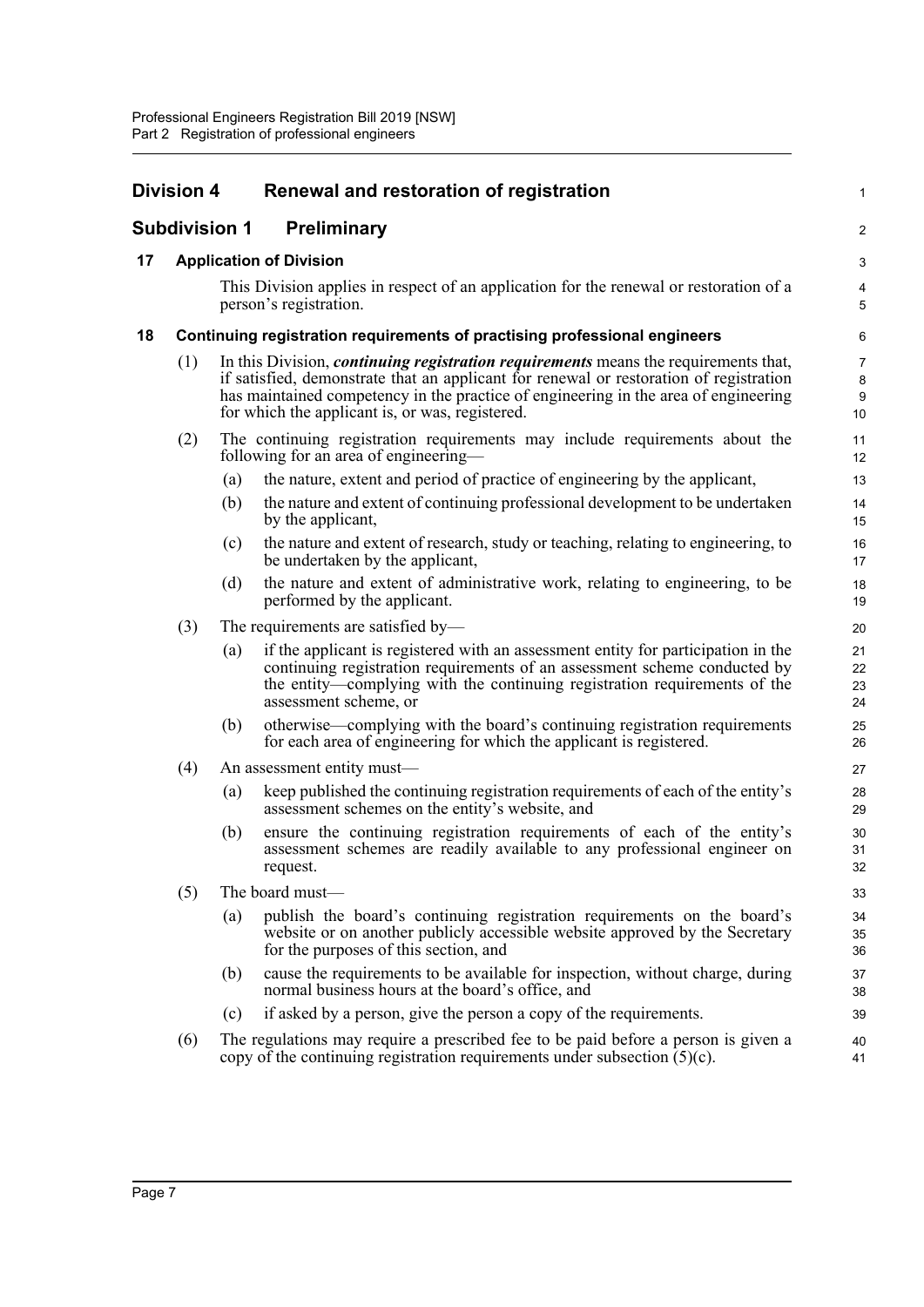## <span id="page-16-0"></span>**Subdivision 2 Renewal and restoration of registration**

### <span id="page-16-1"></span>**19 Application for renewal or restoration**

Divisions 1–3 apply in respect of an application for the renewal or restoration of a person's registration in the same way as they apply to an application for registration, except as provided by this Division.

1

### <span id="page-16-2"></span>**20 Applying for renewal**

- (1) An application for the renewal of registration may be made at least 1 month, but not more than 3 months, before the last day of the registration period (the *expiry day*).
- (2) Despite subsection (1), the board may accept an application for renewal of registration made less than 1 month before the expiry day, but not after the expiry day, if the board is satisfied it is reasonable in all the circumstances to accept the application.

### <span id="page-16-3"></span>**21 Applying for restoration**

- (1) Application for the restoration of a person's registration may be made not more than 2 months after the end of the registration period.
- (2) Despite subsection (1), the board may accept an application for restoration of registration made more than 2 months after its expiry if the board is satisfied it is reasonable in all the circumstances to accept the application.
- (3) If the board refuses to accept an application for restoration of registration under this section, the person may apply for registration under Division 2.

### <span id="page-16-4"></span>**22 Registration in force while application for renewal is considered**

- (1) If an application is made under section 20(1), or the board accepts an application under section 20(2), the applicant's registration is taken to continue in force until—
	- (a) if the board grants the renewal of registration—the day a new certificate of registration is given to the applicant, or
	- (b) if the board refuses to grant the renewal of registration—the day specified in the notice of the board's decision to refuse to renew the registration, or
	- (c) if the application is not granted within the time required by section  $14(2)$ —the day that the application is taken to have been refused.
- (2) Subsection (1) does not apply if the registration is earlier suspended or cancelled under this Act.

### <span id="page-16-5"></span>**23 Board to consider continuing registration requirements when determining application under this Division**

In addition to the matters required to be considered under section  $12(2)$ , when determining an application under this Division, the board must consider to the extent, if any, to which the applicant has satisfied the continuing registration requirements.

### <span id="page-16-6"></span>**24 Refusal to grant application for renewal or restoration**

If the board refuses to grant or accept an application under this Division, it must as soon as practicable—

- (a) give the applicant notice of the decision, including the reason for the decision, and
- (b) in relation to an application for renewal of registration—specify the day, not before the expiry day and not earlier than 7 days after the notice is given, on which the applicant's registration expires, and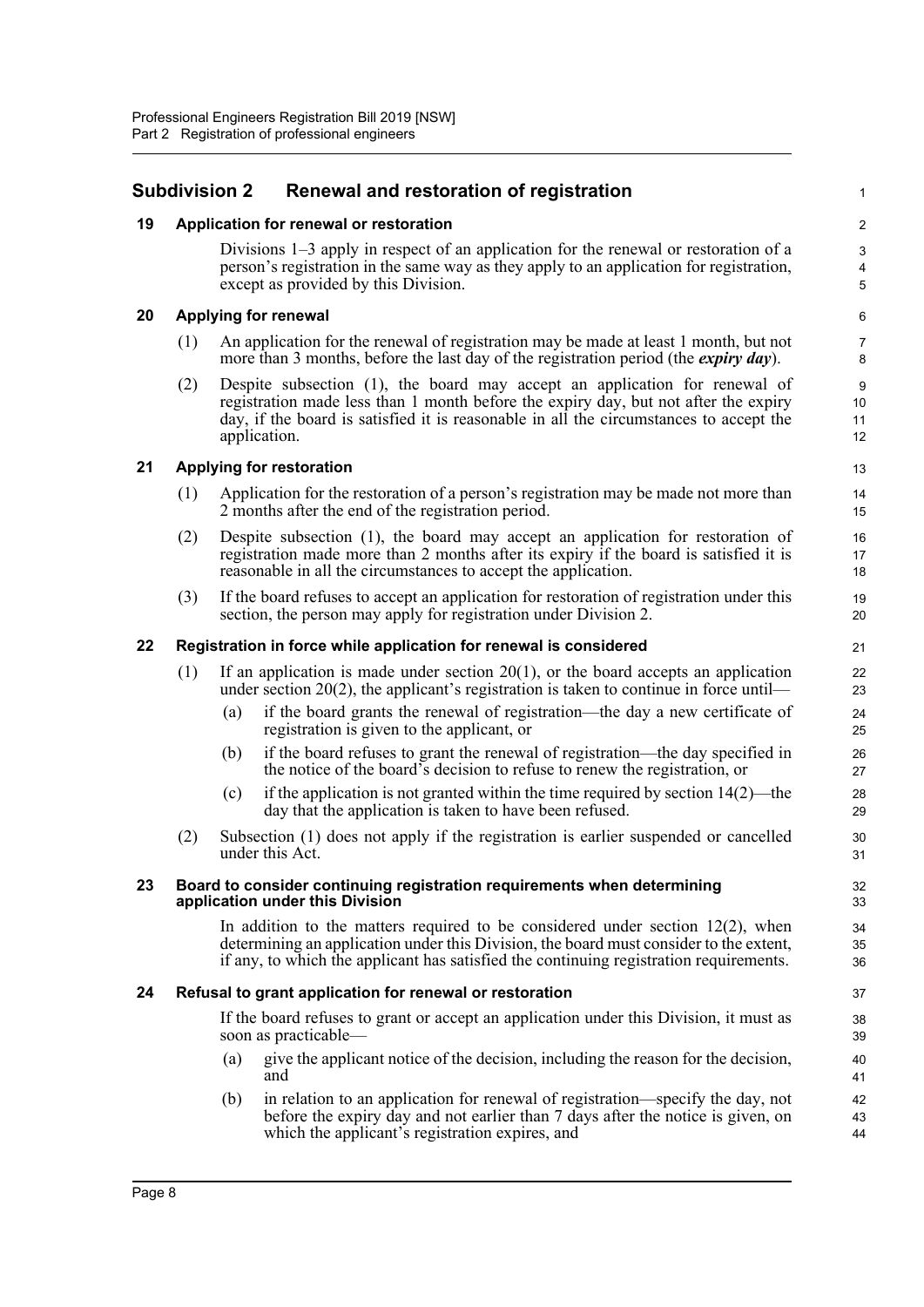<span id="page-17-7"></span><span id="page-17-6"></span><span id="page-17-5"></span><span id="page-17-4"></span><span id="page-17-3"></span><span id="page-17-2"></span><span id="page-17-1"></span><span id="page-17-0"></span>

|    |                                   | (c) | refund any application fee that accompanied the application.                                                                                                                                                                                                                                                                            | $\mathbf{1}$               |
|----|-----------------------------------|-----|-----------------------------------------------------------------------------------------------------------------------------------------------------------------------------------------------------------------------------------------------------------------------------------------------------------------------------------------|----------------------------|
|    | <b>Division 5</b>                 |     | <b>Conditions of registration</b>                                                                                                                                                                                                                                                                                                       | $\overline{2}$             |
| 25 | <b>Conditions of registration</b> |     |                                                                                                                                                                                                                                                                                                                                         |                            |
|    | (1)                               |     | The registration of a professional engineer is subject to the following conditions-                                                                                                                                                                                                                                                     | 4                          |
|    |                                   | (a) | the conditions prescribed by the regulations,                                                                                                                                                                                                                                                                                           | 5                          |
|    |                                   | (b) | the conditions imposed by the board,                                                                                                                                                                                                                                                                                                    | 6                          |
|    | (2)                               |     | The board may—                                                                                                                                                                                                                                                                                                                          | $\overline{7}$             |
|    |                                   | (a) | impose conditions at the time of the grant of the registration, or                                                                                                                                                                                                                                                                      | 8                          |
|    |                                   | (b) | add or amend conditions on the registration of a professional engineer during<br>the registration period.                                                                                                                                                                                                                               | $9\,$<br>10                |
| 26 |                                   |     | Adding or amending conditions on registration                                                                                                                                                                                                                                                                                           | 11                         |
|    | (1)                               |     | If the board adds or amends a condition of a professional engineer's registration after<br>granting the registration, the board must give the engineer notice—                                                                                                                                                                          | 12<br>13                   |
|    |                                   | (a) | setting out the additional or amended condition, and the reason for the addition<br>or amendment of the condition, and                                                                                                                                                                                                                  | 14<br>15                   |
|    |                                   | (b) | requiring the professional engineer to return the engineer's certificate of<br>registration to the board within 21 days after receiving the notice.                                                                                                                                                                                     | 16<br>17                   |
|    | (2)                               |     | A condition added or amended under this section has effect when notice of the<br>condition is given to the professional engineer and does not depend on the condition<br>being noted on the engineer's certificate of registration.                                                                                                     | 18<br>19<br>20             |
|    | (3)                               |     | It is a condition of the registration of a professional engineer that the engineer comply<br>with a requirement imposed under subsection $(1)(b)$ .                                                                                                                                                                                     | 21<br>22                   |
|    | <b>Division 6</b>                 |     | Disclosure by professional engineers                                                                                                                                                                                                                                                                                                    | 23                         |
| 27 |                                   |     | Professional engineer to notify board of particular matters                                                                                                                                                                                                                                                                             | 24                         |
|    |                                   |     | A professional engineer must, within 21 days after changing the engineer's name or<br>contact details, advise the board about the change unless the engineer has a<br>reasonable excuse.                                                                                                                                                | 25<br>26<br>27             |
|    |                                   |     | Maximum penalty—50 penalty units.                                                                                                                                                                                                                                                                                                       | 28                         |
| 28 |                                   |     | Professional engineer to notify board of disciplinary action by other bodies                                                                                                                                                                                                                                                            | 29                         |
|    | (1)                               |     | A professional engineer must, by notice in writing, advise the board about any<br>disciplinary action taken against the engineer in another jurisdiction in relation to the<br>engineer's practice as an engineer, within 21 days after the event, unless the engineer<br>has a reasonable excuse.<br>Maximum penalty—50 penalty units. | 30<br>31<br>32<br>33<br>34 |
|    | (2)                               |     | For subsection (1) it is immaterial whether or not the disciplinary action happened<br>under a law of the other jurisdiction, or under the rules of an association of                                                                                                                                                                   | 35<br>36                   |
|    |                                   |     | professional engineers.                                                                                                                                                                                                                                                                                                                 | 37                         |
|    | <b>Division 7</b>                 |     | <b>Miscellaneous</b>                                                                                                                                                                                                                                                                                                                    | 38                         |
| 29 |                                   |     | Inquiries about fitness to practise as a professional engineer                                                                                                                                                                                                                                                                          | 39                         |
|    | (1)                               |     | This Division applies to the following applicants—                                                                                                                                                                                                                                                                                      | 40                         |
|    |                                   | (a) | an applicant for registration as a practising professional engineer,                                                                                                                                                                                                                                                                    | 41                         |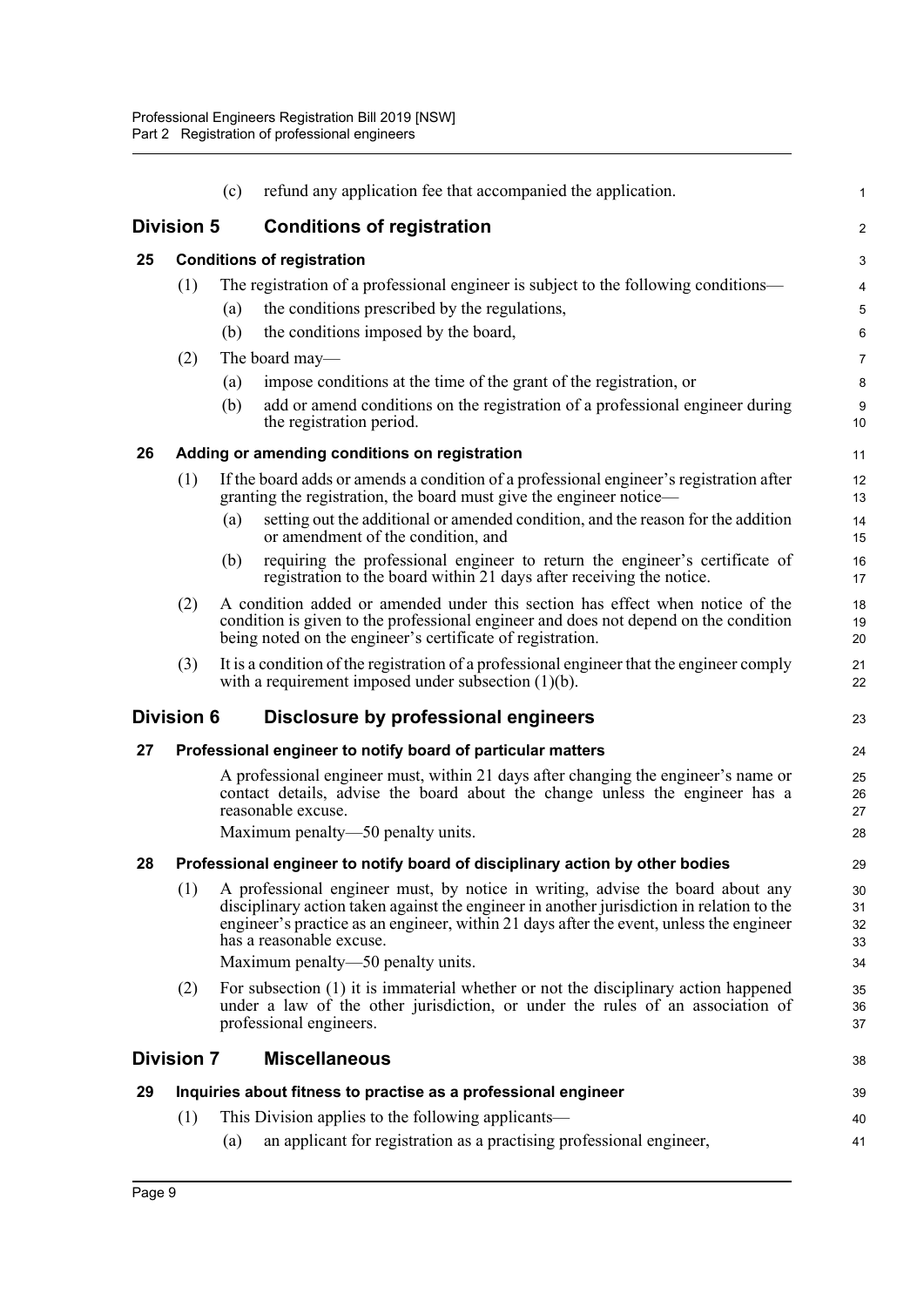<span id="page-18-3"></span><span id="page-18-2"></span><span id="page-18-1"></span><span id="page-18-0"></span>

|    |     | an applicant for renewal of registration as a practising professional engineer,<br>(b)<br>an applicant for the restoration of registration as a practising professional<br>(c)<br>engineer.                                                                                                     | 1<br>$\sqrt{2}$<br>3 |
|----|-----|-------------------------------------------------------------------------------------------------------------------------------------------------------------------------------------------------------------------------------------------------------------------------------------------------|----------------------|
|    | (2) | The board may make inquiries about the applicant to help in deciding whether the<br>person is, or continues to be, fit to practise as a professional engineer.                                                                                                                                  | 4<br>5               |
| 30 |     | Report about applicant's criminal history                                                                                                                                                                                                                                                       | 6                    |
|    | (1) | The board may ask an applicant to authorise the disclosure of the applicant's criminal<br>history.                                                                                                                                                                                              | $\overline{7}$<br>8  |
|    | (2) | The board may refuse an applicant's application if the applicant does not authorise<br>the disclosure of the applicant's criminal history.                                                                                                                                                      | 9<br>10              |
|    | (3) | If an applicant authorises the disclosure of the applicant's criminal history, the board<br>may request, and the Commissioner of Police may provide, a written report about the<br>criminal history of the applicant.                                                                           | 11<br>12<br>13       |
|    | (4) | A report referred to in subsection (3) may only be used for the purposes of this Act<br>and must be destroyed as soon as practicable after it is no longer needed for those<br>purposes.                                                                                                        | 14<br>15<br>16       |
| 31 |     | Information about applicant from assessment entity                                                                                                                                                                                                                                              | 17                   |
|    | (1) | The board may ask an assessment entity for information about an applicant relating<br>to the practice of professional engineering.                                                                                                                                                              | 18<br>19             |
|    | (2) | If asked by the board, the assessment entity must give the board the information<br>mentioned in subsection $(1)$ to which the entity has access.                                                                                                                                               | 20<br>21             |
|    | (3) | An assessment entity that, honestly and on reasonable grounds, gives information to<br>the board under subsection (2) is not subject to any liability for giving the<br>information and no action, claim or demand may be taken or made of or against the<br>entity for giving the information. | 22<br>23<br>24<br>25 |
|    | (4) | Information obtained under this section may only be used for the purposes of this<br>Act.                                                                                                                                                                                                       | 26<br>27             |
| 32 |     | <b>Surrender of registration</b>                                                                                                                                                                                                                                                                | 28                   |
|    | (1) | A professional engineer may, by notice given to the board, surrender the engineer's<br>registration.                                                                                                                                                                                            | 29<br>30             |
|    | (2) | The registration surrendered under this section ends on the later of the following—                                                                                                                                                                                                             | 31                   |
|    |     | the day that is 7 days after the day on which the notice is given,<br>(a)                                                                                                                                                                                                                       | 32                   |
|    |     | a day specified in the notice for the surrender.<br>(b)                                                                                                                                                                                                                                         | 33                   |
| 33 |     | Form of certificate of registration                                                                                                                                                                                                                                                             | 34                   |
|    | (1) | A certificate of registration given under this Part must be in the approved form.                                                                                                                                                                                                               | 35                   |
|    | (2) | The approved form must provide for the inclusion of-                                                                                                                                                                                                                                            | 36                   |
|    |     | the professional engineer's name, and<br>(a)                                                                                                                                                                                                                                                    | 37                   |
|    |     | each area of engineering for which the engineer is registered, and<br>(b)                                                                                                                                                                                                                       | 38                   |
|    |     | the period of registration, and<br>(c)                                                                                                                                                                                                                                                          | 39                   |
|    |     | whether the engineer is a practising professional engineer or a non-practising<br>(d)<br>professional engineer.                                                                                                                                                                                 | 40<br>41             |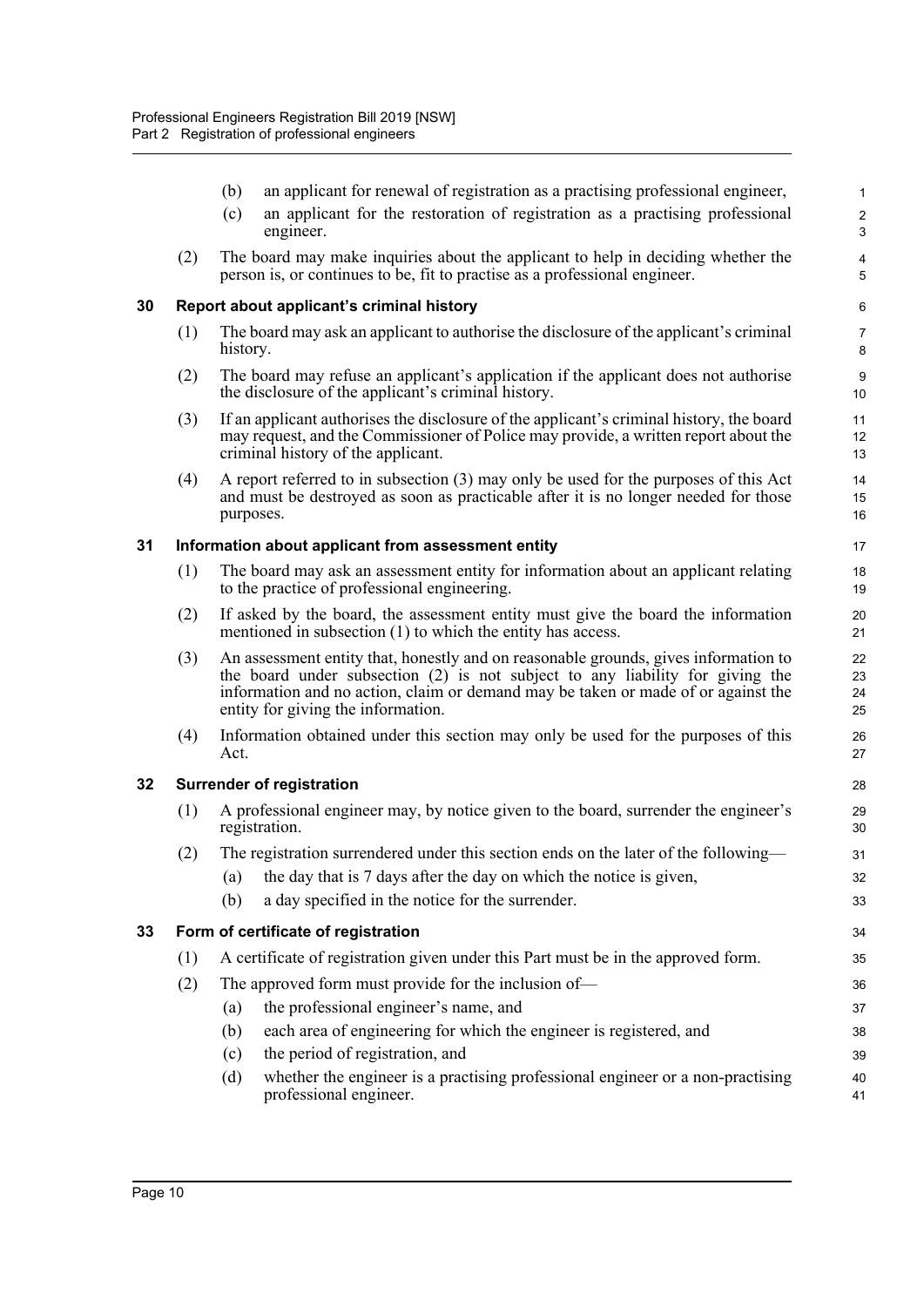### <span id="page-19-0"></span>**34 Refund of fees—withdrawal of application**

|  | This section applies if an applicant withdraws an application made under this Part<br>before the application is decided. |
|--|--------------------------------------------------------------------------------------------------------------------------|
|--|--------------------------------------------------------------------------------------------------------------------------|

(2) The board must, as soon as practicable after the application is withdrawn, refund the fees that accompanied the application less a reasonable amount, if any, prescribed under a regulation for processing the application.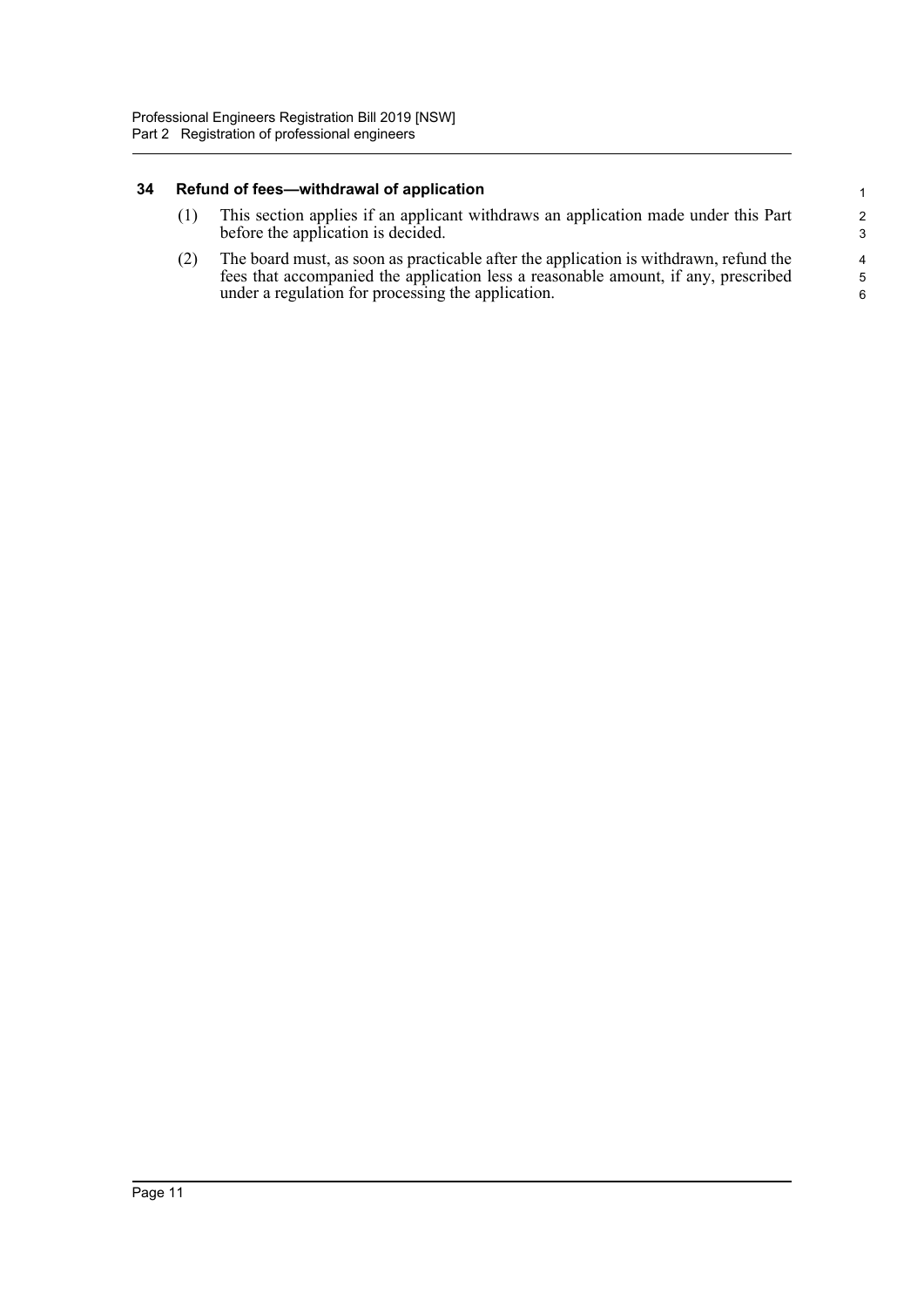<span id="page-20-5"></span><span id="page-20-4"></span><span id="page-20-3"></span><span id="page-20-2"></span><span id="page-20-1"></span><span id="page-20-0"></span>

|    | Part 3<br><b>Board of Professional Engineers</b> |                                                                                                                                                                                                               |                |
|----|--------------------------------------------------|---------------------------------------------------------------------------------------------------------------------------------------------------------------------------------------------------------------|----------------|
|    | <b>Division 1</b>                                | <b>Constitution and functions of board</b>                                                                                                                                                                    | $\overline{c}$ |
| 35 |                                                  | <b>Constitution of board</b>                                                                                                                                                                                  | 3              |
|    | (1)                                              | There is constituted by this Act a body corporate with the name of the Board of<br>Professional Engineers.                                                                                                    | 4<br>5         |
|    | (2)                                              | In performing its functions, the board is to act impartially and in the public interest.                                                                                                                      | 6              |
| 36 |                                                  | <b>Membership of board</b>                                                                                                                                                                                    | $\overline{7}$ |
|    | (1)                                              | The board is to consist of the members determined in accordance with the<br>regulations.                                                                                                                      | 8<br>9         |
|    | (2)                                              | The regulations must require that some members of the board are to be professional<br>engineers.                                                                                                              | 10<br>11       |
|    | (3)                                              | The constitution and procedures of the board are set out in Schedule 2.                                                                                                                                       | 12             |
|    | (4)                                              | Without limiting subsection (1), the regulations may make provision for or with<br>respect to the following—                                                                                                  | 13<br>14       |
|    |                                                  | the nomination of persons to be members of the board,<br>(a)                                                                                                                                                  | 15             |
|    |                                                  | qualifications required for a member of the board,<br>(b)                                                                                                                                                     | 16             |
|    |                                                  | the number of members of the board.<br>(c)                                                                                                                                                                    | 17             |
| 37 |                                                  | <b>Functions of board</b>                                                                                                                                                                                     | 18             |
|    |                                                  | The board has the following functions—                                                                                                                                                                        | 19             |
|    |                                                  | the registration of professional engineers,<br>(a)                                                                                                                                                            | 20             |
|    |                                                  | the investigation of complaints against professional engineers,<br>(b)                                                                                                                                        | 21             |
|    |                                                  | to conduct or authorise investigations about conduct of professional engineers<br>(c)<br>in providing professional engineering services,                                                                      | 22<br>23       |
|    |                                                  | the approval of assessment schemes,<br>(d)                                                                                                                                                                    | 24             |
|    |                                                  | any other functions imposed by this Act or the regulations or by or under<br>(e)<br>another Act or law.                                                                                                       | 25<br>26       |
| 38 |                                                  | <b>Ministerial direction</b>                                                                                                                                                                                  | 27             |
|    | (1)                                              | The Minister may give the board a written direction about the performance of the<br>board's functions or exercise of its powers if satisfied it is necessary to give the<br>direction in the public interest. | 28<br>29<br>30 |
|    | (2)                                              | Without limiting subsection $(1)$ , the direction may be to-                                                                                                                                                  | 31             |
|    |                                                  | give reports and information, or<br>(a)                                                                                                                                                                       | 32             |
|    |                                                  | apply to the board a policy, standard or other instrument applying to a public<br>(b)<br>sector agency.                                                                                                       | 33<br>34       |
|    | (3)                                              | The direction must not be about the registration of a person.                                                                                                                                                 | 35             |
|    | (4)                                              | However, before giving the direction the Minister must consult with the board.                                                                                                                                | 36             |
|    | (5)                                              | The Minister must publish a copy of the direction in the Gazette within 21 days after<br>the direction is given.                                                                                              | 37<br>38       |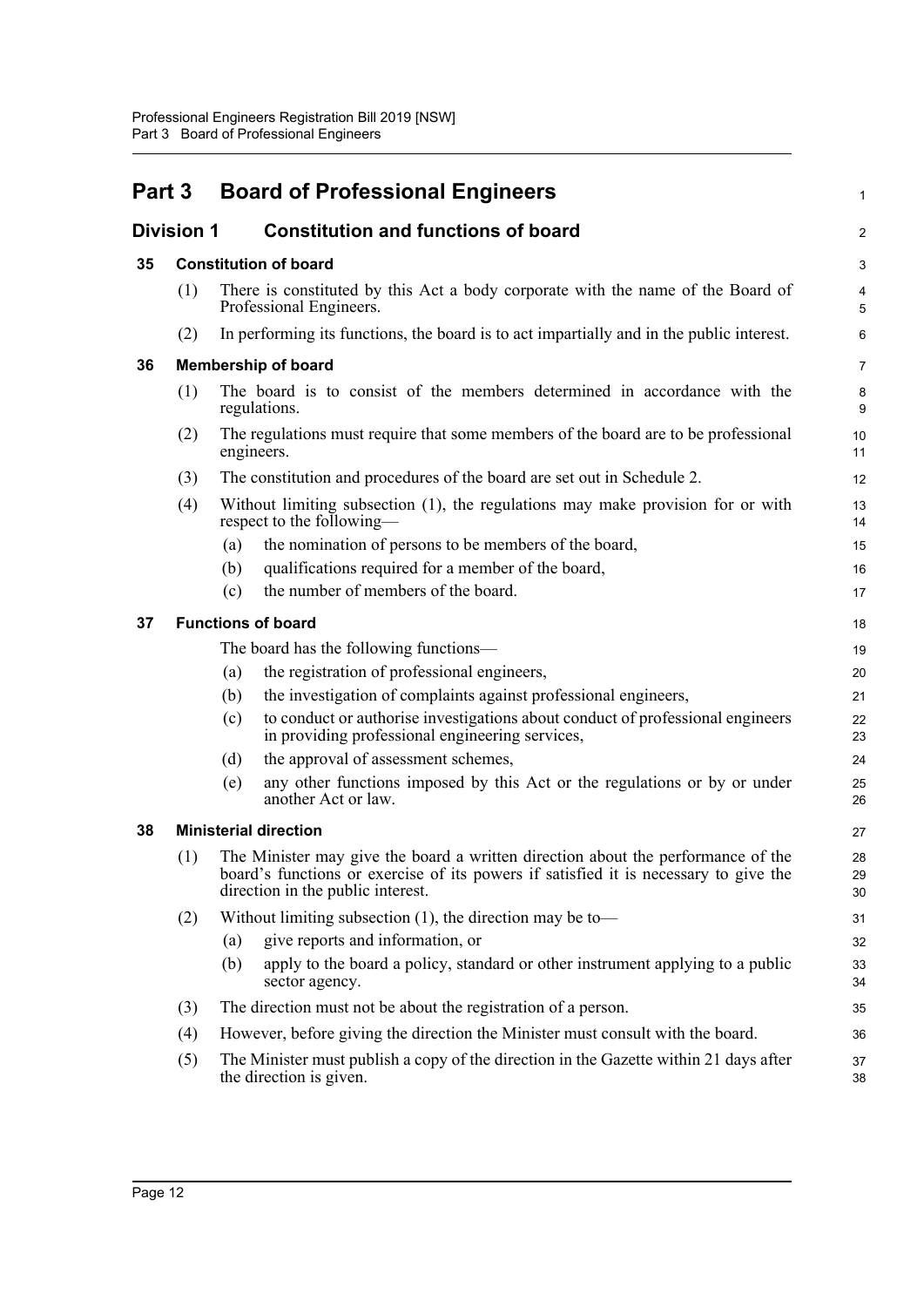<span id="page-21-2"></span><span id="page-21-1"></span><span id="page-21-0"></span>

|    | <b>Division 2</b> | <b>Register of professional engineers</b>                                                                                                         | $\mathbf{1}$   |
|----|-------------------|---------------------------------------------------------------------------------------------------------------------------------------------------|----------------|
| 39 |                   | <b>Keeping the register</b>                                                                                                                       | $\overline{2}$ |
|    | (1)               | The board must keep a register of persons who are, or have been, professional<br>engineers (the <i>register</i> ).                                | 3<br>4         |
|    | (2)               | The register may be kept in the way the board considers appropriate, including, for<br>example, in an electronic form.                            | 5<br>6         |
|    | (3)               | The register must contain all the following particulars for each person—                                                                          | $\overline{7}$ |
|    |                   | the person's name and contact details,<br>(a)                                                                                                     | 8              |
|    |                   | the areas of engineering in which the person is registered,<br>(b)                                                                                | 9              |
|    |                   | details of the person's eligibility for registration as a professional engineer,<br>(c)                                                           | 10             |
|    |                   | particulars of the conditions, if any, applying to the person's registration,<br>(d)                                                              | 11             |
|    |                   | matter required by the regulations to be included in the register.<br>(e)                                                                         | 12             |
| 40 |                   | <b>Inspection of register</b>                                                                                                                     | 13             |
|    | (1)               | The board must-                                                                                                                                   | 14             |
|    |                   | keep the register open for inspection, free of charge, at the board's office by<br>(a)<br>members of the public during ordinary office hours, and | 15<br>16       |
|    |                   | give a person a copy of the register, or a part of it, on payment of the fee<br>(b)<br>prescribed by the regulations.                             | 17<br>18       |
|    | (2)               | The board may make the register available for inspection on its website.                                                                          | 19             |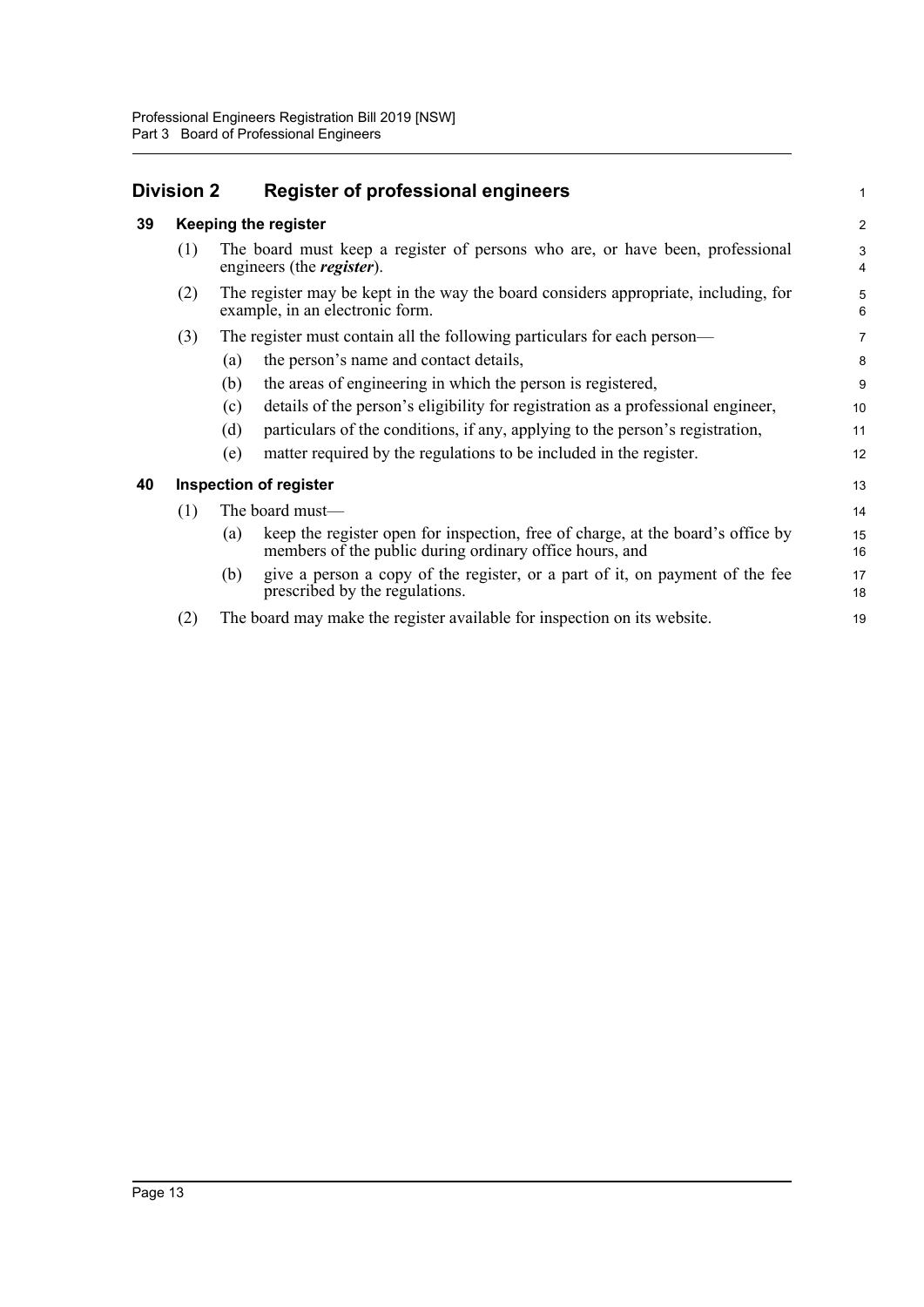<span id="page-22-5"></span><span id="page-22-4"></span><span id="page-22-3"></span><span id="page-22-2"></span><span id="page-22-1"></span><span id="page-22-0"></span>

| Part 4 |                                                    | Code of practice                                                                                                                                                                                            | $\mathbf{1}$                                  |  |  |  |
|--------|----------------------------------------------------|-------------------------------------------------------------------------------------------------------------------------------------------------------------------------------------------------------------|-----------------------------------------------|--|--|--|
| 41     |                                                    | Board to make code of practice                                                                                                                                                                              | 2                                             |  |  |  |
|        | (1)                                                | The board must, within 9 months after the commencement of this Part, make a code<br>of practice to provide guidance to professional engineers as to appropriate<br>professional conduct or practice.        | $\mathbf{3}$<br>$\overline{4}$<br>$\mathbf 5$ |  |  |  |
|        | (2)                                                | In developing or amending a code of practice, the board must consult with—                                                                                                                                  | 6                                             |  |  |  |
|        |                                                    | professional associations in the State that the board considers represent the<br>(a)<br>interests of professional engineers, and                                                                            | $\overline{7}$<br>8                           |  |  |  |
|        |                                                    | universities that-<br>(b)                                                                                                                                                                                   | 9                                             |  |  |  |
|        |                                                    | are established in the State, and<br>(i)<br>are engaged in the education of students in the profession of<br>(i)<br>engineering, and                                                                        | 10<br>11<br>12                                |  |  |  |
|        |                                                    | any other person or entity the Minister directs the board to consult with.<br>(c)                                                                                                                           | 13                                            |  |  |  |
|        | (3)                                                | A code of practice, or an amendment of a code of practice, has no effect until it is<br>approved by a regulation.                                                                                           | 14<br>15                                      |  |  |  |
|        | (4)                                                | The board may make a code of practice by adopting another entity's code of practice<br>with or without changes.                                                                                             | 16<br>17                                      |  |  |  |
|        | (5)                                                | The board's code of practice is a statutory rule within the meaning of the <i>Subordinate</i><br>Legislation Act 1989.                                                                                      | 18<br>19                                      |  |  |  |
| 42     |                                                    | <b>Tabling of code</b>                                                                                                                                                                                      | 20                                            |  |  |  |
|        | (1)                                                | This section applies if a code of practice, or amendment of a code of practice, has<br>been approved by the regulations.                                                                                    | 21<br>22                                      |  |  |  |
|        | (2)                                                | The Minister must, within 14 sitting days after the regulation is notified, table a copy<br>of the code, amendment or the amended code, in the Legislative Assembly.                                        | 23<br>24                                      |  |  |  |
|        | (3)                                                | A failure to comply with subsection (2) does not invalidate or otherwise affect the<br>code or the regulation.                                                                                              |                                               |  |  |  |
| 43     |                                                    | <b>Inspection of code</b>                                                                                                                                                                                   | 27                                            |  |  |  |
|        | (1)                                                | The board must-                                                                                                                                                                                             | 28                                            |  |  |  |
|        |                                                    | keep copies of the code of practice, as in force from time to time, available for<br>(a)<br>inspection, free of charge, at the board's office by members of the public<br>during ordinary office hours, and | 29<br>30<br>31                                |  |  |  |
|        |                                                    | give a person a copy of the code, or a part of it, on payment of the fee<br>(b)<br>prescribed under a regulation.                                                                                           | 32<br>33                                      |  |  |  |
|        | (2)                                                | The board may make the code of practice available for inspection on its website.                                                                                                                            | 34                                            |  |  |  |
| 44     |                                                    | Notice of approval or amendment of code                                                                                                                                                                     | 35                                            |  |  |  |
|        |                                                    | The board must promptly notify professional engineers of the approval of a code of<br>practice or an amendment of the code.                                                                                 | 36<br>37                                      |  |  |  |
| 45     | Use of code of practice in disciplinary proceeding |                                                                                                                                                                                                             |                                               |  |  |  |
|        | (1)                                                | An approved code of practice is admissible as evidence in a disciplinary proceeding<br>brought by the board against a professional engineer.                                                                | 39<br>40                                      |  |  |  |
|        | (2)                                                | The code may only be used to provide evidence, in the disciplinary proceeding, of<br>appropriate professional conduct or practice for a professional engineer.                                              | 41<br>42                                      |  |  |  |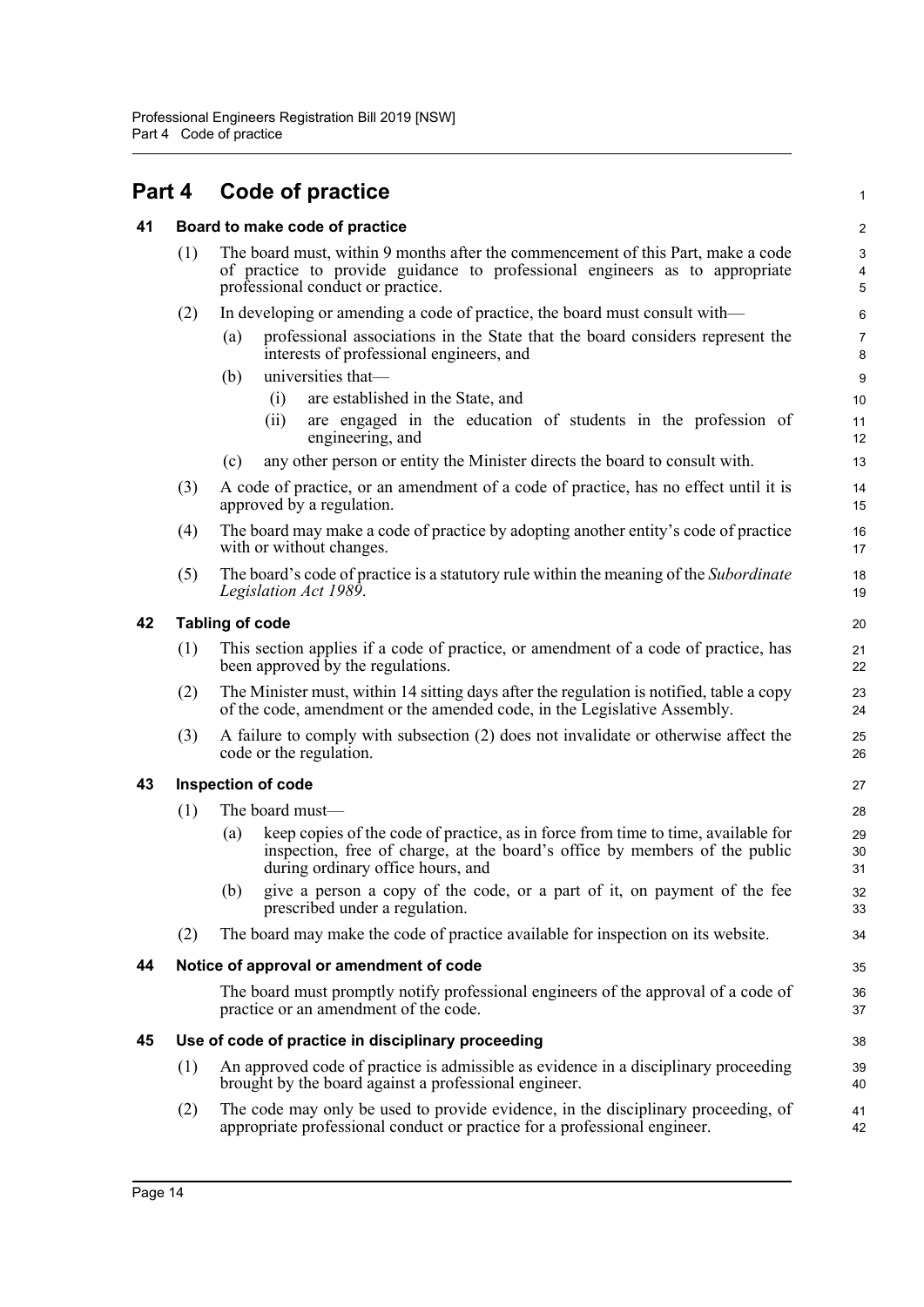<span id="page-23-8"></span><span id="page-23-7"></span><span id="page-23-6"></span><span id="page-23-5"></span><span id="page-23-4"></span><span id="page-23-3"></span><span id="page-23-2"></span><span id="page-23-1"></span><span id="page-23-0"></span>

| Part 5 |                   | <b>Complaints and investigations</b>                                                                                                                                                                                                         |                         |
|--------|-------------------|----------------------------------------------------------------------------------------------------------------------------------------------------------------------------------------------------------------------------------------------|-------------------------|
|        | <b>Division 1</b> | <b>Preliminary</b>                                                                                                                                                                                                                           | $\overline{\mathbf{c}}$ |
| 46     |                   | <b>Definitions</b>                                                                                                                                                                                                                           | 3                       |
|        |                   | In this Part-                                                                                                                                                                                                                                | 4                       |
|        |                   | <i>approved</i> , in relation to a form, means approved by the board.                                                                                                                                                                        | 5                       |
| 47     |                   | Purposes for which functions under this Part and Part 6 may be exercised                                                                                                                                                                     | 6                       |
|        |                   | The board or an authorised officer may exercise the functions conferred by this Part<br>or Part 6 only for the following purposes—                                                                                                           | 7<br>8                  |
|        |                   | investigating, monitoring and enforcing compliance with the requirements<br>(a)<br>imposed by or under this Act,                                                                                                                             | 9<br>10                 |
|        |                   | obtaining information or records for purposes connected with the<br>(b)<br>administration of this Act,                                                                                                                                       | 11<br>12                |
|        |                   | enforcing, administering or executing this Act.<br>(c)                                                                                                                                                                                       | 13                      |
| 48     |                   | Application of Part to former professional engineers                                                                                                                                                                                         | 14                      |
|        | (1)               | Action may be taken under this Part in relation to a person who was a professional<br>engineer at the time the conduct of the person that is relevant for this Part happened<br>even though the person is no longer a professional engineer. | 15<br>16<br>17          |
|        | (2)               | For the purpose of taking action under this Part, the person mentioned in subsection<br>$(1)$ is taken to be a professional engineer.                                                                                                        | 18<br>19                |
|        | (3)               | This section does not authorise action being taken against a person as a professional<br>engineer if the person has not been a professional engineer for more than 5 years.                                                                  | 20<br>21                |
|        | <b>Division 2</b> | <b>Complaints</b>                                                                                                                                                                                                                            | 22                      |
| 49     |                   | <b>Complaints about conduct</b>                                                                                                                                                                                                              | 23                      |
|        | (1)               | A person who is aggrieved by a professional engineer's conduct in carrying out<br>professional engineering services may make a complaint about the conduct to the<br>board.                                                                  | 24<br>25<br>26          |
|        | (2)               | A complaint must be in the approved form.                                                                                                                                                                                                    | 27                      |
|        | (3)               | The Chairperson must keep available for inspection, at the board's office by<br>members of the public, information about—                                                                                                                    | 28<br>29                |
|        |                   | the type of conduct the board considers may give rise to a complaint, and<br>(a)                                                                                                                                                             | 30                      |
|        |                   | (b)<br>how a person may make a complaint.                                                                                                                                                                                                    | 31                      |
| 50     |                   | Board may require further information or statutory declaration                                                                                                                                                                               | 32                      |
|        | (1)               | The board may, by notice in writing, ask a complainant to provide further<br>information about the complaint within the reasonable time stated in the notice.                                                                                | 33<br>34                |
|        | (2)               | The board may require a complainant to verify the complaint or further information<br>by statutory declaration.                                                                                                                              | 35<br>36                |
| 51     |                   | <b>Rejection of complaint</b>                                                                                                                                                                                                                | 37                      |
|        |                   | The board may decide to reject a complaint if-                                                                                                                                                                                               | 38                      |
|        |                   | the board reasonably considers the complaint is frivolous, trivial or vexatious,<br>(a)<br>or                                                                                                                                                | 39<br>40                |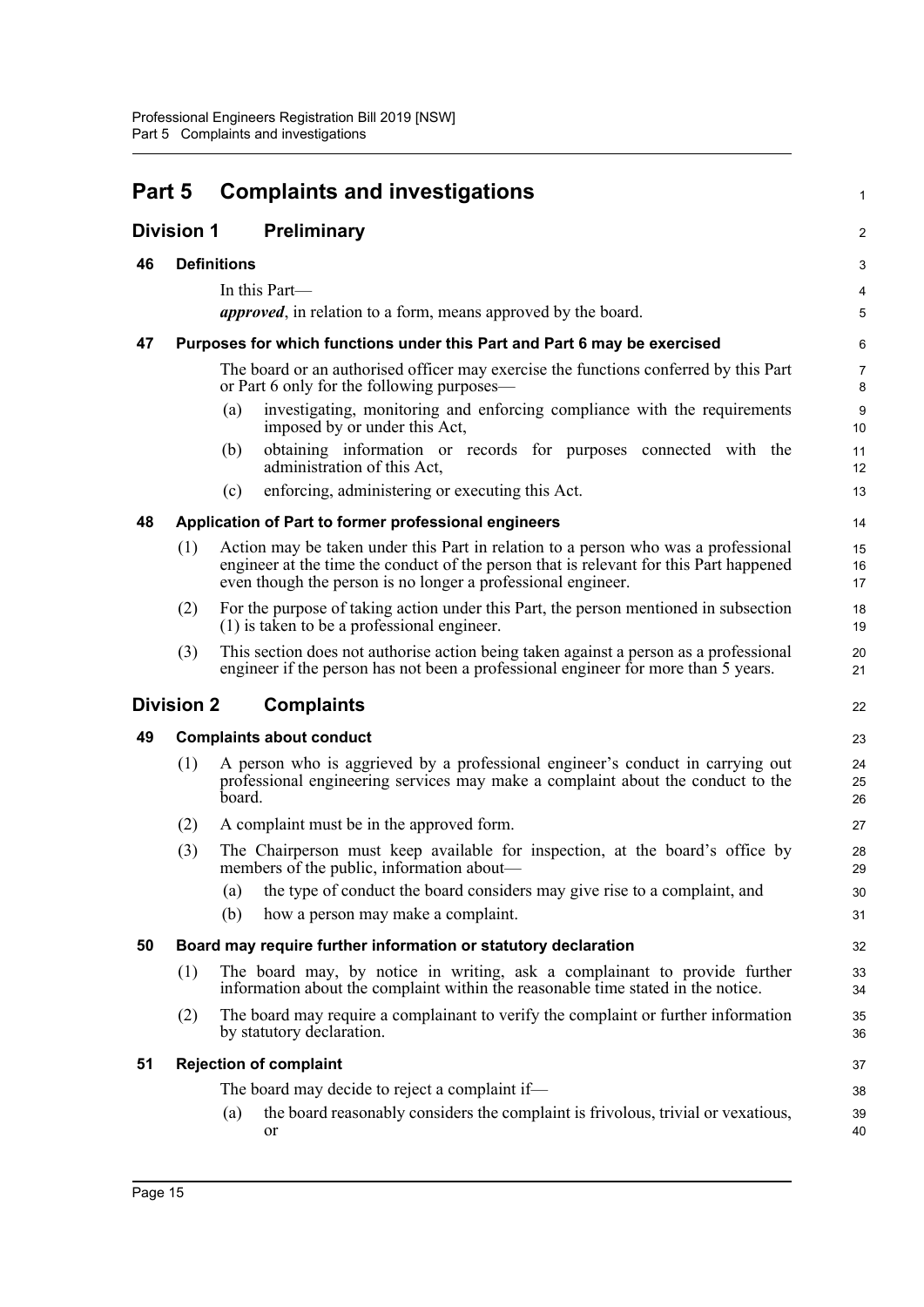<span id="page-24-5"></span><span id="page-24-4"></span><span id="page-24-3"></span><span id="page-24-2"></span><span id="page-24-1"></span><span id="page-24-0"></span>

|    |                   | (b) | the board reasonably considers the complaint is misconceived or lacking in<br>substance, or                                                                                                                                                                                | $\mathbf{1}$<br>$\overline{c}$ |
|----|-------------------|-----|----------------------------------------------------------------------------------------------------------------------------------------------------------------------------------------------------------------------------------------------------------------------------|--------------------------------|
|    |                   | (c) | the complainant fails to provide further information about the complaint that<br>is requested by the board, or                                                                                                                                                             | 3<br>4                         |
|    |                   | (d) | the complainant refuses to verify the complaint, or further information about<br>the complaint, by statutory declaration.                                                                                                                                                  | $\mathbf 5$<br>6               |
| 52 |                   |     | <b>Withdrawal of complaint</b>                                                                                                                                                                                                                                             | 7                              |
|    | (1)               |     | If a complainant withdraws a complaint, the board need not take any further action<br>about the complaint.                                                                                                                                                                 | $\bf 8$<br>9                   |
|    | (2)               |     | However, the withdrawal does not prevent the board—                                                                                                                                                                                                                        | 10                             |
|    |                   | (a) | investigating, or continuing to investigate, the matter of the complaint, or                                                                                                                                                                                               | 11                             |
|    |                   | (b) | authorising an authorised officer to investigate, or continue to investigate, the<br>matter of the complaint.                                                                                                                                                              | 12<br>13                       |
|    | (3)               |     | In deciding whether to take action under subsection $(2)$ , the board must have regard<br>to the main objects of this Act and the grounds for suspending or cancelling the<br>registration of a professional engineer.                                                     | 14<br>15<br>16                 |
|    | <b>Division 3</b> |     | Investigations                                                                                                                                                                                                                                                             | 17                             |
| 53 |                   |     | Investigations of professional engineer's conduct                                                                                                                                                                                                                          | 18                             |
|    | (1)               |     | The board may conduct an investigation of a professional engineer's conduct or<br>authorise, in writing, an authorised officer to conduct the investigation if-                                                                                                            | 19<br>20                       |
|    |                   | (a) | a complaint is made about the professional engineer under Division 2, or                                                                                                                                                                                                   | 21                             |
|    |                   | (b) | the board believes that there may be grounds for suspending or cancelling the<br>professional engineer's registration, or                                                                                                                                                  | 22<br>23                       |
|    |                   | (c) | the board suspects that the professional engineer has committed an offence<br>against this Act or the regulations.                                                                                                                                                         | 24<br>25                       |
|    | (2)               |     | The board may, whether or not the board has commenced an investigation into the<br>conduct of a professional engineer, request that the professional engineer show cause<br>why the board should not conduct an investigation under this Division.                         | 26<br>27<br>28                 |
| 54 |                   |     | Investigation of compliance with Act                                                                                                                                                                                                                                       | 29                             |
|    | (1)               |     | If the board reasonably suspects a person (other than a professional engineer) has<br>committed an offence against this Act, the board may-                                                                                                                                | 30<br>31                       |
|    |                   | (a) | investigate the suspected offence, or                                                                                                                                                                                                                                      | 32                             |
|    |                   | (b) | authorise, in writing, an authorised officer to conduct the investigation.                                                                                                                                                                                                 | 33                             |
|    | (2)               |     | To help the board decide whether to act under subsection $(1)$ , the board may give the<br>person a notice inviting the person to make a submission to the board about the matter<br>the subject of the suspected offence within the reasonable time stated in the notice. | 34<br>35<br>36                 |
| 55 |                   |     | <b>Timing of investigation</b>                                                                                                                                                                                                                                             | 37                             |
|    |                   |     | An investigation under this Division must be conducted as quickly as possible having<br>regard to the nature of the matter being investigated.                                                                                                                             | 38<br>39                       |
| 56 |                   |     | Notice of investigation                                                                                                                                                                                                                                                    | 40                             |
|    | (1)               |     | As soon as practicable after deciding to conduct, or authorising an authorised officer<br>to conduct, an investigation in relation to a person, the board must give the person<br>notice of the investigation.                                                             | 41<br>42<br>43                 |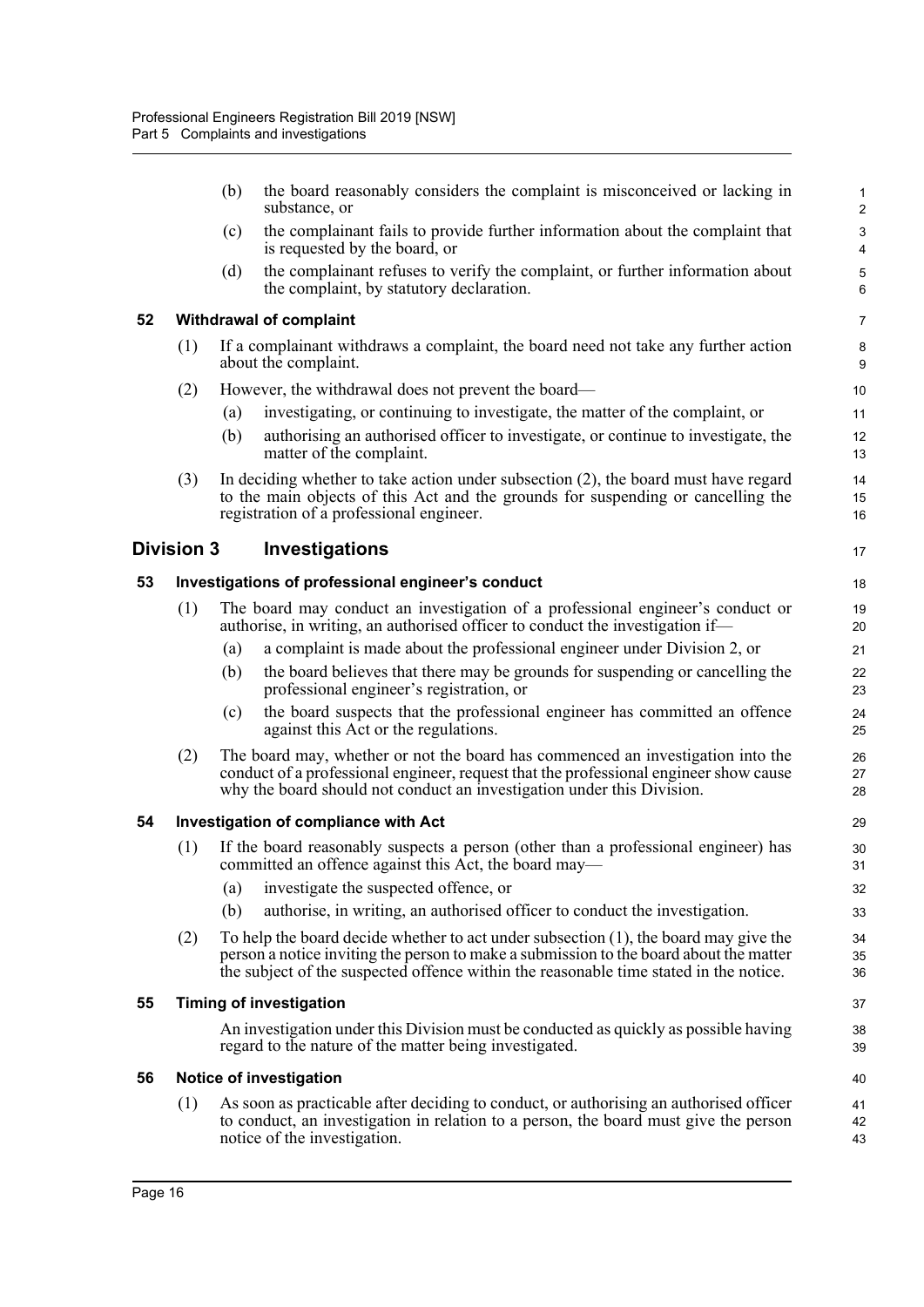<span id="page-25-4"></span><span id="page-25-3"></span><span id="page-25-2"></span><span id="page-25-1"></span><span id="page-25-0"></span>

|    | (2)                                | The notice must state each of the following—                                                                                                                                                                                                                                           | $\mathbf{1}$                           |  |
|----|------------------------------------|----------------------------------------------------------------------------------------------------------------------------------------------------------------------------------------------------------------------------------------------------------------------------------------|----------------------------------------|--|
|    |                                    | whether the investigation is being conducted by the board or an authorised<br>(a)<br>officer,                                                                                                                                                                                          | $\sqrt{2}$<br>3                        |  |
|    |                                    | if an authorised officer is conducting the investigation—the authorised<br>(b)<br>officer's name,                                                                                                                                                                                      | $\overline{\mathbf{4}}$<br>$\mathbf 5$ |  |
|    |                                    | if the investigation relates to a complaint—the nature of the complaint,<br>(c)                                                                                                                                                                                                        | 6                                      |  |
|    |                                    | (d)<br>if the board or an authorised officer is conducting the investigation on the<br>board's own initiative—the grounds that are the basis for the investigation,                                                                                                                    | $\boldsymbol{7}$<br>8                  |  |
|    |                                    | that the person may make, during the course of the investigation, a submission<br>(e)<br>to the board or authorised officer about the complaint or other grounds for the<br>investigation, and how a submission may be made.                                                           | $\boldsymbol{9}$<br>10<br>11           |  |
|    | (3)                                | However, the board need not give the person the notice if the board reasonably<br>believes that giving the notice may—                                                                                                                                                                 | 12<br>13                               |  |
|    |                                    | seriously prejudice the investigation, or<br>(a)                                                                                                                                                                                                                                       | 14                                     |  |
|    |                                    | place the complainant or another person at risk of harassment or intimidation.<br>(b)                                                                                                                                                                                                  | 15                                     |  |
|    | (4)                                | A submission under subsection $(2)(e)$ must be made to-                                                                                                                                                                                                                                | 16                                     |  |
|    |                                    | if an authorised officer is conducting the investigation—the authorised officer,<br>(a)<br><b>or</b>                                                                                                                                                                                   | 17<br>18                               |  |
|    |                                    | otherwise—the board.<br>(b)                                                                                                                                                                                                                                                            | 19                                     |  |
| 57 |                                    | Board may engage persons to help investigation                                                                                                                                                                                                                                         | 20                                     |  |
|    | (1)                                | The board may engage a person to help the board or authorised officer in conducting<br>an investigation if the board is satisfied the person is sufficiently qualified or<br>experienced to help the board or authorised officer about the matter the subject of the<br>investigation. | 21<br>22<br>23<br>24                   |  |
|    | (2)                                | Without limiting subsection (1), the board may engage the person to give the board<br>or authorised officer a written report about the matter the subject of the investigation.                                                                                                        | 25<br>26                               |  |
|    | <b>Division 4</b>                  | <b>Reporting on investigations</b>                                                                                                                                                                                                                                                     | 27                                     |  |
| 58 | Board's report about investigation |                                                                                                                                                                                                                                                                                        |                                        |  |
|    | (1)                                | The board must, as soon as practicable after completing an investigation, prepare a<br>written report about the investigation.                                                                                                                                                         | 29<br>30                               |  |
|    | (2)                                | The report must include the board's findings about the investigation, including, if the<br>investigation was the result of a complaint, the board's findings about the complaint.                                                                                                      | 31<br>32                               |  |
| 59 |                                    | Report about investigation being conducted                                                                                                                                                                                                                                             | 33                                     |  |
|    |                                    | An authorised officer must, if asked by the board, give the board an interim report<br>about the conduct of an investigation being conducted by the authorised officer.                                                                                                                | 34<br>35                               |  |
| 60 |                                    | Authorised officer's report about investigation                                                                                                                                                                                                                                        | 36                                     |  |
|    | (1)                                | An authorised officer must, as soon as practicable after the authorised officer<br>considers an investigation being conducted by the authorised officer is completed,<br>give the board a written report about the investigation.                                                      | 37<br>38<br>39                         |  |
|    | (2)                                | If the investigation was the result of a complaint, the report must include the<br>authorised officer's findings about the complaint.                                                                                                                                                  | 40<br>41                               |  |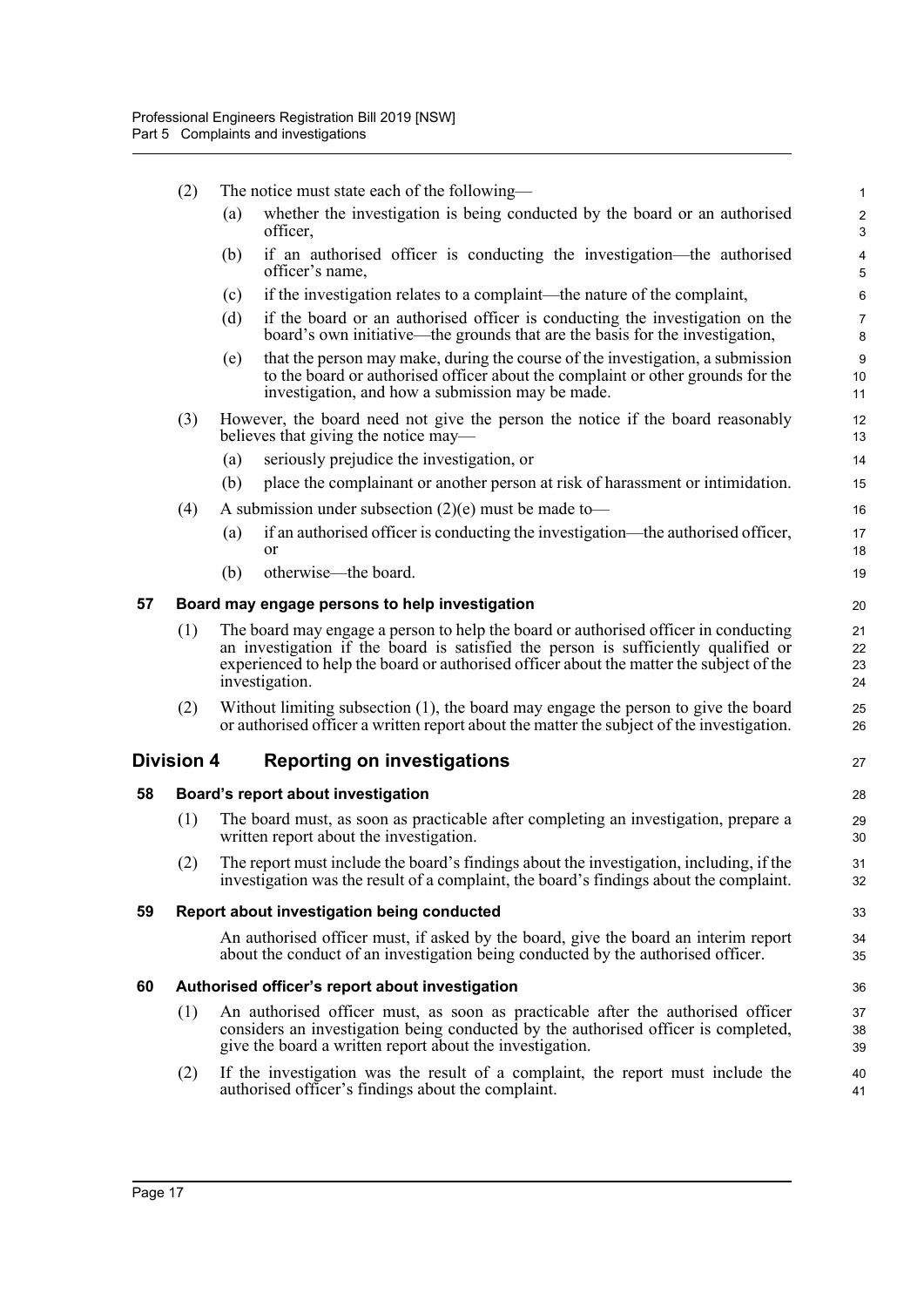<span id="page-26-3"></span><span id="page-26-2"></span><span id="page-26-1"></span><span id="page-26-0"></span>

|    | (3)               |                                                                                                                                                                                                                                                                                                             | If the board considers the report does not include enough information to enable the<br>board to make a decision, the board may, by notice, ask the authorised officer to give<br>the board a further report about the investigation.                                                                               | $\mathbf{1}$<br>$\sqrt{2}$<br>$\mathbf{3}$ |
|----|-------------------|-------------------------------------------------------------------------------------------------------------------------------------------------------------------------------------------------------------------------------------------------------------------------------------------------------------|--------------------------------------------------------------------------------------------------------------------------------------------------------------------------------------------------------------------------------------------------------------------------------------------------------------------|--------------------------------------------|
|    | (4)               | subsection $(3)$ .                                                                                                                                                                                                                                                                                          | The authorised officer must, as soon as practicable, comply with a request under                                                                                                                                                                                                                                   | 4<br>5                                     |
| 61 |                   |                                                                                                                                                                                                                                                                                                             | <b>Board may report to Minister</b>                                                                                                                                                                                                                                                                                | $\,6\,$                                    |
|    |                   |                                                                                                                                                                                                                                                                                                             | The board may, at any time, give the Minister a report about an investigation<br>conducted by the board or an authorised officer.                                                                                                                                                                                  | $\overline{7}$<br>8                        |
|    | <b>Division 5</b> |                                                                                                                                                                                                                                                                                                             | Action following investigation-professional engineer                                                                                                                                                                                                                                                               | 9                                          |
| 62 |                   |                                                                                                                                                                                                                                                                                                             | Board's decision on investigation about professional engineer                                                                                                                                                                                                                                                      | 10                                         |
|    | (1)               |                                                                                                                                                                                                                                                                                                             | This section applies if the board, under this Division—                                                                                                                                                                                                                                                            | 11                                         |
|    |                   | (a)                                                                                                                                                                                                                                                                                                         | prepares a report about a professional engineer, or                                                                                                                                                                                                                                                                | 12                                         |
|    |                   | (b)                                                                                                                                                                                                                                                                                                         | receives a report about a professional engineer and does not request a further<br>report about the engineer, or                                                                                                                                                                                                    | 13<br>14                                   |
|    |                   | (c)                                                                                                                                                                                                                                                                                                         | receives a further report about a professional engineer.                                                                                                                                                                                                                                                           | 15                                         |
|    | (2)               |                                                                                                                                                                                                                                                                                                             | As soon as practicable after preparing or receiving the report, the board may decide<br>to take no further action about the matter the subject of the investigation or may<br>decide that there are grounds for taking any one or more of the following disciplinary<br>actions against the professional engineer— | 16<br>17<br>18<br>19                       |
|    |                   | (a)                                                                                                                                                                                                                                                                                                         | enter into an undertaking agreed with the engineer about a matter relating to<br>the engineer carrying out professional engineering services, including, for<br>example, to submit to an audit of the engineer's practice of engineering,                                                                          | 20<br>21<br>22                             |
|    |                   | (b)                                                                                                                                                                                                                                                                                                         | caution or reprimand the engineer,                                                                                                                                                                                                                                                                                 | 23                                         |
|    |                   | (c)                                                                                                                                                                                                                                                                                                         | impose a condition, agreed to by the engineer, on the engineer's registration,                                                                                                                                                                                                                                     | 24                                         |
|    |                   | (d)<br>exists),                                                                                                                                                                                                                                                                                             | suspend the registration of the engineer (if a ground referred to in section 64                                                                                                                                                                                                                                    | 25<br>26                                   |
|    |                   | (e)<br>exists).                                                                                                                                                                                                                                                                                             | cancel the registration of the engineer (if a ground referred to in section 64                                                                                                                                                                                                                                     | 27<br>28                                   |
|    | (3)               |                                                                                                                                                                                                                                                                                                             | If the professional engineer does not comply with an undertaking entered into under<br>this section, the board may decide to take another action under this section.                                                                                                                                               | 29<br>30                                   |
|    | (4)               | In exercising a power under this section, the board must have regard to the main<br>objects of this Act and grounds for suspending or cancelling a professional<br>engineer's registration.                                                                                                                 |                                                                                                                                                                                                                                                                                                                    | 31<br>32<br>33                             |
|    | (5)               |                                                                                                                                                                                                                                                                                                             | The board may, in addition to any action under this section, start proceedings to<br>prosecute the professional engineer for an offence.                                                                                                                                                                           | 34<br>35                                   |
|    | (6)               | A decision to take action under this section does not prevent the board taking the<br>matter the subject of the investigation into consideration at a later time as part of a<br>pattern of conduct or practice that may result in starting a disciplinary proceeding<br>against the professional engineer. |                                                                                                                                                                                                                                                                                                                    | 36<br>37<br>38<br>39                       |
| 63 |                   | Notice to show cause                                                                                                                                                                                                                                                                                        |                                                                                                                                                                                                                                                                                                                    | 40                                         |
|    | (1)               |                                                                                                                                                                                                                                                                                                             | This section applies if the board is of the opinion that there may be grounds for taking<br>disciplinary action under this Division against a professional engineer.                                                                                                                                               | 41<br>42                                   |
|    |                   |                                                                                                                                                                                                                                                                                                             |                                                                                                                                                                                                                                                                                                                    |                                            |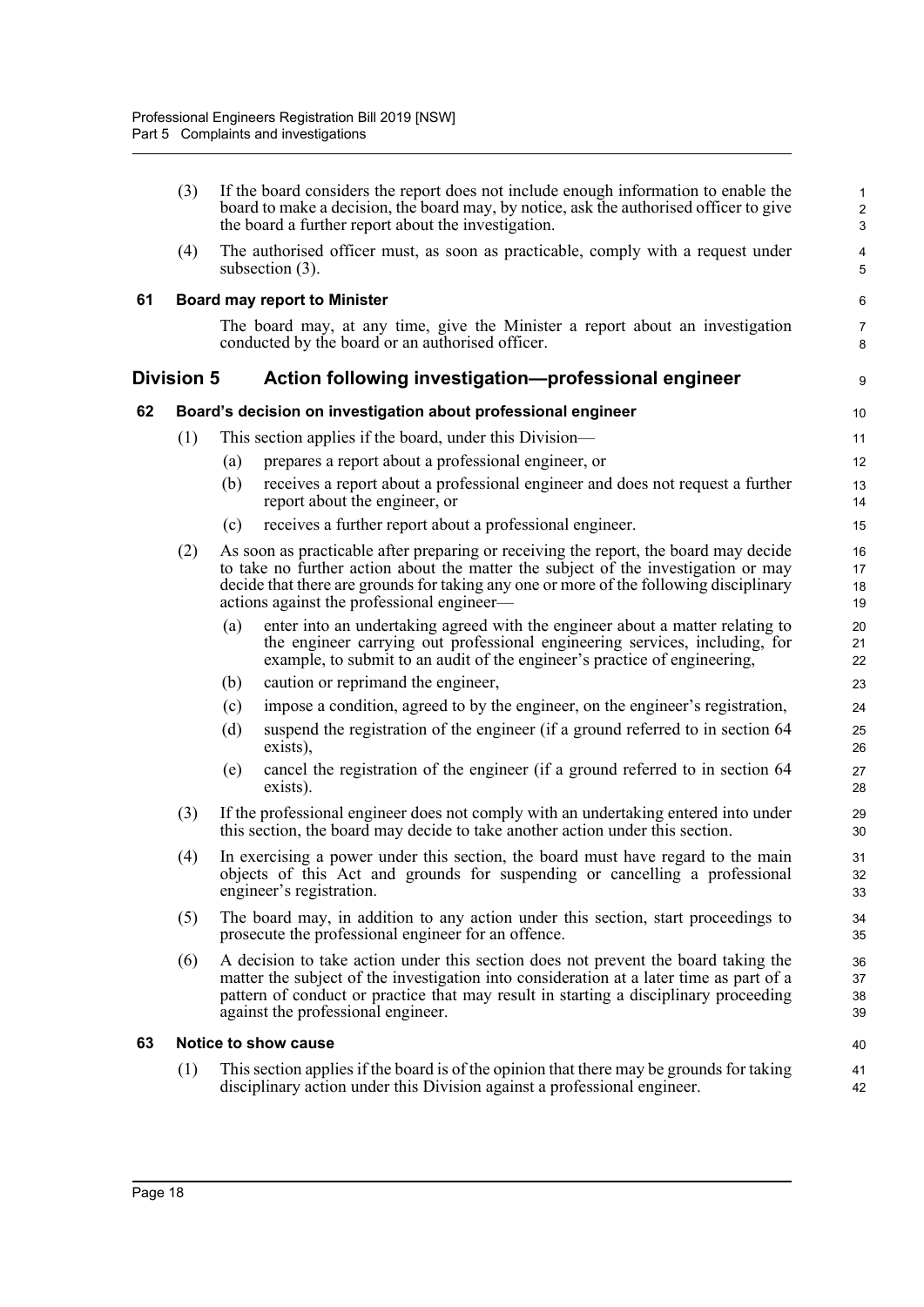(2) The board may serve a written notice on the professional engineer, inviting the engineer to show cause why the professional engineer should not be dealt with under this Division.

- (3) The notice must state the grounds on which the professional engineer is required to show cause and must specify the period, being at least 21 days, during which it must be done.
- (4) A professional engineer on whom a notice to show cause has been served may, within the period specified in the notice, make submissions to the board, orally or in writing, and provide evidence with respect to the matters to which the notice relates.
- (5) The board may conduct any inquiry or make any investigation with respect to the matters to which the notice relates and the submissions are made, if any, and the evidence adduced, if any, by or on behalf of the professional engineer with respect to those matters that the board thinks fit.
- (6) The board must, before determining whether or not to take disciplinary action under this Division against a professional engineer, take into consideration any submission made by the professional engineer in accordance with this section.
- (7) However, the board may take immediate disciplinary action without taking any steps under this section if the board is of the opinion that it is in the public interest to take immediate action.

### <span id="page-27-0"></span>**64 Grounds for suspension or cancellation of professional engineer's registration**

The board may suspend or cancel a professional engineer's registration in the following circumstances only—

- (a) the professional engineer has behaved in a way that constitutes unsatisfactory professional conduct,
- (b) the professional engineer has failed to comply with a provision of this Act,
- (c) the professional engineer has been convicted of an offence against an Act of the State, the Commonwealth or another State or a Territory related to the practice of engineering,
- (d) the professional engineer has contravened a condition of the engineer's registration,
- (e) the board believes on reasonable grounds the professional engineer was registered because of a materially false or misleading representation or document,
- (f) the professional engineer is affected by bankruptcy action,
- (g) the professional engineer is not a fit to practice as a professional engineer under section 11,
- (h) the professional engineer's registration to practise as a professional engineer under a law applying, or that applied, in the Commonwealth, another State, a Territory or a foreign country has been cancelled under that law for disciplinary reasons,
- (i) the professional engineer's membership of an association of professional engineers, whether in Australia or a foreign country, has been cancelled under the association's rules for disciplinary reasons,
- (j) the professional engineer has contravened a condition of the professional engineer's registration,
- (k) the regulations authorise the board to cancel the professional engineer's registration.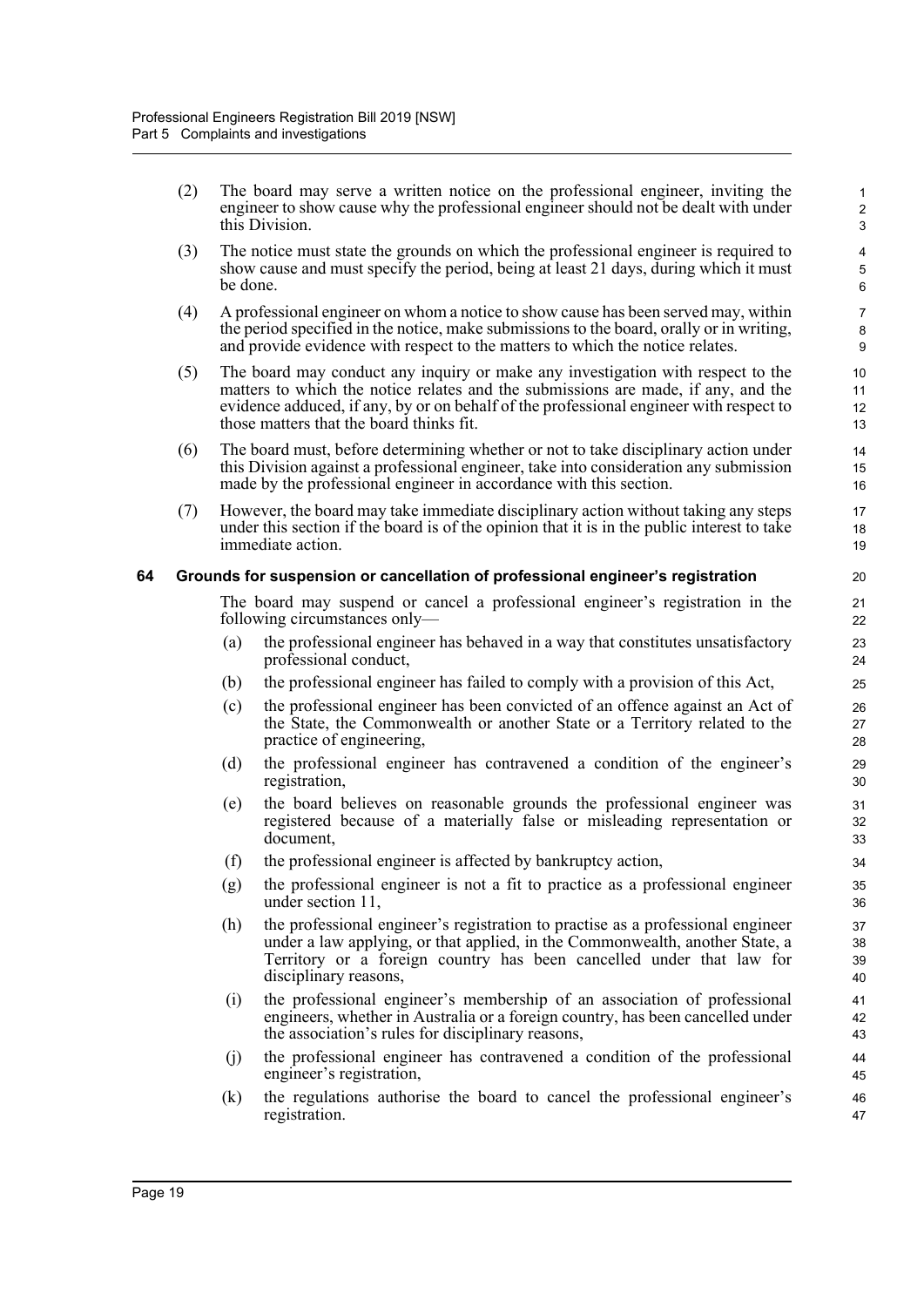<span id="page-28-4"></span><span id="page-28-3"></span><span id="page-28-2"></span><span id="page-28-1"></span><span id="page-28-0"></span>

| 65 |                   |          | Procedure for suspension or cancellation of registration                                                                                                                                          | 1                            |
|----|-------------------|----------|---------------------------------------------------------------------------------------------------------------------------------------------------------------------------------------------------|------------------------------|
|    | (1)               |          | If the board decides to suspend or cancel a professional engineer's registration, the<br>board must give the professional engineer a written notice of the decision.                              | $\overline{\mathbf{c}}$<br>3 |
|    | (2)               |          | The decision takes effect on-                                                                                                                                                                     | 4                            |
|    |                   | (a)      | the day the notice is given, or                                                                                                                                                                   | 5                            |
|    |                   | (b)      | if a later day is specified in the notice—the specified day.                                                                                                                                      | 6                            |
|    | (3)               |          | If the board suspends a professional engineer's registration—                                                                                                                                     | 7                            |
|    |                   | (a)      | the registration is not in force while suspended, and                                                                                                                                             | 8                            |
|    |                   | (b)      | the suspension does not affect the end of the registration period, and                                                                                                                            | 9                            |
|    |                   | (c)      | the suspension must not extend past the end of the registration period.                                                                                                                           | 10                           |
| 66 |                   |          | Notice of result of investigation about professional engineer                                                                                                                                     | 11                           |
|    | (1)               |          | As soon as practicable after making a decision under this Division about a<br>professional engineer, the board must give notice of the decision to—                                               | 12<br>13                     |
|    |                   | (a)      | the professional engineer (unless notice has already been given under section<br>$(65)$ , and                                                                                                     | 14<br>15                     |
|    |                   | (b)      | if the investigation was the result of a complaint—the complainant.                                                                                                                               | 16                           |
|    | (2)               |          | If the board decides to caution or reprimand the professional engineer, the board must<br>give the professional engineer notice of the decision.                                                  | 17<br>18                     |
|    | (3)               |          | If the board decides to take no further action about the matter the subject of an<br>investigation started because of a complaint, the board must give the complainant<br>notice of the decision. | 19<br>20<br>21               |
| 67 |                   |          | Publishing certain decisions about professional engineer after investigation                                                                                                                      | 22                           |
|    | (1)               |          | This section applies if the board decides under this Division—                                                                                                                                    | 23                           |
|    |                   | (a)      | to caution or reprimand a professional engineer, or                                                                                                                                               | 24                           |
|    |                   | (b)      | to impose a condition on a professional engineer's registration.                                                                                                                                  | 25                           |
|    | (2)               | website. | The board may notify the decision, and reasons for the decision, on the board's                                                                                                                   | 26<br>27                     |
|    | (3)               |          | The board must not act under subsection (2) until the particulars of the decision are<br>included in the register.                                                                                | 28<br>29                     |
|    | <b>Division 6</b> |          | Action following investigation-person other than<br>professional engineer                                                                                                                         | 30<br>31                     |
| 68 |                   |          | Board's decision about other investigations                                                                                                                                                       | 32                           |
|    | (1)               |          | This section applies if the board, under this Division—                                                                                                                                           | 33                           |
|    |                   | (a)      | prepares a report about a person other than a professional engineer, or                                                                                                                           | 34                           |
|    |                   | (b)      | receives a report about a person other than a professional engineer and does<br>not request a further report, or                                                                                  | 35<br>36                     |
|    |                   | (c)      | receives a further report about a person other than a professional engineer.                                                                                                                      | 37                           |
|    |                   |          |                                                                                                                                                                                                   |                              |
|    | (2)               |          | As soon as practicable after preparing or receiving the report, the board must decide<br>to do one or more of the following—                                                                      | 38<br>39                     |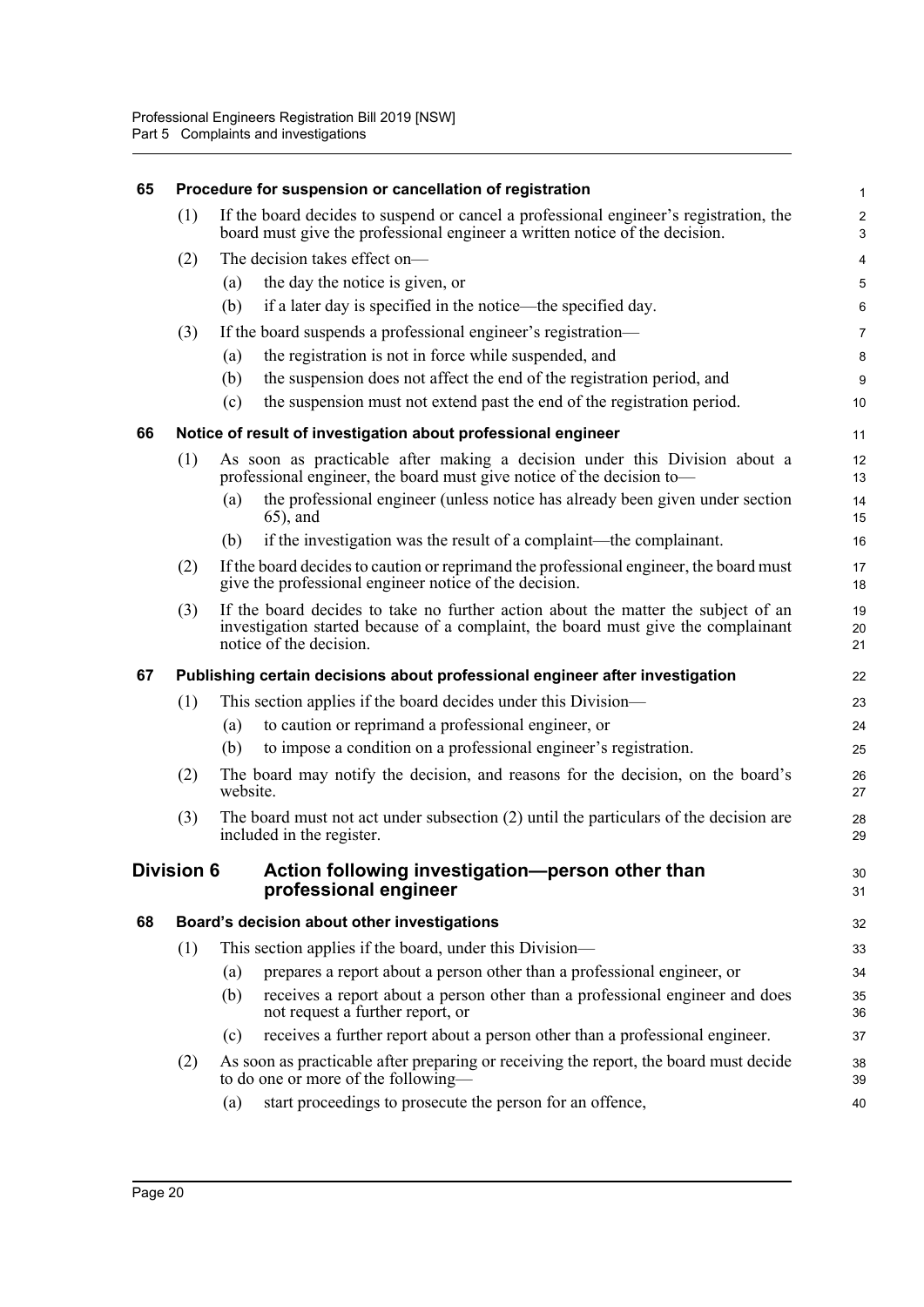<span id="page-29-1"></span><span id="page-29-0"></span>

|    |         | (b)<br>enter into an undertaking agreed with the person about the person's conduct,<br>including, for example, to apply for registration or to only carry out<br>professional engineering services under the direct supervision of a practising<br>professional engineer, | $\mathbf{1}$<br>$\overline{2}$<br>$\ensuremath{\mathsf{3}}$<br>$\overline{4}$ |
|----|---------|---------------------------------------------------------------------------------------------------------------------------------------------------------------------------------------------------------------------------------------------------------------------------|-------------------------------------------------------------------------------|
|    |         | caution or reprimand the person,<br>(c)                                                                                                                                                                                                                                   | 5                                                                             |
|    |         | take no further action about the matter the subject of the investigation.<br>(d)                                                                                                                                                                                          | 6                                                                             |
|    | (3)     | If the person does not comply with an undertaking under this section the board may<br>decide to take another action under this section.                                                                                                                                   | $\overline{7}$<br>8                                                           |
|    | (4)     | As soon as practicable after making the decision, the board must give notice of the<br>decision to the person.                                                                                                                                                            | 9<br>10                                                                       |
|    | (5)     | If the board decides to caution or reprimand the person, the board must give the<br>person notice of the decision.                                                                                                                                                        | 11<br>12                                                                      |
| 69 |         | Other investigations-recording decision if person becomes professional engineer                                                                                                                                                                                           | 13                                                                            |
|    | (1)     | This section applies if—                                                                                                                                                                                                                                                  | 14                                                                            |
|    |         | the board makes a decision about a person under this Division, and<br>(a)                                                                                                                                                                                                 | 15                                                                            |
|    |         | the person later becomes a professional engineer.<br>(b)                                                                                                                                                                                                                  | 16                                                                            |
|    | (2)     | The board may include in the register particulars of its decision with other particulars<br>relevant to the person's registration.                                                                                                                                        | 17<br>18                                                                      |
| 70 | offence | Publishing information if person other than professional engineer found guilty of                                                                                                                                                                                         | 19<br>20                                                                      |
|    | (1)     | This section applies if a person other than a professional engineer is found guilty of<br>an offence against Division 1 of Part 2, whether or not a conviction is recorded.                                                                                               | 21<br>22                                                                      |
|    | (2)     | The board may, during the relevant period, publish the information about the offence<br>on the board's website.                                                                                                                                                           | 23<br>24                                                                      |
|    | (3)     | For subsection $(2)$ , only the following information may be published—                                                                                                                                                                                                   | 25                                                                            |
|    |         | the person's full name and any other identifying particulars,<br>(a)                                                                                                                                                                                                      | 26                                                                            |
|    |         | the person's business address or former business address,<br>(b)                                                                                                                                                                                                          | 27                                                                            |
|    |         | particulars of the offence committed by the person,<br>(c)                                                                                                                                                                                                                | 28                                                                            |
|    |         | particulars prescribed by the regulations.<br>(d)                                                                                                                                                                                                                         | 29                                                                            |
|    | (4)     | If the finding of guilt is quashed on appeal, the board must remove any reference to<br>the offence from the website.                                                                                                                                                     | 30<br>31                                                                      |
|    | (5)     | In this section-                                                                                                                                                                                                                                                          | 32                                                                            |
|    |         | <i>relevant period</i> means the period starting on the date the finding of guilt is made and<br>ending 5 years after that date.                                                                                                                                          | 33<br>34                                                                      |
|    |         |                                                                                                                                                                                                                                                                           |                                                                               |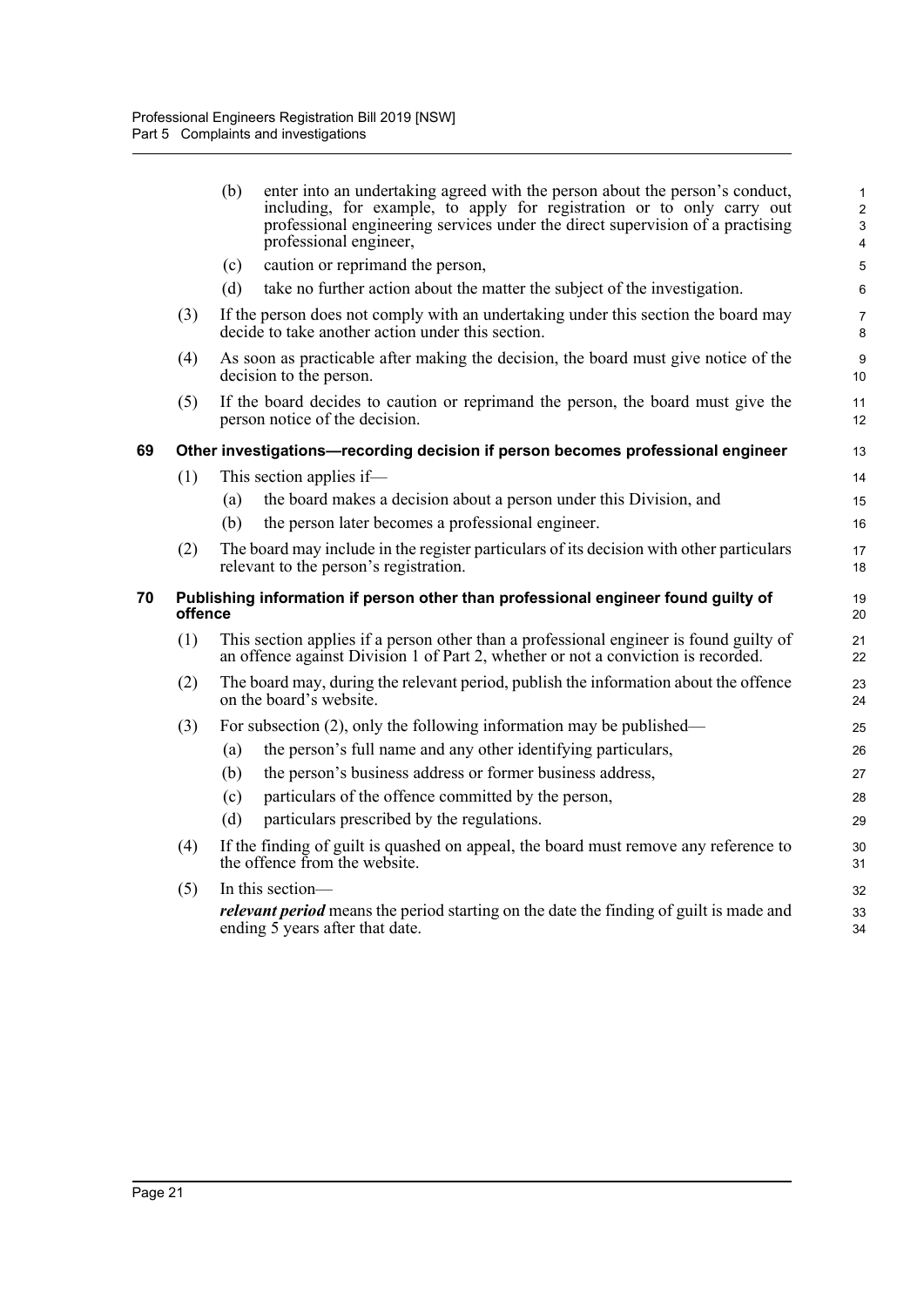<span id="page-30-7"></span><span id="page-30-6"></span><span id="page-30-5"></span><span id="page-30-4"></span><span id="page-30-3"></span><span id="page-30-2"></span><span id="page-30-1"></span><span id="page-30-0"></span>

| Part 6 |                   | <b>Authorised officers</b>                                                                                                                                                                                                                                                             | 1                    |
|--------|-------------------|----------------------------------------------------------------------------------------------------------------------------------------------------------------------------------------------------------------------------------------------------------------------------------------|----------------------|
|        | <b>Division 1</b> | <b>Appointment of authorised officers</b>                                                                                                                                                                                                                                              | $\overline{a}$       |
| 71     |                   | Appointment of authorised officers                                                                                                                                                                                                                                                     | 3                    |
|        |                   | The board may appoint any of the following persons as an authorised officer for the<br>purposes of this Act-                                                                                                                                                                           | 4<br>5               |
|        |                   | a person who is an investigator within the meaning of the Fair Trading Act<br>(a)<br>1987 (an <i>investigator</i> ),                                                                                                                                                                   | 6<br>$\overline{7}$  |
|        |                   | a person belonging to a class of persons prescribed by the regulations.<br>(b)                                                                                                                                                                                                         | 8                    |
| 72     |                   | <b>Scope of authority</b>                                                                                                                                                                                                                                                              | 9                    |
|        | (1)               | An authorisation of a person as an authorised officer may be given generally, or<br>subject to conditions, limitations or restrictions or only for limited purposes.                                                                                                                   | 10<br>11             |
|        | (2)               | If an authorisation is given subject to conditions, limitations or restrictions or only<br>for limited purposes, nothing in this Act authorises or requires the authorised officer<br>to act in contravention of the conditions, limitations or restrictions or for other<br>purposes. | 12<br>13<br>14<br>15 |
| 73     |                   | Identification                                                                                                                                                                                                                                                                         | 16                   |
|        | (1)               | Every authorised officer is to be provided with an identification card as an authorised<br>officer by the board.                                                                                                                                                                       | 17<br>18             |
|        | (2)               | An identification card must-                                                                                                                                                                                                                                                           | 19                   |
|        |                   | contain a recent photograph of the authorised officer, and<br>(a)                                                                                                                                                                                                                      | 20                   |
|        |                   | contain a copy of the authorised officer's signature, and<br>(b)                                                                                                                                                                                                                       | 21                   |
|        |                   | identify the person as an authorised officer for the purposes of this Act, and<br>(c)                                                                                                                                                                                                  | 22                   |
|        |                   | (d)<br>state an expiry date for the card.                                                                                                                                                                                                                                              | 23                   |
|        | (3)               | The board is not required to issue an identification card to an investigator who is<br>appointed as an authorised officer.                                                                                                                                                             | 24<br>25             |
|        | (4)               | If the board does not issue an identification card to an investigator, the person's<br>certificate of identification as an investigator is taken to be the person's identification<br>card as an authorised officer.                                                                   | 26<br>27<br>28       |
|        | (5)               | In the course of exercising the functions of an authorised officer under this Act, the<br>officer must, if requested to do so by any person affected by the exercise of a<br>function, produce to the person the authorised officer's identification card as an<br>authorised officer. | 29<br>30<br>31<br>32 |
|        | <b>Division 2</b> | Information gathering powers of authorised officers                                                                                                                                                                                                                                    | 33                   |
| 74     |                   | Exercise in conjunction with other powers                                                                                                                                                                                                                                              | 34                   |
|        |                   | A power conferred by this Division may be exercised whether or not a power of entry<br>under Division 3 is being exercised.                                                                                                                                                            | 35<br>36             |
| 75     |                   | Powers of authorised officers to require information and records                                                                                                                                                                                                                       | 37                   |
|        | (1)               | An authorised officer may, by written notice given to a person, direct the person to<br>furnish to the officer the information or records (or both) that the authorised officer<br>may require for an authorised purpose.                                                              | 38<br>39<br>40       |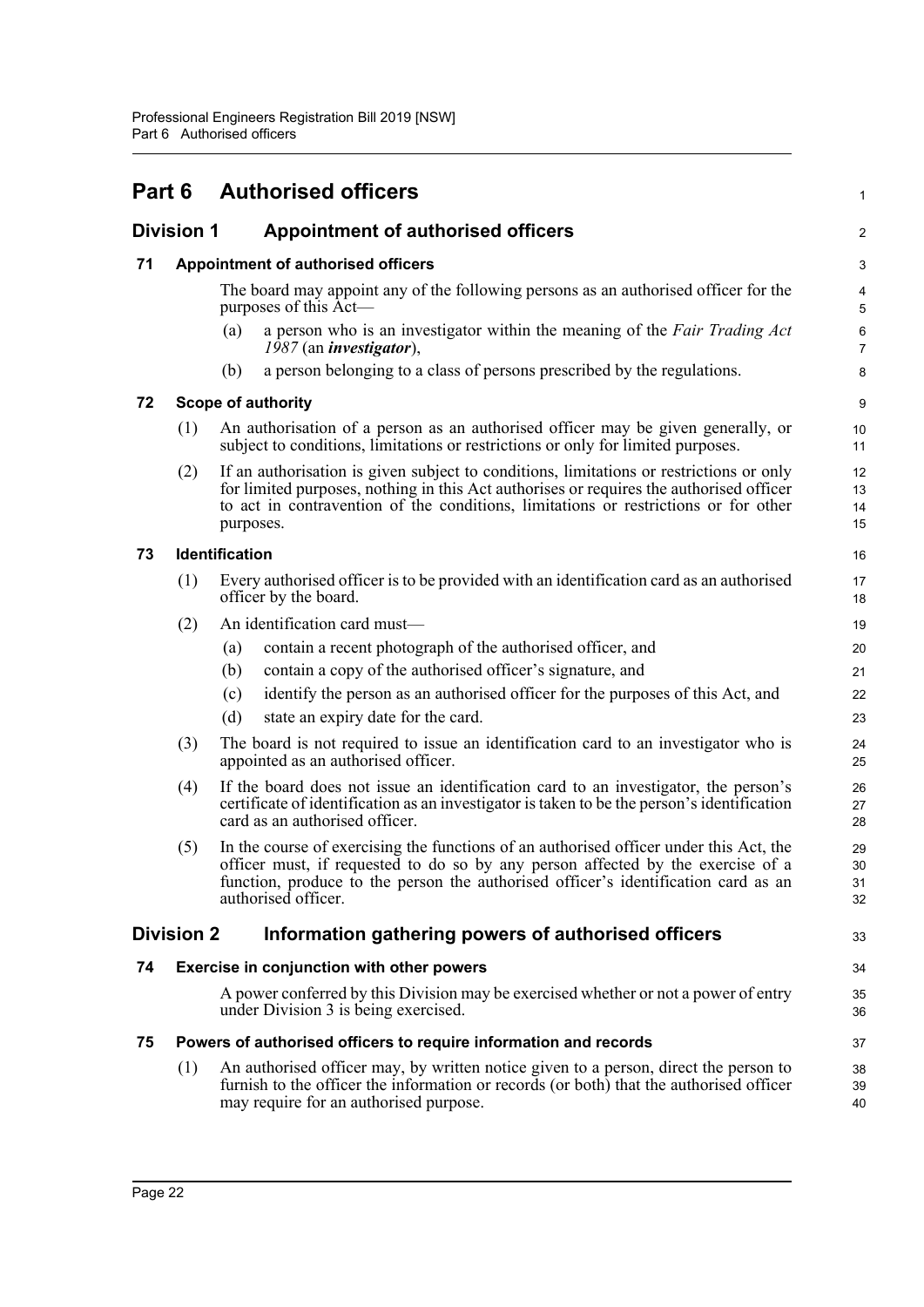<span id="page-31-0"></span>

|    | (2)        | A notice under this Division must specify the manner in which information or<br>records are required to be furnished and a reasonable time by which the information<br>or records are required to be furnished.                                                                  | 1<br>$\sqrt{2}$<br>3 |
|----|------------|----------------------------------------------------------------------------------------------------------------------------------------------------------------------------------------------------------------------------------------------------------------------------------|----------------------|
|    | (3)        | A notice under this Division may only require a person to furnish existing records<br>that are in the person's possession or that are within the person's power to obtain<br>lawfully.                                                                                           | 4<br>5<br>6          |
|    | (4)        | The person to whom any record is furnished under this Division may take copies of it.                                                                                                                                                                                            | $\overline{7}$       |
|    | (5)        | If any record directed to be furnished under this Division is in electronic, mechanical<br>or other form, the record must be furnished in written form, unless the notice<br>otherwise provides.                                                                                 | 8<br>9<br>10         |
| 76 |            | Power of authorised officers to require answers                                                                                                                                                                                                                                  | 11                   |
|    | (1)        | An authorised officer may direct a person whom the authorised officer suspects on<br>reasonable grounds to have knowledge of matters with respect to which information<br>is reasonably required for an authorised purpose to answer questions with respect to<br>those matters. | 12<br>13<br>14<br>15 |
|    | (2)        | An authorised officer may, by written notice, direct a person to attend at a specified<br>place and time to answer questions under this section if attendance at that place is<br>reasonably required in order that the questions can be properly put and answered.              | 16<br>17<br>18       |
|    | (3)        | The place and time at which a person may be directed to attend under subsection (2)<br>is to be a place and time nominated by the authorised officer that is reasonable in the<br>circumstances.                                                                                 | 19<br>20<br>21       |
| 77 |            | <b>Recording of evidence</b>                                                                                                                                                                                                                                                     | 22                   |
|    | (1)        | An authorised officer may cause any questions and answers to questions given under<br>this Division to be recorded if the officer has informed the person who is to be<br>questioned that the record is to be made.                                                              | 23<br>24<br>25       |
|    | (2)        | A record may be made using sound recording apparatus or audio visual apparatus, or<br>any other method determined by the authorised officer.                                                                                                                                     | 26<br>27             |
|    | (3)        | A copy of a record must be provided by the authorised officer to the person who is<br>questioned as soon as practicable after it is made.                                                                                                                                        | 28<br>29             |
|    | (4)        | A record may be made under this section despite the provisions of any other law.                                                                                                                                                                                                 | 30                   |
|    | Division 3 | Entry to premises by authorised officers                                                                                                                                                                                                                                         | 31                   |
| 78 |            | Powers of authorised officers to enter premises                                                                                                                                                                                                                                  | 32                   |
|    | (1)        | An authorised officer may enter any premises at any reasonable hour in the daytime<br>or at any hour during which business is in progress or is usually carried on at the<br>premises.                                                                                           | 33<br>34<br>35       |
|    | (2)        | A power to enter premises conferred by this Act authorises entry by foot, vehicle,<br>vessel or aircraft or by any other means.                                                                                                                                                  | 36<br>37             |
|    | (3)        | Entry to any premises may be effected with or without the authority of a search                                                                                                                                                                                                  | 38                   |
|    |            | warrant.                                                                                                                                                                                                                                                                         | 39                   |

<span id="page-31-3"></span><span id="page-31-2"></span><span id="page-31-1"></span>(4) When exercising a power of entry under this Part, an authorised officer may be accompanied by any assistants that the authorised officer considers necessary.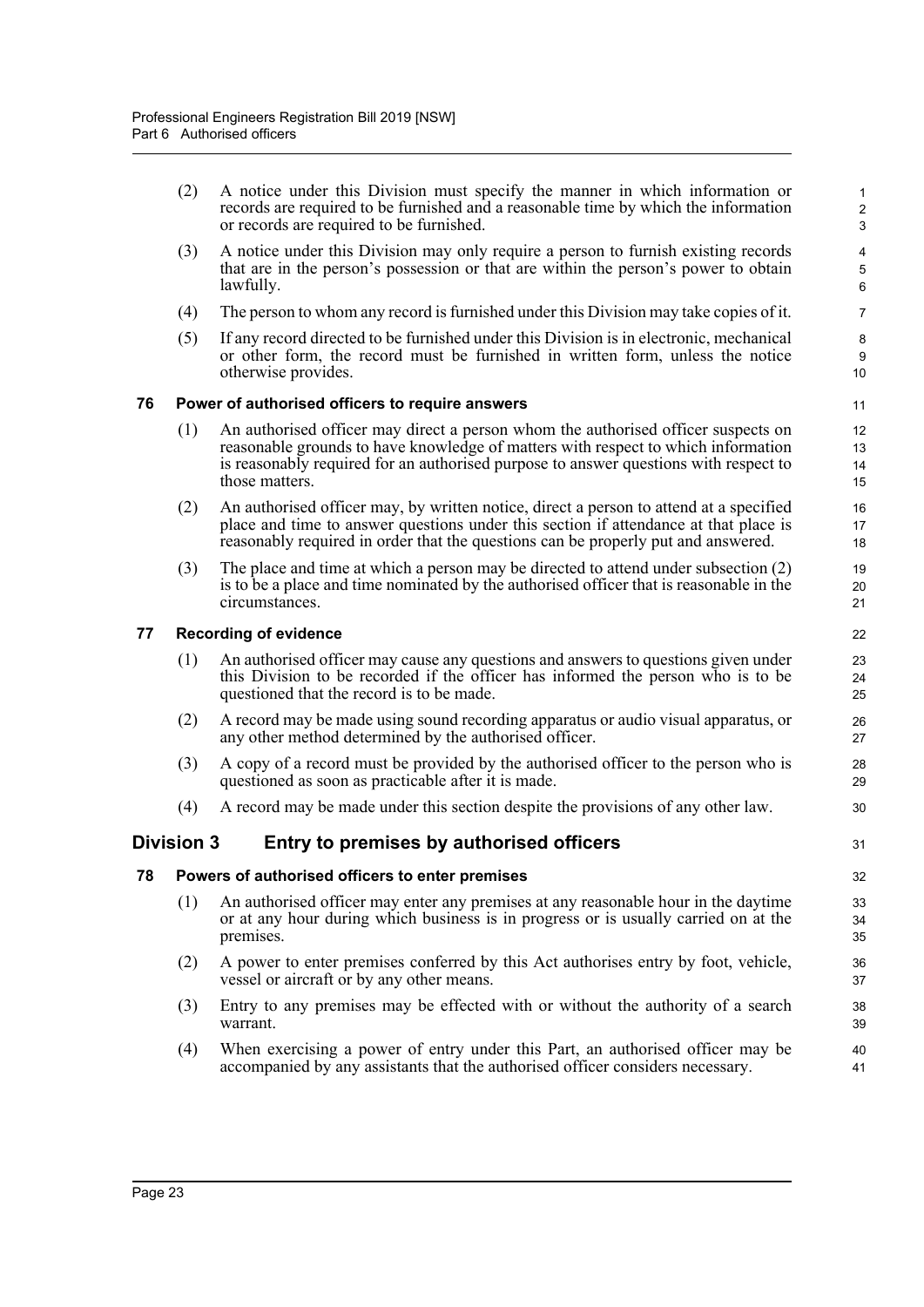<span id="page-32-3"></span><span id="page-32-2"></span><span id="page-32-1"></span><span id="page-32-0"></span>

| 79 |                                                                                                                                         | Entry into residential premises only with permission or warrant                                                                                                                                                                                                                                                                            | 1                                 |  |  |  |  |
|----|-----------------------------------------------------------------------------------------------------------------------------------------|--------------------------------------------------------------------------------------------------------------------------------------------------------------------------------------------------------------------------------------------------------------------------------------------------------------------------------------------|-----------------------------------|--|--|--|--|
|    |                                                                                                                                         | This Division does not empower an authorised officer to enter any part of premises<br>used only for residential purposes without the permission of the occupier or the<br>authority of a search warrant.                                                                                                                                   | $\overline{\mathbf{c}}$<br>3<br>4 |  |  |  |  |
| 80 | <b>Search warrants</b>                                                                                                                  |                                                                                                                                                                                                                                                                                                                                            |                                   |  |  |  |  |
|    | (1)                                                                                                                                     | An authorised officer may apply to an issuing officer for the issue of a search warrant<br>if the authorised officer believes on reasonable grounds that—                                                                                                                                                                                  |                                   |  |  |  |  |
|    |                                                                                                                                         | a requirement imposed by or under this Act is being or has been contravened<br>(a)<br>at any premises, or                                                                                                                                                                                                                                  | 8<br>9                            |  |  |  |  |
|    |                                                                                                                                         | there is, in or on any premises, a matter or thing that is connected with an<br>(b)<br>offence under this Act or the regulations.                                                                                                                                                                                                          | 10<br>11                          |  |  |  |  |
|    | (2)                                                                                                                                     | An issuing officer to whom an application is made may, if satisfied that there are<br>reasonable grounds for doing so, issue a search warrant authorising an authorised<br>officer named in the warrant-                                                                                                                                   |                                   |  |  |  |  |
|    |                                                                                                                                         | (a)<br>to enter the premises, and                                                                                                                                                                                                                                                                                                          | 15                                |  |  |  |  |
|    |                                                                                                                                         | to exercise any function of an authorised officer under this Part.<br>(b)                                                                                                                                                                                                                                                                  | 16                                |  |  |  |  |
|    | (3)                                                                                                                                     | Division 4 of Part 5 of the Law Enforcement (Powers and Responsibilities) Act 2002<br>applies to a search warrant issued under this section.                                                                                                                                                                                               | 17<br>18                          |  |  |  |  |
|    | (4)                                                                                                                                     | Without limiting the generality of section 71 of the Law Enforcement (Powers and<br><i>Responsibilities) Act 2002</i> , a police officer—                                                                                                                                                                                                  | 19<br>20                          |  |  |  |  |
|    |                                                                                                                                         | may accompany an authorised officer executing a search warrant issued under<br>(a)<br>this section, and                                                                                                                                                                                                                                    | 21<br>22                          |  |  |  |  |
|    |                                                                                                                                         | may take all reasonable steps to assist the authorised officer in the exercise of<br>(b)<br>the officer's functions under this section.                                                                                                                                                                                                    | 23<br>24                          |  |  |  |  |
|    | (5)                                                                                                                                     | In this section-                                                                                                                                                                                                                                                                                                                           |                                   |  |  |  |  |
|    | <b>issuing officer</b> means an authorised officer within the meaning of the Law<br>Enforcement (Powers and Responsibilities) Act 2002. |                                                                                                                                                                                                                                                                                                                                            | 26<br>27                          |  |  |  |  |
| 81 | <b>Requiring assistance</b>                                                                                                             |                                                                                                                                                                                                                                                                                                                                            |                                   |  |  |  |  |
|    | (1)                                                                                                                                     | An authorised officer may direct the owner or occupier of premises, or any person in<br>or on premises (other than a public place), to provide any reasonable assistance that<br>the authorised officer specifies for the purposes of exercising the authorised officer's<br>functions under this Division with respect to those premises. |                                   |  |  |  |  |
|    | (2)                                                                                                                                     | The direction may be given orally to the person or by written notice served on the<br>person.                                                                                                                                                                                                                                              |                                   |  |  |  |  |
| 82 | Powers that may be exercised on premises                                                                                                |                                                                                                                                                                                                                                                                                                                                            |                                   |  |  |  |  |
|    | (1)                                                                                                                                     | An authorised officer may, at any premises lawfully entered, do anything that in the<br>opinion of the authorised officer is necessary to be done for an authorised purpose,<br>including (but not limited to) the things specified in subsection (2).                                                                                     |                                   |  |  |  |  |
|    | (2)                                                                                                                                     | An authorised officer may do any or all of the following—                                                                                                                                                                                                                                                                                  | 39                                |  |  |  |  |
|    |                                                                                                                                         | examine and inspect any thing,<br>(a)                                                                                                                                                                                                                                                                                                      | 40                                |  |  |  |  |
|    |                                                                                                                                         | take and remove samples of a thing,<br>(b)                                                                                                                                                                                                                                                                                                 | 41                                |  |  |  |  |
|    |                                                                                                                                         | make any examinations, inquiries, measurements or tests that the authorised<br>(c)<br>officer considers necessary,                                                                                                                                                                                                                         | 42<br>43                          |  |  |  |  |
|    |                                                                                                                                         |                                                                                                                                                                                                                                                                                                                                            |                                   |  |  |  |  |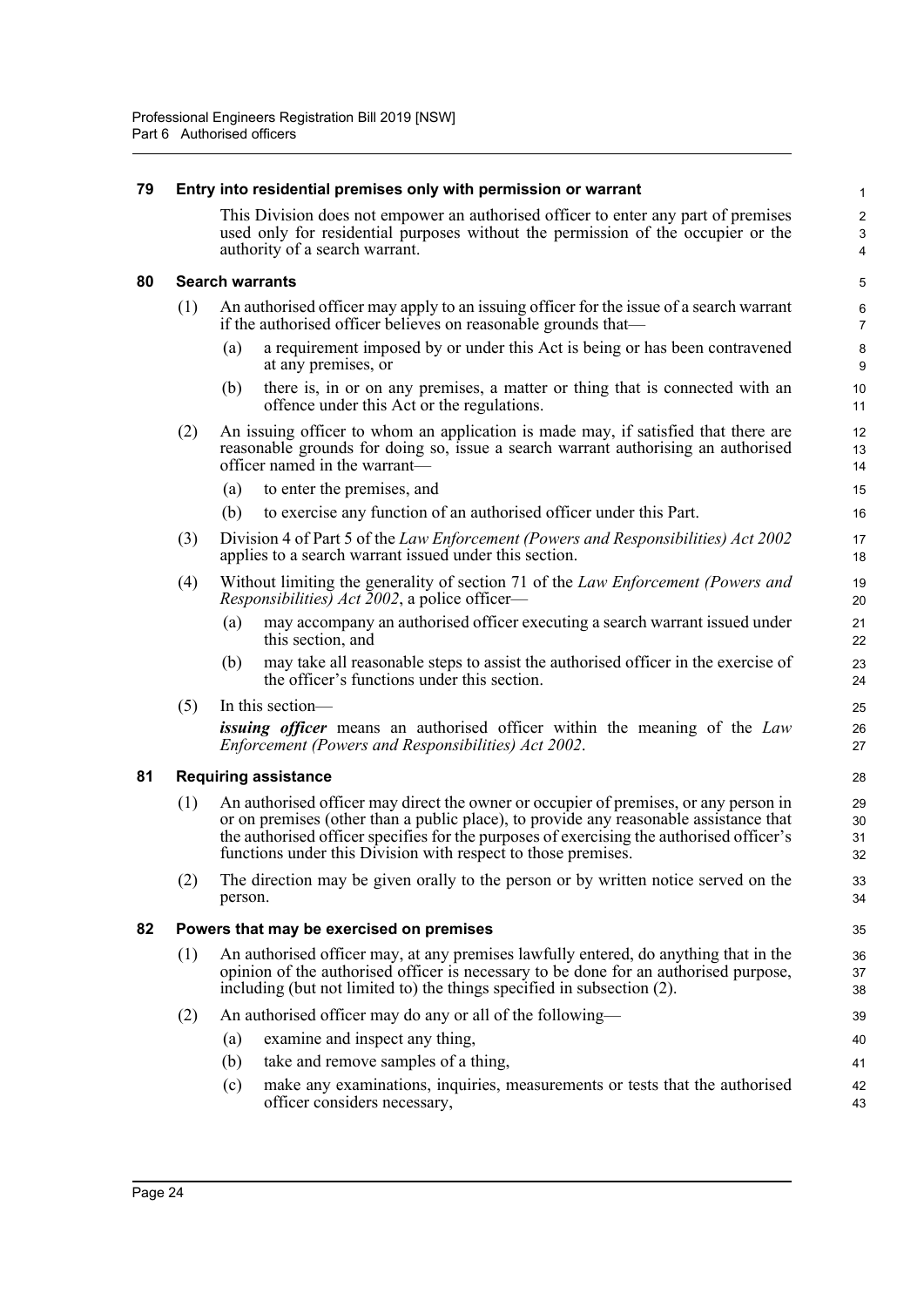<span id="page-33-2"></span><span id="page-33-1"></span><span id="page-33-0"></span>

| necessary,<br>direct a person to produce records for inspection,<br>(e)<br>(f)<br>examine and inspect any records,<br>copy any records,<br>(g)                                                                                                                                                                         | 3                    |  |  |  |  |
|------------------------------------------------------------------------------------------------------------------------------------------------------------------------------------------------------------------------------------------------------------------------------------------------------------------------|----------------------|--|--|--|--|
|                                                                                                                                                                                                                                                                                                                        |                      |  |  |  |  |
|                                                                                                                                                                                                                                                                                                                        | 4                    |  |  |  |  |
|                                                                                                                                                                                                                                                                                                                        | 5                    |  |  |  |  |
| (h)<br>seize any thing that the authorised officer has reasonable grounds for believing<br>is connected with an offence against this Act,                                                                                                                                                                              | 6<br>$\overline{7}$  |  |  |  |  |
| move any seized thing from the place where it is seized or leave it at the place<br>(i)<br>where it is seized and take reasonable action to restrict access to the thing,                                                                                                                                              | 8<br>9               |  |  |  |  |
| direct the occupier of the premises where a thing is seized to retain it at those<br>(j)<br>premises or at another place under the control of the occupier,                                                                                                                                                            | 10<br>11             |  |  |  |  |
| do anything else authorised by or under this Act.<br>(k)                                                                                                                                                                                                                                                               | 12                   |  |  |  |  |
| (3)<br>The power to examine and inspect any thing includes a power to use reasonable force<br>to break open or otherwise access anything, including a floor or wall containing the<br>thing.                                                                                                                           |                      |  |  |  |  |
| (4)<br>The power to seize any thing connected with an offence includes a power to seize—                                                                                                                                                                                                                               | 16                   |  |  |  |  |
| a thing with respect to which the offence has been committed, and<br>(a)                                                                                                                                                                                                                                               | 17                   |  |  |  |  |
| a thing that will afford evidence of the commission of the offence, and<br>(b)                                                                                                                                                                                                                                         | 18                   |  |  |  |  |
| a thing that was used for the purpose of committing the offence.<br>(c)                                                                                                                                                                                                                                                | 19                   |  |  |  |  |
| The power to do a thing under this section includes a power to arrange for that thing<br>(5)<br>to be done.                                                                                                                                                                                                            | 20<br>21             |  |  |  |  |
| A power to do something under this section with respect to a thing may be exercised<br>(6)<br>without the consent of the owner of the thing.                                                                                                                                                                           | 22<br>23             |  |  |  |  |
| In this section, a reference to an offence includes a reference to an offence that there<br>(7)<br>are reasonable grounds for believing has been committed.                                                                                                                                                            | 24<br>25             |  |  |  |  |
| <b>Division 4</b><br><b>Miscellaneous</b>                                                                                                                                                                                                                                                                              | 26                   |  |  |  |  |
| 83<br>Taking possession of records to be used as evidence                                                                                                                                                                                                                                                              | 27                   |  |  |  |  |
| (1)<br>If an authorised officer takes possession of any records under this Part for the purpose<br>of obtaining evidence or protecting evidence from destruction, they may be retained<br>by the Secretary until the completion of any proceedings (including proceedings on<br>appeal) in which they may be evidence. | 28<br>29<br>30<br>31 |  |  |  |  |
| The person from whom the records are taken must be provided, within a reasonable<br>(2)<br>time after the records are taken, with a copy of the records certified by an authorised<br>officer as a true copy.                                                                                                          | 32<br>33<br>34       |  |  |  |  |
| A copy of records provided under this section is, as evidence, of equal validity to the<br>(3)<br>records of which it is certified to be a copy.                                                                                                                                                                       | 35<br>36             |  |  |  |  |
| <b>Obstruction of authorised officers</b><br>84                                                                                                                                                                                                                                                                        | 37                   |  |  |  |  |
| A person must not obstruct, hinder or interfere with an authorised officer in the<br>exercise of the authorised officer's functions under this Part.                                                                                                                                                                   | 38<br>39             |  |  |  |  |
| Maximum penalty— $1,000$ penalty units (in the case of a body corporate) or 200<br>penalty units (in any other case).                                                                                                                                                                                                  | 40<br>41             |  |  |  |  |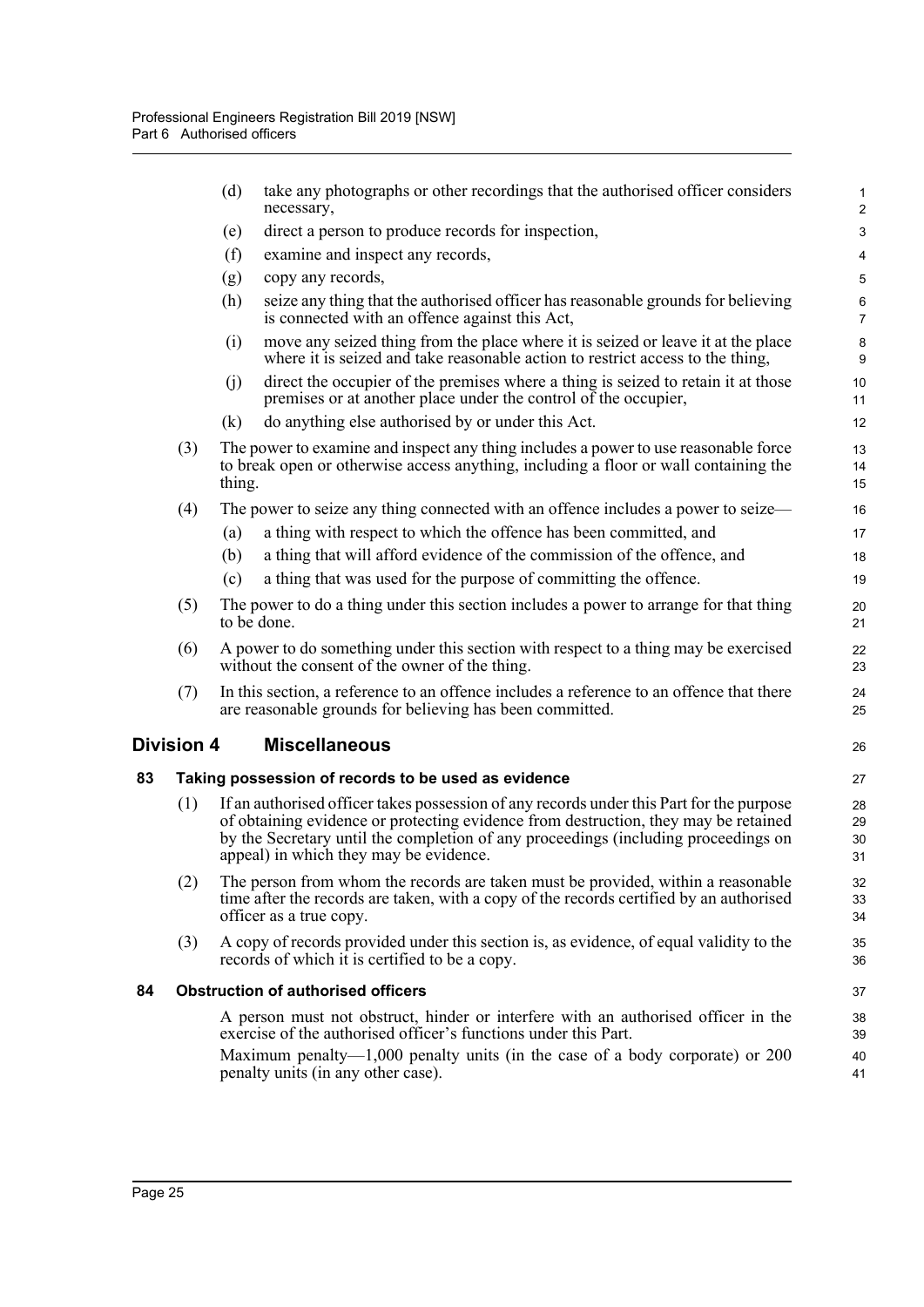## <span id="page-34-0"></span>**85 Failure to comply with direction**

| A person must not, without reasonable excuse, fail to comply with a direction of an | $\mathcal{P}$  |
|-------------------------------------------------------------------------------------|----------------|
| authorised officer made in accordance with this Part.                               | $\mathcal{R}$  |
| Maximum penalty—1,000 penalty units (in the case of a body corporate) or 200        | $\overline{4}$ |
| penalty units (in any other case).                                                  | .5             |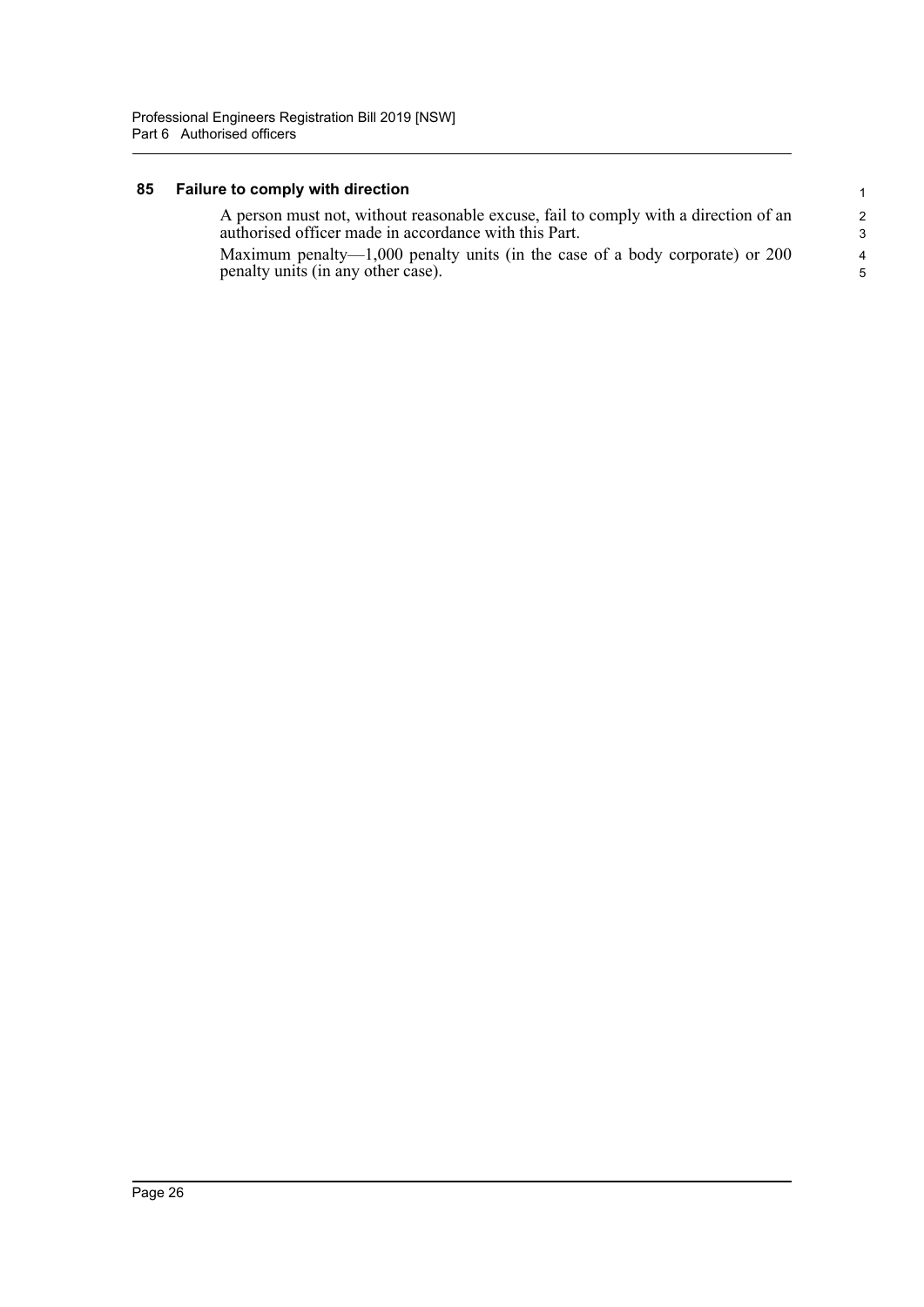# <span id="page-35-0"></span>**Part 7 Assessment entities and schemes**

### <span id="page-35-1"></span>**Division 1 Applications relating to assessment schemes**

### <span id="page-35-2"></span>**86 Suitability of assessment schemes for approval**

A proposed assessment scheme is, and an assessment scheme continues to be, suitable for approval under this Part if1

 $\mathfrak{D}$ 

- (a) the scheme adequately provides for the assessment of qualifications and competencies of professional engineers in an area of engineering, and
- (b) the scheme is consistent with national and international standards for the recognition of professional engineers, and
- (c) the entity conducting the scheme has adequate procedures for monitoring and improving the assessment process carried out under the scheme, and
- (d) the fees imposed under the scheme for the assessment of qualifications and competencies are reasonable having regard to the scope of the services being offered, and
- (e) the scheme includes adequate continuing professional development requirements for professional engineers and an effective audit program to ensure continuing registration requirements are met, and
- (f) the entity conducting the scheme has the financial capacity and facilities to conduct assessments of qualifications and competencies, and
- (g) the entity conducting the scheme has a proven capacity to undertake independent and authoritative assessments in a timely manner, and
- (h) the scheme meets the requirements, if any, prescribed by the regulations.

### <span id="page-35-3"></span>**87 Application for approval**

- (1) An entity may apply to the board for approval of a proposed assessment scheme for 1 or more areas of engineering, or proposed areas of engineering, to be conducted by the entity.
- (2) The application must—
	- (a) be in the approved form, and
	- (b) be supported by enough information to enable the board to decide the application, and
	- (c) be accompanied by—
		- (i) the proposed assessment scheme, and
		- (ii) the fee, if any, prescribed by the regulations.

#### <span id="page-35-4"></span>**88 Application for variation**

- (1) The assessment entity for an assessment scheme may apply to the board for variation of the assessment scheme.
- (2) The application must—
	- (a) be in the approved form, and
	- (b) be supported by enough information to enable the board to decide the application, and
	- (c) be accompanied by— (i) the proposed variation of the assessment scheme, and
		- (ii) the fee, if any, prescribed by the regulations.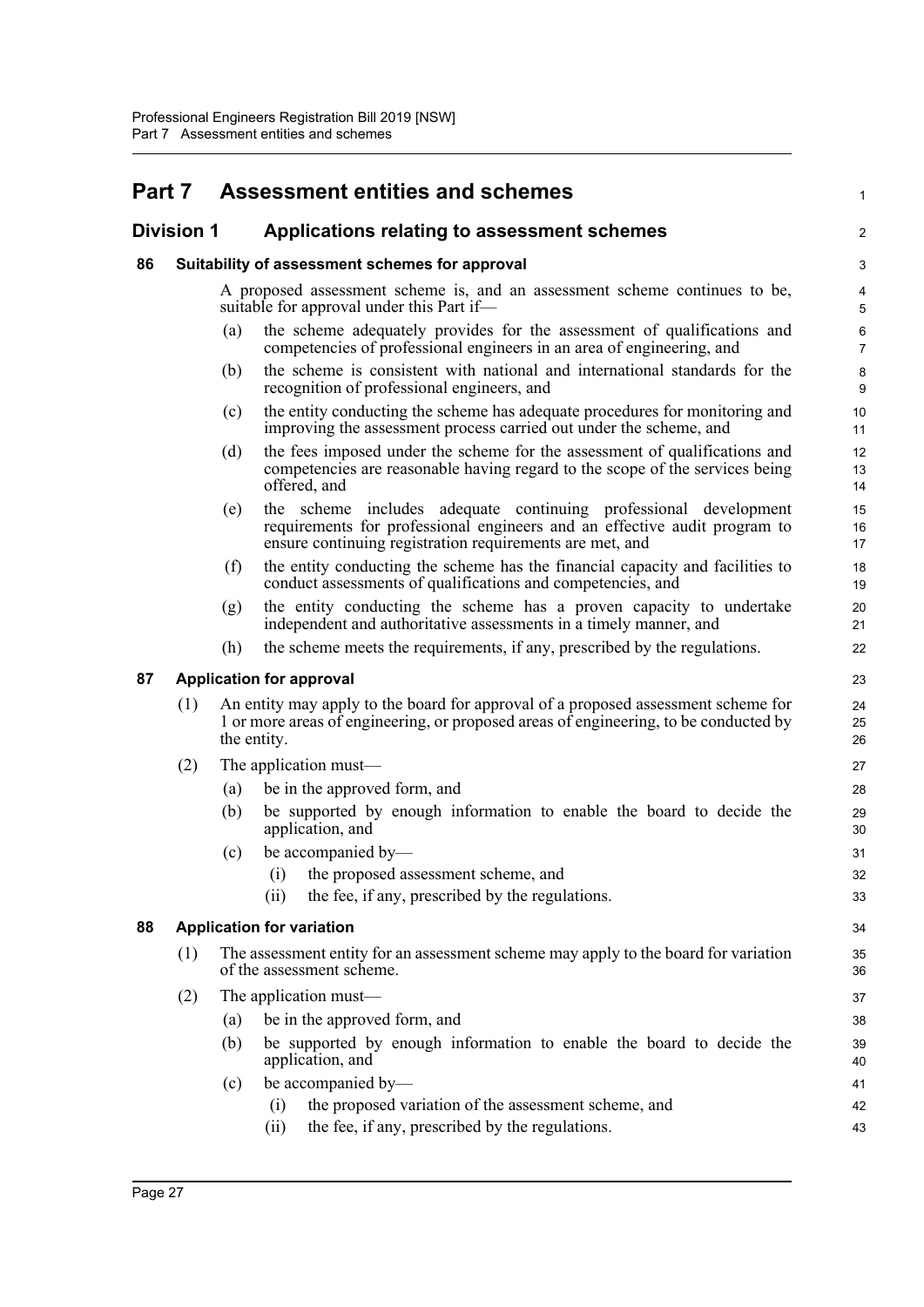### <span id="page-36-0"></span>**89 Application for renewal**

| An entity may apply to the board for renewal of the approval of an assessment<br>scheme conducted by the entity. |                                                                                          |                                |
|------------------------------------------------------------------------------------------------------------------|------------------------------------------------------------------------------------------|--------------------------------|
| The application must—                                                                                            |                                                                                          |                                |
| (a)                                                                                                              | be in the approved form, and                                                             | 5                              |
| (b)                                                                                                              | be supported by enough information to enable the board to decide the<br>application, and | 6                              |
| (c)                                                                                                              | be accompanied by—                                                                       | 8                              |
|                                                                                                                  |                                                                                          | <b>Application for renewal</b> |

33

- (i) the assessment scheme, and
- (ii) the fee, if any, prescribed by the regulations.

### <span id="page-36-1"></span>**90 Determination of applications**

- (1) The board must consider—
	- (a) for an application for approval—whether the applicant's proposed assessment scheme is suitable for approval, or
	- (b) for an application for variation—whether the applicant's assessment scheme as proposed to be varied is suitable for approval, or
	- (c) for an application for renewal—whether the applicant's assessment scheme continues to be suitable for approval.
- (2) In its consideration, the board is not restricted to the information contained in the application.

### <span id="page-36-2"></span>**91 Further information or document to support application**

- (1) The board may, by notice given to the applicant, require the applicant to give the board, within a reasonable time of at least 14 days stated in the notice, further information or a document the board reasonably requires to make its recommendation on the application.
- (2) The board and the applicant may agree on an extension of the time stated in the notice.
- (3) The applicant is taken to have withdrawn its application if within the following time the applicant does not comply with the requirement—
	- (a) in the time stated in the notice,
	- (b) if the board and the applicant have agreed on an extension of time—within the agreed time.

### <span id="page-36-3"></span>**Division 2 Decision of board**

### <span id="page-36-4"></span>**92 Decision on application**

- (1) The board must consider the application and decide to either grant, or refuse to grant, the application.
- (2) The board may grant the application only if the board is satisfied that—
	- (a) for an application for approval—the proposed assessment scheme is suitable for approval, or
	- (b) for an application for renewal—the assessment scheme continues to be suitable for approval, or
	- (c) for an application for variation—the assessment scheme as proposed to be varied is suitable for approval.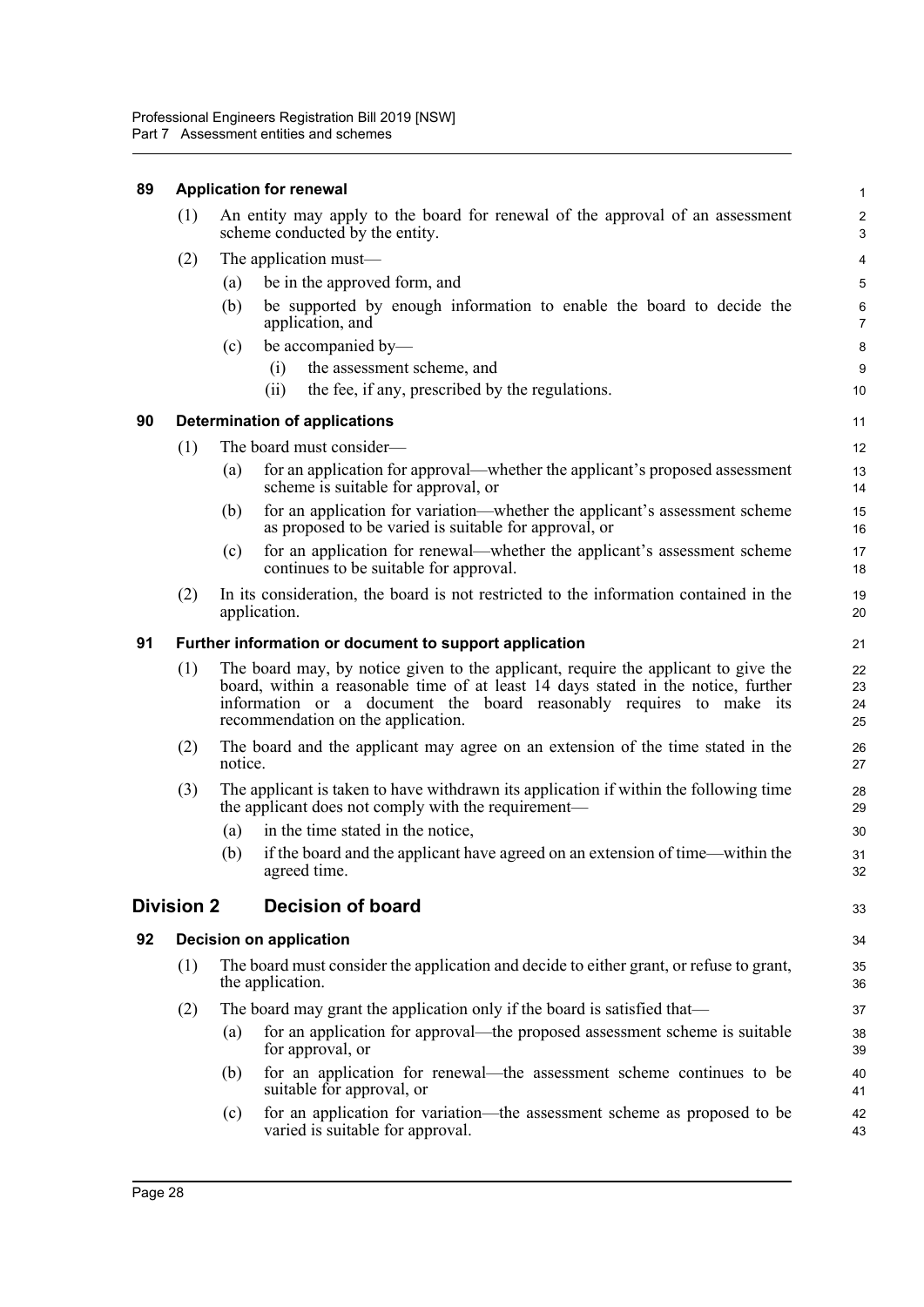(3) The board may, in granting the application, decide to impose conditions on the approval that are reasonable and relevant.

### <span id="page-37-0"></span>**93 Grant of application**

If the board decides to grant the application without conditions, the board must as soon as practicable give the applicant notice of the decision.

1 2

3 4 5

### <span id="page-37-1"></span>**94 Grant of application with conditions**

- (1) If the board proposes to grant the application with conditions, the board must give the applicant a notice stating the following—
	- (a) the board proposes to grant the application with conditions (the *proposed decision*),
	- (b) the proposed conditions,
	- (c) the reasons for the proposed decision,
	- (d) that the applicant may make, within 28 days of receiving the notice, written representations to the board about the proposed decision.
- (2) The board must consider all written representations about the proposed decision (the *accepted representations*) made by the applicant within 28 days of receiving the notice under subsection (1).
- (3) After considering the accepted representations, or if there are no accepted representations, the board must decide to grant the application with, or without, conditions.
- (4) The board may impose any conditions under subsection (3) that are reasonable and relevant.
- (5) The board must, as soon as practicable after making a decision under subsection (3), give the applicant—
	- (a) for a decision to grant the application without conditions—notice of the decision, or
	- (b) for a decision to grant the application with conditions—notice of the decision and reasons for the decision.

### <span id="page-37-2"></span>**95 Refusal of application**

- (1) If the board proposes to refuse to grant the application, the board must give the applicant a notice stating the following—
	- (a) the board proposes to refuse to grant the application (the *proposed decision*),
	- (b) the reasons for the proposed decision,
	- (c) that the applicant may make, within 28 days of receiving the notice, written representations to the board about the proposed decision.
- (2) The board must consider all written representations about the proposed decision (the *accepted representations*) made by the applicant within 28 days of receiving the notice under subsection (1).
- (3) After considering the accepted representations, or if there are no accepted representations, the board must decide—
	- (a) to grant the application, with or without conditions, or
	- (b) to refuse to grant the application.
- (4) As soon as practicable after deciding under subsection (3), the board must give the applicant— 43 44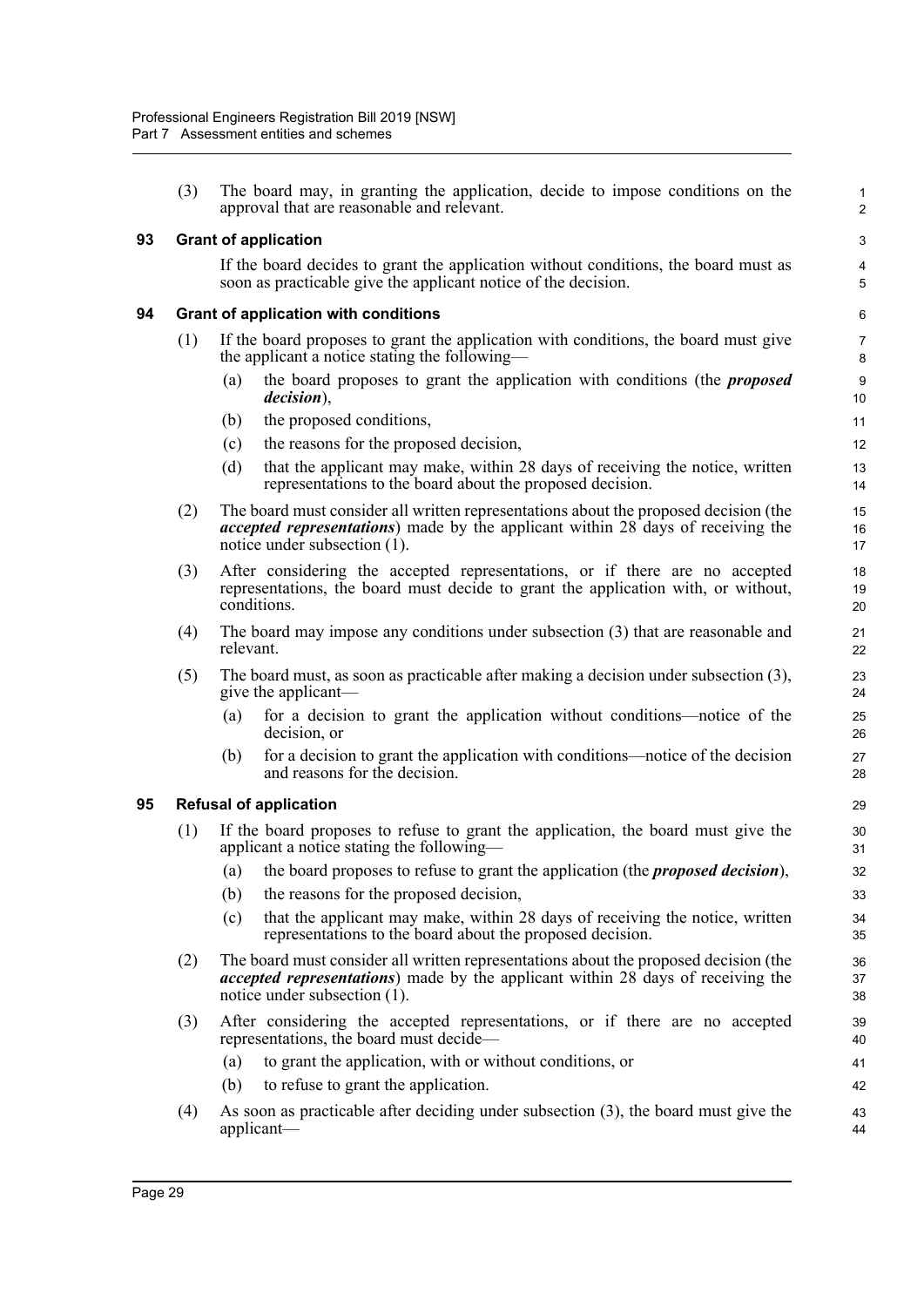<span id="page-38-3"></span><span id="page-38-2"></span><span id="page-38-1"></span><span id="page-38-0"></span>

|                                                                         |     | (a)                                                                                                                                                                                                                                       | for a decision to grant the application without conditions—notice of the<br>decision, or                                                                                                                                                                               | $\mathbf{1}$<br>$\overline{c}$ |  |  |  |  |
|-------------------------------------------------------------------------|-----|-------------------------------------------------------------------------------------------------------------------------------------------------------------------------------------------------------------------------------------------|------------------------------------------------------------------------------------------------------------------------------------------------------------------------------------------------------------------------------------------------------------------------|--------------------------------|--|--|--|--|
|                                                                         |     | (b)                                                                                                                                                                                                                                       | for a decision to grant the application with conditions or to refuse to grant the<br>application—notice of the decision and reasons for the decision.                                                                                                                  | 3<br>4                         |  |  |  |  |
| 96                                                                      |     |                                                                                                                                                                                                                                           | Term of approval                                                                                                                                                                                                                                                       | 5                              |  |  |  |  |
|                                                                         | (1) | renewal.                                                                                                                                                                                                                                  | Unless sooner cancelled, suspended or otherwise ended, an approval remains in force<br>for the term decided by the board when granting an application for approval or                                                                                                  | $\,6\,$<br>$\overline{7}$<br>8 |  |  |  |  |
|                                                                         | (2) |                                                                                                                                                                                                                                           | A term under subsection (1) must not be more than 5 years.                                                                                                                                                                                                             | 9                              |  |  |  |  |
|                                                                         | (3) | A variation of an approval does not extend the term of the approval.                                                                                                                                                                      |                                                                                                                                                                                                                                                                        |                                |  |  |  |  |
| 97                                                                      |     |                                                                                                                                                                                                                                           | Approval continues pending decision about renewal                                                                                                                                                                                                                      | 11                             |  |  |  |  |
|                                                                         | (1) | If an assessment entity applies for the renewal of an approval, the approval is taken<br>to continue in force from the day it would, apart from this subsection, have ended<br>until the day on which any of the following first happens— |                                                                                                                                                                                                                                                                        |                                |  |  |  |  |
|                                                                         |     | (a)                                                                                                                                                                                                                                       | the board renews the approval,                                                                                                                                                                                                                                         | 15                             |  |  |  |  |
|                                                                         |     | (b)                                                                                                                                                                                                                                       | if the board decides to refuse to grant the renewal, the board gives the<br>assessment entity notice of the decision,                                                                                                                                                  | 16<br>17                       |  |  |  |  |
|                                                                         |     | (c)                                                                                                                                                                                                                                       | the assessment entity is taken to have withdrawn the application under section<br>$91(3)$ .                                                                                                                                                                            | 18<br>19                       |  |  |  |  |
|                                                                         | (2) |                                                                                                                                                                                                                                           | If the board renews the approval, the approval is taken to have been renewed from<br>the day it would, apart from subsection $(1)$ , have ended.                                                                                                                       | 20<br>21                       |  |  |  |  |
|                                                                         | (3) | Subsection (1) does not apply if the approval is earlier cancelled or suspended.                                                                                                                                                          |                                                                                                                                                                                                                                                                        |                                |  |  |  |  |
| <b>Division 3</b><br>Cancellation, suspension and surrender of approval |     |                                                                                                                                                                                                                                           |                                                                                                                                                                                                                                                                        |                                |  |  |  |  |
| 98                                                                      |     |                                                                                                                                                                                                                                           | Cancellation and suspension of approval of assessment scheme                                                                                                                                                                                                           | 24                             |  |  |  |  |
|                                                                         | (1) |                                                                                                                                                                                                                                           | Each of the following is a ground for cancelling or suspending the approval of an<br>assessment scheme-                                                                                                                                                                | 25<br>26                       |  |  |  |  |
|                                                                         |     | (a)                                                                                                                                                                                                                                       | the assessment scheme is no longer suitable for approval,                                                                                                                                                                                                              | 27                             |  |  |  |  |
|                                                                         |     | (b)                                                                                                                                                                                                                                       | the assessment entity for the scheme has intentionally or recklessly assessed<br>an applicant for registration as having the qualifications and competencies<br>provided for under the scheme and the applicant does not have those<br>qualifications or competencies, | 28<br>29<br>30<br>31           |  |  |  |  |
|                                                                         |     | (c)                                                                                                                                                                                                                                       | the approval was granted because of a materially false or misleading<br>representation or declaration,                                                                                                                                                                 | 32<br>33                       |  |  |  |  |
|                                                                         |     | (d)                                                                                                                                                                                                                                       | the assessment entity for the scheme has contravened a condition of the<br>approval,                                                                                                                                                                                   | 34<br>35                       |  |  |  |  |
|                                                                         |     | (e)                                                                                                                                                                                                                                       | the assessment entity for the scheme has contravened a provision of this Act.                                                                                                                                                                                          | 36                             |  |  |  |  |
|                                                                         | (2) |                                                                                                                                                                                                                                           | The board may, on the board's own initiative or in response to a complaint—                                                                                                                                                                                            | 37                             |  |  |  |  |
|                                                                         |     | (a)                                                                                                                                                                                                                                       | investigate as to whether grounds for the cancellation or suspension of the<br>approval exist, or                                                                                                                                                                      | 38<br>39                       |  |  |  |  |
|                                                                         |     | (b)                                                                                                                                                                                                                                       | engage a person to assist the board in investigating whether grounds for the<br>cancellation or suspension of the approval of an assessment scheme exist.                                                                                                              | 40<br>41                       |  |  |  |  |
|                                                                         | (3) | The board may, if satisfied that grounds exist for the cancellation or suspension of<br>the approval of an assessment scheme exist, cancel or suspend the approval by notice<br>in writing to the assessment entity.                      |                                                                                                                                                                                                                                                                        |                                |  |  |  |  |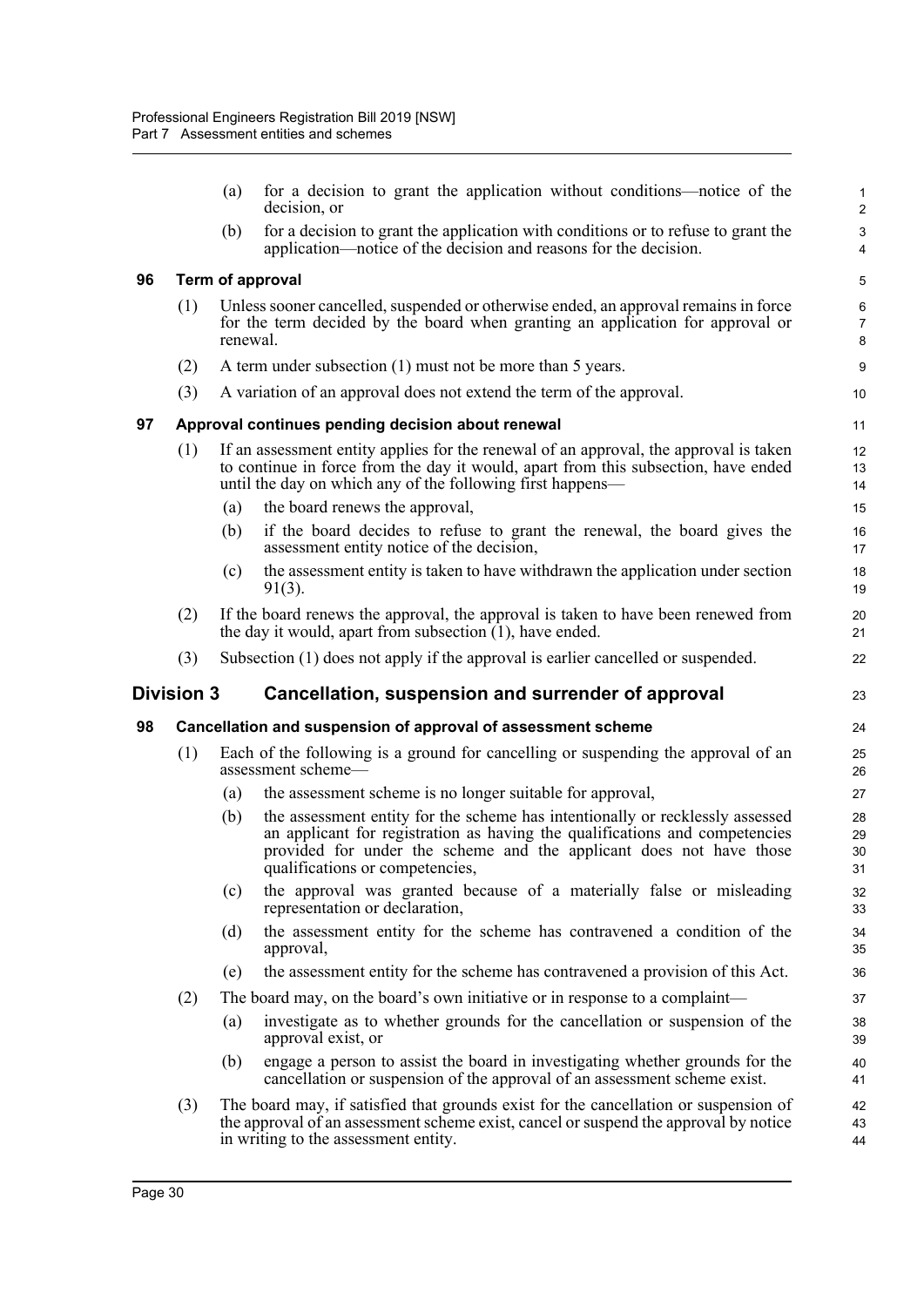<span id="page-39-2"></span><span id="page-39-1"></span><span id="page-39-0"></span>

|     | (4)               | Notice of the cancellation or suspension of an approval must— |                                                                                                                           |                                                                                                                                                |                     |  |  |
|-----|-------------------|---------------------------------------------------------------|---------------------------------------------------------------------------------------------------------------------------|------------------------------------------------------------------------------------------------------------------------------------------------|---------------------|--|--|
|     |                   | (a)                                                           |                                                                                                                           | specify the day on which the suspension or cancellation takes effect, and                                                                      | $\overline{2}$      |  |  |
|     |                   | (b)                                                           | ends.                                                                                                                     | in relation to a notice of suspension—specify the day on which the suspension                                                                  | 3<br>4              |  |  |
|     | (5)               |                                                               | scheme—                                                                                                                   | The board must, before cancelling or suspending the approval of an assessment                                                                  | 5<br>6              |  |  |
|     |                   | (a)                                                           |                                                                                                                           | serve written notice on the assessment entity conducting the assessment<br>scheme—                                                             | $\overline{7}$<br>8 |  |  |
|     |                   |                                                               | (i)                                                                                                                       | outlining the grounds that exist for the cancellation or suspension of the<br>approval, and                                                    | 9<br>10             |  |  |
|     |                   |                                                               | (ii)                                                                                                                      | inviting the entity to show cause why the approval should not be<br>cancelled or suspended, and                                                | 11<br>12            |  |  |
|     |                   |                                                               | (iii)                                                                                                                     | setting out the period, being at least 21 days, during which it must be<br>done, and                                                           | 13<br>14            |  |  |
|     |                   | (b)                                                           |                                                                                                                           | take into consideration any representations made by the assessment entity in<br>accordance with this section.                                  | 15<br>16            |  |  |
| 99  |                   | Voluntary surrender of approval                               |                                                                                                                           |                                                                                                                                                |                     |  |  |
|     | (1)               |                                                               | The assessment entity for an assessment scheme may surrender the approval for the<br>scheme by notice given to the board. |                                                                                                                                                |                     |  |  |
|     | (2)               | The surrender of the approval takes effect—                   |                                                                                                                           |                                                                                                                                                |                     |  |  |
|     |                   | (a)                                                           |                                                                                                                           | 90 days after the day the notice is given to the board, or                                                                                     | 21                  |  |  |
|     |                   | (b)                                                           |                                                                                                                           | if a later day is stated in the notice, on the later day.                                                                                      | 22                  |  |  |
|     | <b>Division 4</b> |                                                               |                                                                                                                           | <b>Record of assessment entities</b>                                                                                                           | 23                  |  |  |
| 100 |                   | <b>Record of assessment entities</b>                          |                                                                                                                           |                                                                                                                                                |                     |  |  |
|     | (1)               | The board must keep a record of the following—                |                                                                                                                           |                                                                                                                                                |                     |  |  |
|     |                   | (a)                                                           | scheme,                                                                                                                   | the name of each assessment entity that conducts an approved assessment                                                                        | 26<br>27            |  |  |
|     |                   | (b)                                                           |                                                                                                                           | the contact details for the entity,                                                                                                            | 28                  |  |  |
|     |                   | (c)                                                           | scheme.                                                                                                                   | each of the areas of engineering for which the entity conducts an assessment                                                                   | 29<br>30            |  |  |
|     | (2)               |                                                               |                                                                                                                           | The board must-                                                                                                                                | 31                  |  |  |
|     |                   | (a)                                                           |                                                                                                                           | publish the record on the board's website, and                                                                                                 | 32                  |  |  |
|     |                   | (b)                                                           |                                                                                                                           | keep the record available for inspection, without charge, during normal<br>business hours at the board's office, and                           | 33<br>34            |  |  |
|     |                   | (c)                                                           |                                                                                                                           | if asked by a person and on payment of the fee, if any, prescribed under a<br>regulation, give the person a copy of all or part of the record. | 35<br>36            |  |  |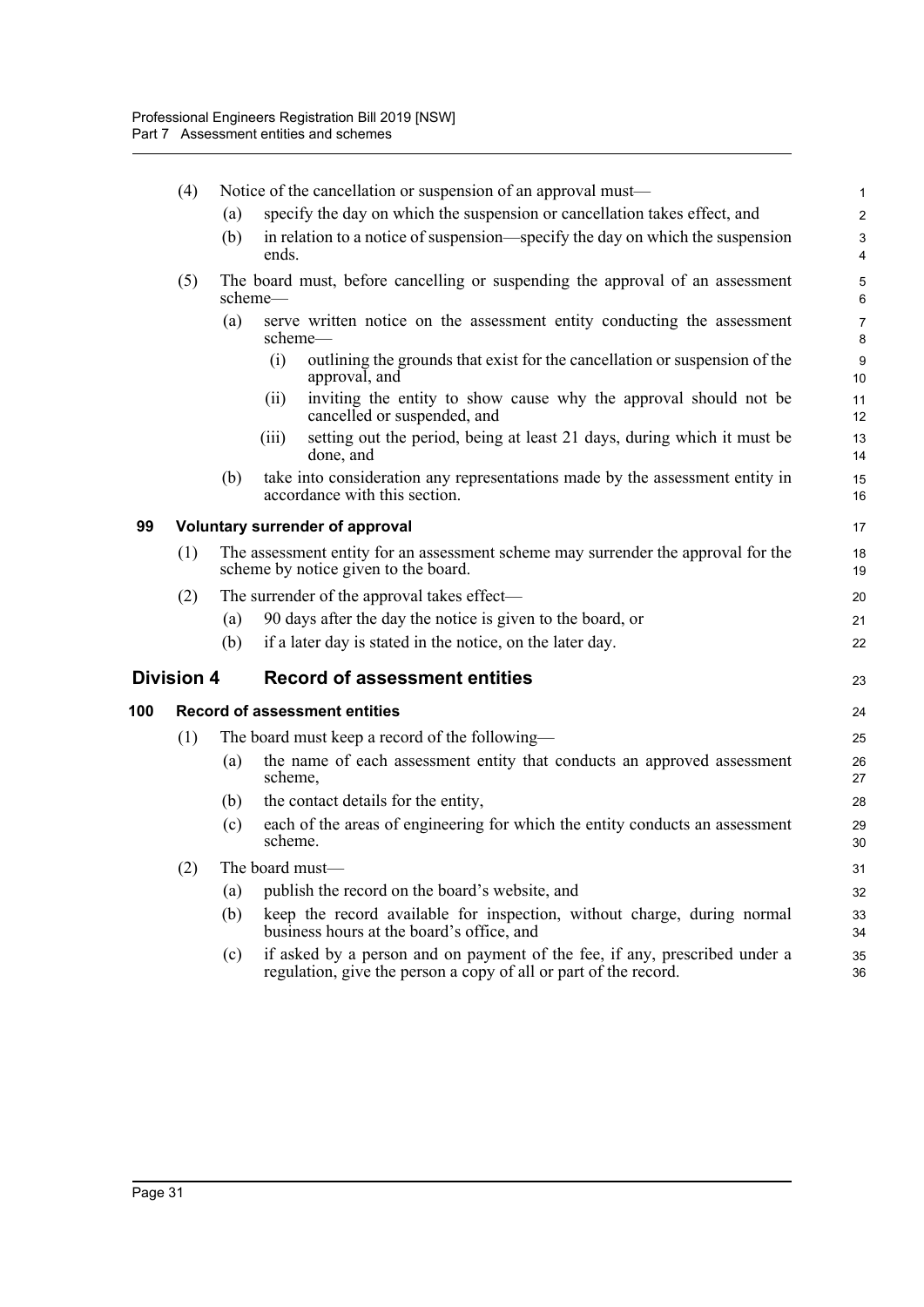## <span id="page-40-0"></span>**Part 8 Miscellaneous**

### <span id="page-40-1"></span>**101 Regulations may prescribe decisions that are administratively reviewable by Civil and Administrative Tribunal**

(1) The regulations may provide for applications to be made to the Civil and Administrative Tribunal for the administrative review under the *Administrative Decisions Review Act 1997* of decisions made under this Act or the regulations of a kind prescribed by the regulations.

1

(2) The Minister is not to recommend the making of a regulation containing provisions for the purposes of subsection (1) unless the Minister certifies that the Minister administering the *Civil and Administrative Tribunal Act 2013* has agreed to the provisions.

### <span id="page-40-2"></span>**102 Warning notices**

- (1) The board may authorise publication of a notice (a *warning notice*) warning persons of particular risks involved in dealing with—
	- (a) a specified professional engineer, former professional engineer, assessment entity or former assessment entity, or
	- (b) any other person that the board reasonably believes may have breached this Act or the regulations.
- (2) The board may authorise publication of a warning notice in any one or more of the following ways—
	- (a) to any person making inquiries to the board about the person concerned,
	- (b) by advertisement by the use of any medium,
	- (c) to any media representatives.
- (3) Publication of a warning notice may be authorised whether or not a complaint has been made.
- (4) The board must conduct an investigation before authorising the publication of a warning notice.
- (5) Before authorising publication of a warning notice, the board must give the person concerned an opportunity for a period of not less than 2 business days to make representations to the board about publication of the warning notice, unless—
	- (a) the board, after making reasonable efforts to do so, is not able to contact the person promptly and advise the person of that opportunity, or
	- (b) the person refuses to make any representations.
- (6) However, no opportunity to make representations is required to be given if, in the opinion of the board, there is an immediate risk to the public.
- (7) No liability is incurred by a person for publishing in good faith—
	- (a) a warning notice under this section, or
	- (b) a fair report or summary of a warning notice.

### <span id="page-40-3"></span>**103 Personal liability**

(1) A matter or thing done or omitted to be done by an authorised officer or a person acting under the direction of an authorised officer or member of the board does not, if the matter or thing was done or omitted to be done in good faith for the purpose of exercising a function under this Act, subject the authorised officer, member of the board or person so acting personally to any action, liability, claim or demand.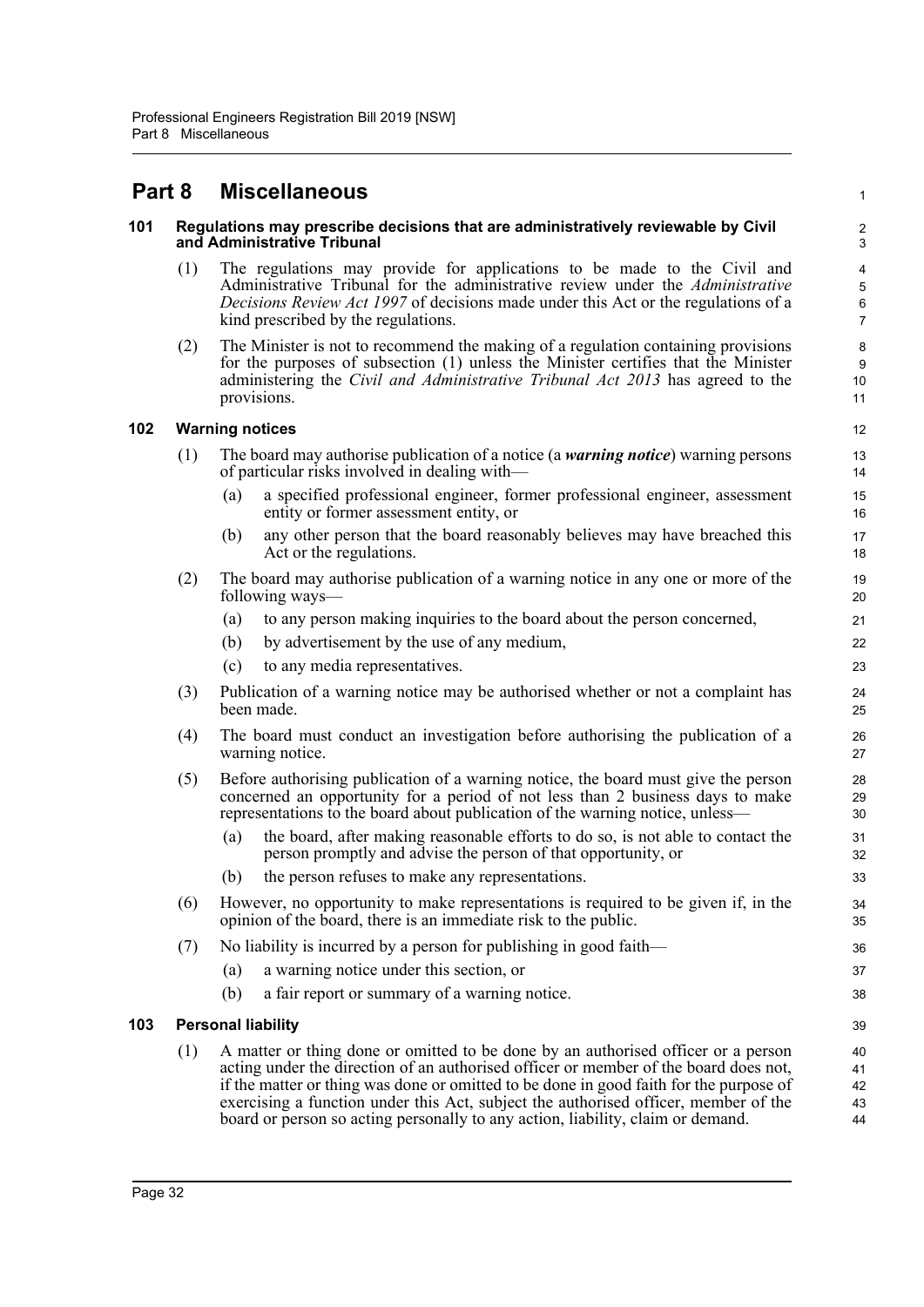(2) However, any such liability attaches instead to the Crown.

### <span id="page-41-0"></span>**104 Regulations**

- (1) The Governor may make regulations, not inconsistent with this Act, for or with respect to any matter that by this Act is required or permitted to be prescribed or that is necessary or convenient to be prescribed for carrying out or giving effect to this Act.
- (2) Without limiting subsection (1), the regulations may make provision for or with respect to the following—
	- (a) fees payable under the Act,
	- (b) in relation to qualification or competency in an area of engineering, the following—
		- (i) the practice of engineering in the area of engineering,
		- (ii) the nature, extent and period of practice of engineering by the applicant,
		- (iii) the nature and extent of any research, study or teaching, relating to engineering, undertaken by the applicant,

- (iv) the nature and extent of any administrative work, relating to engineering, performed by the applicant,
- (c) assessment schemes including, without limitation, the following—
	- (i) the areas of engineering in respect of which assessment schemes may be approved,
	- (ii) the matters required to be considered by the board before approving an application for the approval of an assessment scheme,
	- (iii) the approval of assessment schemes,
	- (iv) matters required to be included in an assessment scheme, including continuing registration requirements.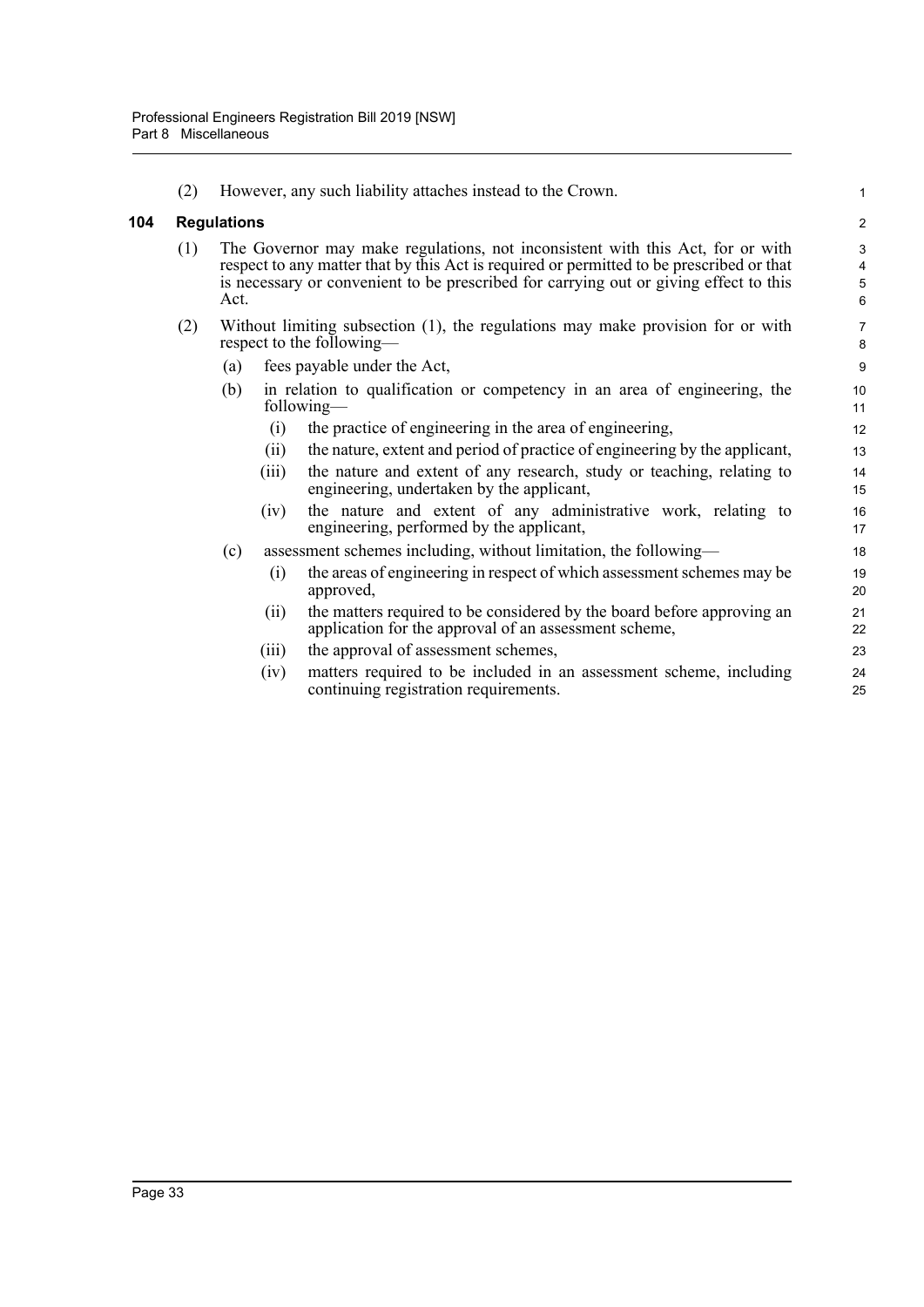# <span id="page-42-0"></span>**Schedule 1 Savings, transitional and other provisions**

## **Part 1 General**

### **1 Regulations**

- (1) The regulations may contain provisions of a savings or transitional nature consequent on the enactment of this Act or any Act that amends this Act.
- (2) Any such provision—
	- (a) may, if the regulations so provide, take effect from the date of assent to the Act concerned or a later date, and

1

2

- (b) has effect despite anything to the contrary in this Schedule.
- (3) To the extent to which any such provision takes effect from a date that is earlier than the date of its publication on the NSW legislation website, the provision does not operate so as—
	- (a) to affect, in a manner prejudicial to any person (other than the State or an authority of the State), the rights of that person existing before the date of its publication, or
	- (b) to impose liabilities on any person (other than the State or an authority of the State) in respect of anything done or omitted to be done before the date of its publication.
- (4) Without limiting subclauses (1) and (2), regulations made for the purposes of this clause may amend this Schedule to provide for additional or different savings and transitional provisions instead of including the provisions in the regulations.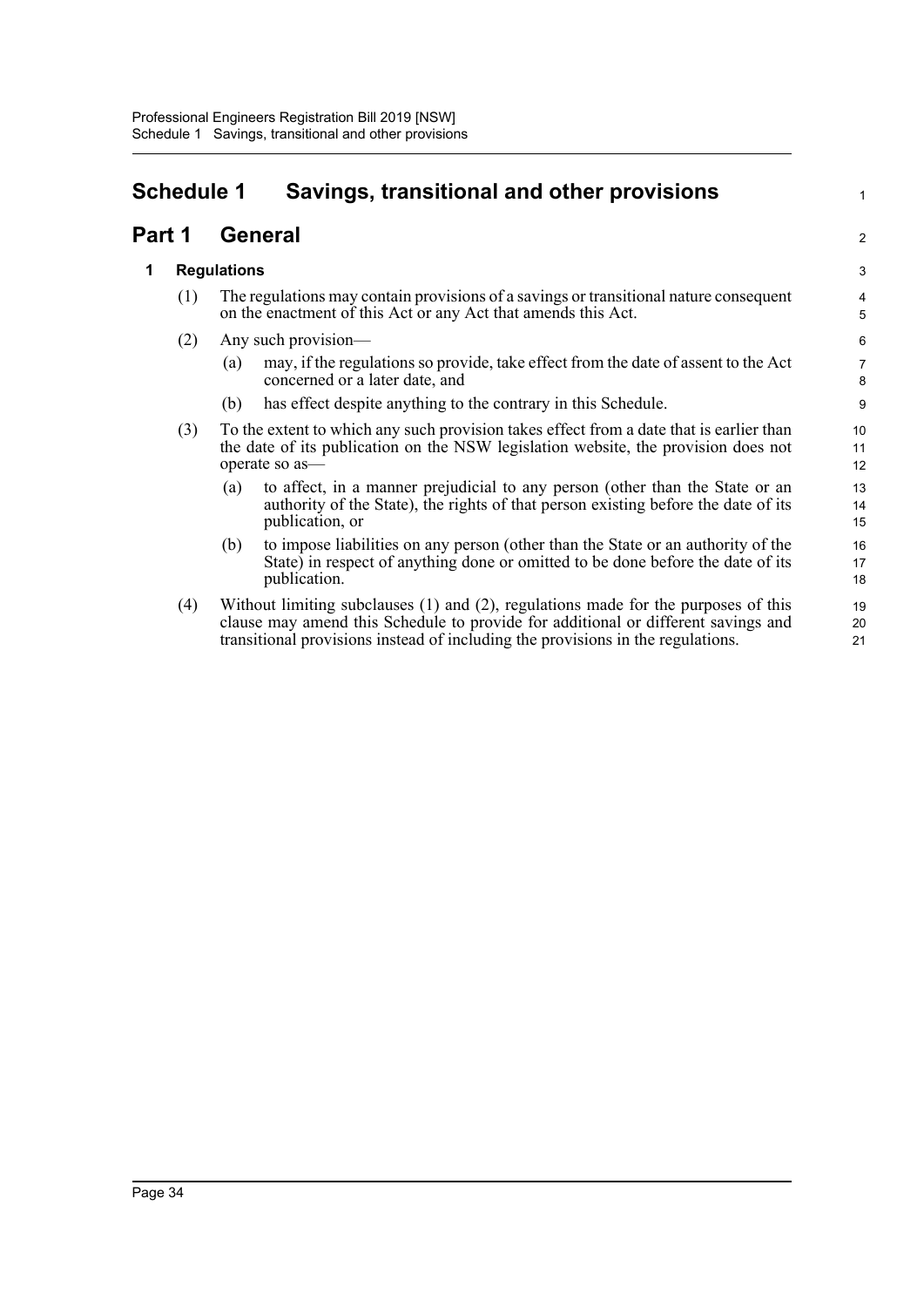<span id="page-43-0"></span>

|                                        | <b>Schedule 2</b><br><b>Constitution and procedure of board</b> |                                                                                                                                                                                                                                                      |                     |  |
|----------------------------------------|-----------------------------------------------------------------|------------------------------------------------------------------------------------------------------------------------------------------------------------------------------------------------------------------------------------------------------|---------------------|--|
|                                        |                                                                 | Section 36                                                                                                                                                                                                                                           | 2                   |  |
| Part 1                                 |                                                                 | <b>General</b>                                                                                                                                                                                                                                       | 3                   |  |
| 1                                      |                                                                 | <b>Definitions</b>                                                                                                                                                                                                                                   | 4                   |  |
|                                        |                                                                 | In this Schedule-                                                                                                                                                                                                                                    | 5                   |  |
|                                        |                                                                 | <i>appointed member</i> means a person who is appointed by the Minister as a member of                                                                                                                                                               | 6                   |  |
|                                        |                                                                 | the board.<br><b>Deputy Chairperson</b> means the Deputy Chairperson of the board.                                                                                                                                                                   | $\overline{7}$<br>8 |  |
|                                        |                                                                 | <i>member</i> means any member of the board.                                                                                                                                                                                                         | 9                   |  |
| Part 2                                 |                                                                 | <b>Constitution</b>                                                                                                                                                                                                                                  | 10                  |  |
| <b>Terms of office of members</b><br>2 |                                                                 |                                                                                                                                                                                                                                                      |                     |  |
|                                        |                                                                 |                                                                                                                                                                                                                                                      | 11                  |  |
|                                        |                                                                 | Subject to this Schedule and the regulations, an appointed member holds office for<br>such period (not exceeding 4 years) as is specified in the member's instrument of<br>appointment, but is eligible (if otherwise qualified) for re-appointment. | 12<br>13<br>14      |  |
| 3                                      |                                                                 | <b>Part-time appointments</b>                                                                                                                                                                                                                        | 15                  |  |
|                                        |                                                                 | Appointed members hold office as part-time members.                                                                                                                                                                                                  | 16                  |  |
| 4                                      | Remuneration                                                    | 17                                                                                                                                                                                                                                                   |                     |  |
|                                        |                                                                 | An appointed member is entitled to be paid such remuneration (including travelling<br>and subsistence allowances) as the Minister may from time to time determine in<br>respect of the member.                                                       | 18<br>19<br>20      |  |
| 5                                      |                                                                 | <b>Deputies</b>                                                                                                                                                                                                                                      | 21                  |  |
|                                        | (1)                                                             | A member may, from time to time, appoint a person to be the deputy of the member,<br>and may revoke any such appointment.                                                                                                                            | 22<br>23            |  |
|                                        | (2)                                                             | In the absence of a member, the member's deputy may, if available, act in the place<br>of the member.                                                                                                                                                | 24<br>25            |  |
|                                        | (3)                                                             | While acting in the place of a member, a person has all the functions of the member<br>and is taken to be a member.                                                                                                                                  | 26<br>27            |  |
|                                        | (4)                                                             | For the purposes of this clause, a vacancy in the office of a member is taken to be an<br>absence of the member.                                                                                                                                     | 28<br>29            |  |
|                                        | (5)                                                             | This clause does not operate to confer on the deputy of a member who is the<br>Chairperson or Deputy Chairperson the member's functions as Chairperson or<br>Deputy Chairperson.                                                                     | 30<br>31<br>32      |  |
| 6                                      |                                                                 | Vacancy in office of member                                                                                                                                                                                                                          | 33                  |  |
|                                        | (1)                                                             | The office of an appointed member becomes vacant if the member—                                                                                                                                                                                      | 34                  |  |
|                                        |                                                                 | dies, or<br>(a)                                                                                                                                                                                                                                      | 35                  |  |
|                                        |                                                                 | completes a term of office and is not re-appointed, or<br>(b)                                                                                                                                                                                        | 36                  |  |
|                                        |                                                                 | resigns the office by instrument in writing addressed to the Minister, or<br>(c)                                                                                                                                                                     | 37                  |  |
|                                        |                                                                 | is removed from office by the Minister under this clause, or<br>(d)                                                                                                                                                                                  | 38                  |  |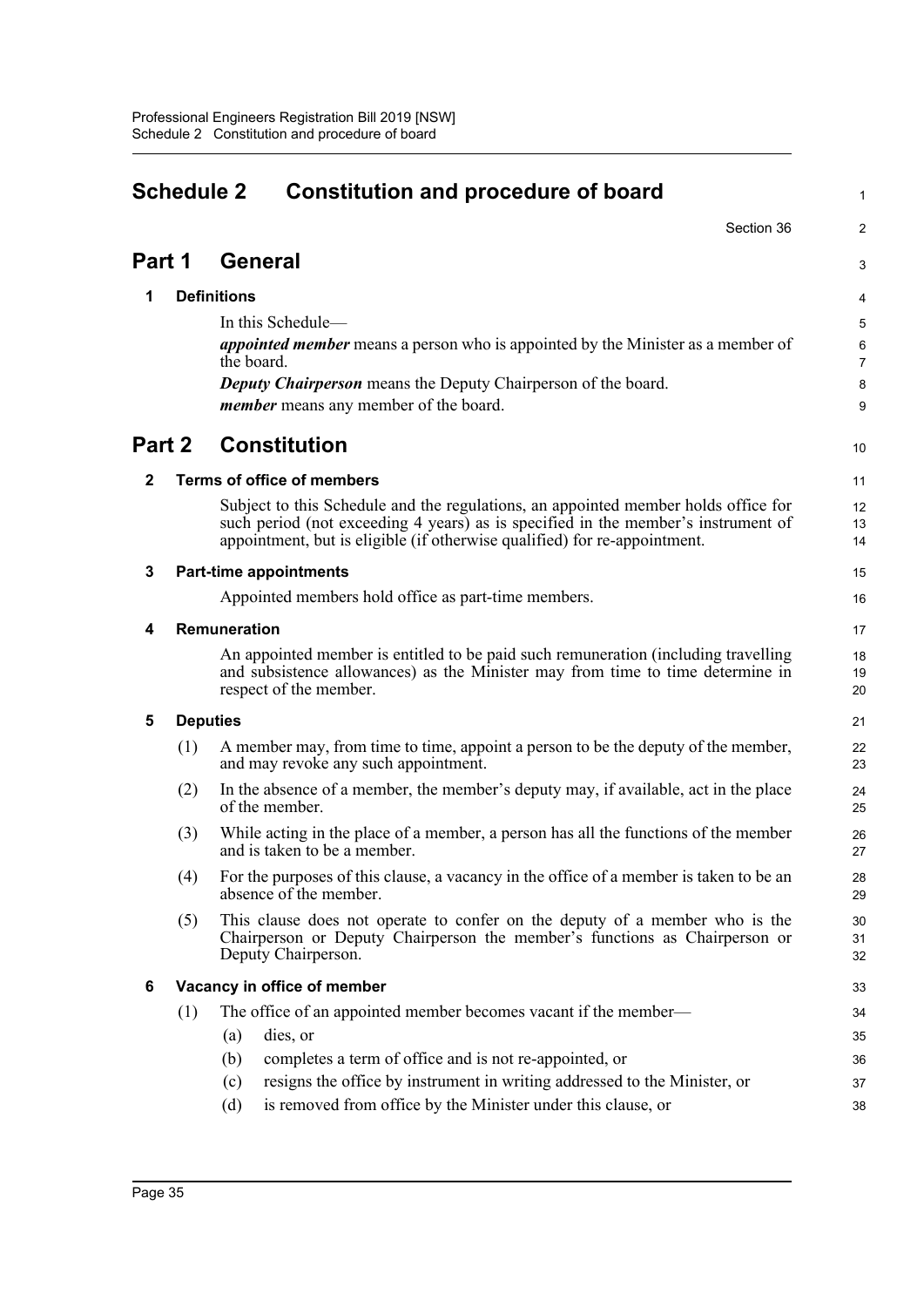|   |                                                  | (e)                                                                                                                                                                                                                                                   | is absent from 3 consecutive meetings of the board of which reasonable notice<br>has been given to the member personally or by post, except on leave granted<br>by the Minister or unless the member is excused by the Minister for having<br>been absent from those meetings, or | 1<br>$\overline{\mathbf{c}}$<br>3<br>4 |  |  |  |  |  |
|---|--------------------------------------------------|-------------------------------------------------------------------------------------------------------------------------------------------------------------------------------------------------------------------------------------------------------|-----------------------------------------------------------------------------------------------------------------------------------------------------------------------------------------------------------------------------------------------------------------------------------|----------------------------------------|--|--|--|--|--|
|   |                                                  | (f)                                                                                                                                                                                                                                                   | becomes bankrupt, applies to take the benefit of any law for the relief of<br>bankrupt or insolvent debtors, compounds with his or her creditors or makes<br>an assignment of his or her remuneration for their benefit, or                                                       | 5<br>6<br>7                            |  |  |  |  |  |
|   |                                                  | (g)                                                                                                                                                                                                                                                   | becomes a mentally incapacitated person, or                                                                                                                                                                                                                                       | 8                                      |  |  |  |  |  |
|   |                                                  | (h)                                                                                                                                                                                                                                                   | is convicted in New South Wales of an offence that is punishable by<br>imprisonment for 12 months or more or is convicted elsewhere than in New<br>South Wales of an offence that, if committed in New South Wales, would be<br>an offence so punishable.                         | 9<br>10<br>11<br>12                    |  |  |  |  |  |
|   | (2)                                              |                                                                                                                                                                                                                                                       | The Minister may remove an appointed member from office at any time.                                                                                                                                                                                                              | 13                                     |  |  |  |  |  |
| 7 | Filling of vacancy in office of appointed member |                                                                                                                                                                                                                                                       |                                                                                                                                                                                                                                                                                   |                                        |  |  |  |  |  |
|   |                                                  | If the office of any appointed member becomes vacant, a person is, subject to this Act<br>and the regulations, to be appointed to fill the vacancy.                                                                                                   |                                                                                                                                                                                                                                                                                   |                                        |  |  |  |  |  |
| 8 |                                                  |                                                                                                                                                                                                                                                       | <b>Chairperson and Deputy Chairperson</b>                                                                                                                                                                                                                                         | 17                                     |  |  |  |  |  |
|   | (1)                                              |                                                                                                                                                                                                                                                       | The Chairperson or Deputy Chairperson vacates office as Chairperson or Deputy<br>Chairperson if he or she-                                                                                                                                                                        | 18<br>19                               |  |  |  |  |  |
|   |                                                  | (a)                                                                                                                                                                                                                                                   | is removed from that office by the Minister under this clause, or                                                                                                                                                                                                                 | 20                                     |  |  |  |  |  |
|   |                                                  | (b)                                                                                                                                                                                                                                                   | resigns that office by instrument in writing addressed to the Minister, or                                                                                                                                                                                                        | 21                                     |  |  |  |  |  |
|   |                                                  | (c)                                                                                                                                                                                                                                                   | ceases to be a member of the board.                                                                                                                                                                                                                                               | 22                                     |  |  |  |  |  |
|   | (2)                                              | The Minister may at any time remove the Chairperson or Deputy Chairperson from<br>office as Chairperson or Deputy Chairperson.                                                                                                                        |                                                                                                                                                                                                                                                                                   |                                        |  |  |  |  |  |
| 9 | <b>Disclosure of pecuniary interests</b>         |                                                                                                                                                                                                                                                       |                                                                                                                                                                                                                                                                                   |                                        |  |  |  |  |  |
|   | (1)                                              | $If$ —                                                                                                                                                                                                                                                |                                                                                                                                                                                                                                                                                   | 26                                     |  |  |  |  |  |
|   |                                                  | (a)                                                                                                                                                                                                                                                   | a member has a direct or indirect pecuniary interest in a matter being<br>considered or about to be considered at a meeting of the board, and                                                                                                                                     | 27<br>28                               |  |  |  |  |  |
|   |                                                  | (b)                                                                                                                                                                                                                                                   | the interest appears to raise a conflict with the proper performance of the<br>member's duties in relation to the consideration of the matter,                                                                                                                                    | 29<br>30                               |  |  |  |  |  |
|   |                                                  |                                                                                                                                                                                                                                                       | the member must, as soon as possible after the relevant facts have come to the<br>member's knowledge, disclose the nature of the interest at a meeting of the board.                                                                                                              | 31<br>32                               |  |  |  |  |  |
|   | (2)                                              |                                                                                                                                                                                                                                                       | A disclosure by a member at a meeting of the board that the member—                                                                                                                                                                                                               | 33                                     |  |  |  |  |  |
|   |                                                  | (a)                                                                                                                                                                                                                                                   | is a member, or is in the employment, of a specified company or other body, or                                                                                                                                                                                                    | 34                                     |  |  |  |  |  |
|   |                                                  | (b)                                                                                                                                                                                                                                                   | is a partner, or is in the employment, of a specified person, or                                                                                                                                                                                                                  | 35                                     |  |  |  |  |  |
|   |                                                  | (c)                                                                                                                                                                                                                                                   | has some other specified interest relating to a specified company or other body<br>or to a specified person,                                                                                                                                                                      | 36<br>37                               |  |  |  |  |  |
|   |                                                  |                                                                                                                                                                                                                                                       | is a sufficient disclosure of the nature of the interest in any matter relating to that<br>company or other body or to that person that may arise after the date of the disclosure<br>and that is required to be disclosed under subclause (1).                                   | 38<br>39<br>40                         |  |  |  |  |  |
|   | (3)                                              | Particulars of any disclosure made under this clause must be recorded by the board<br>in a book kept for the purpose and that book must be open at all reasonable hours to<br>inspection by any person on payment of the fee determined by the board. |                                                                                                                                                                                                                                                                                   |                                        |  |  |  |  |  |
|   | (4)                                              | After a member has disclosed the nature of an interest in any matter, the member<br>must not, unless the Minister or the board otherwise determines—                                                                                                  |                                                                                                                                                                                                                                                                                   |                                        |  |  |  |  |  |
|   |                                                  |                                                                                                                                                                                                                                                       |                                                                                                                                                                                                                                                                                   |                                        |  |  |  |  |  |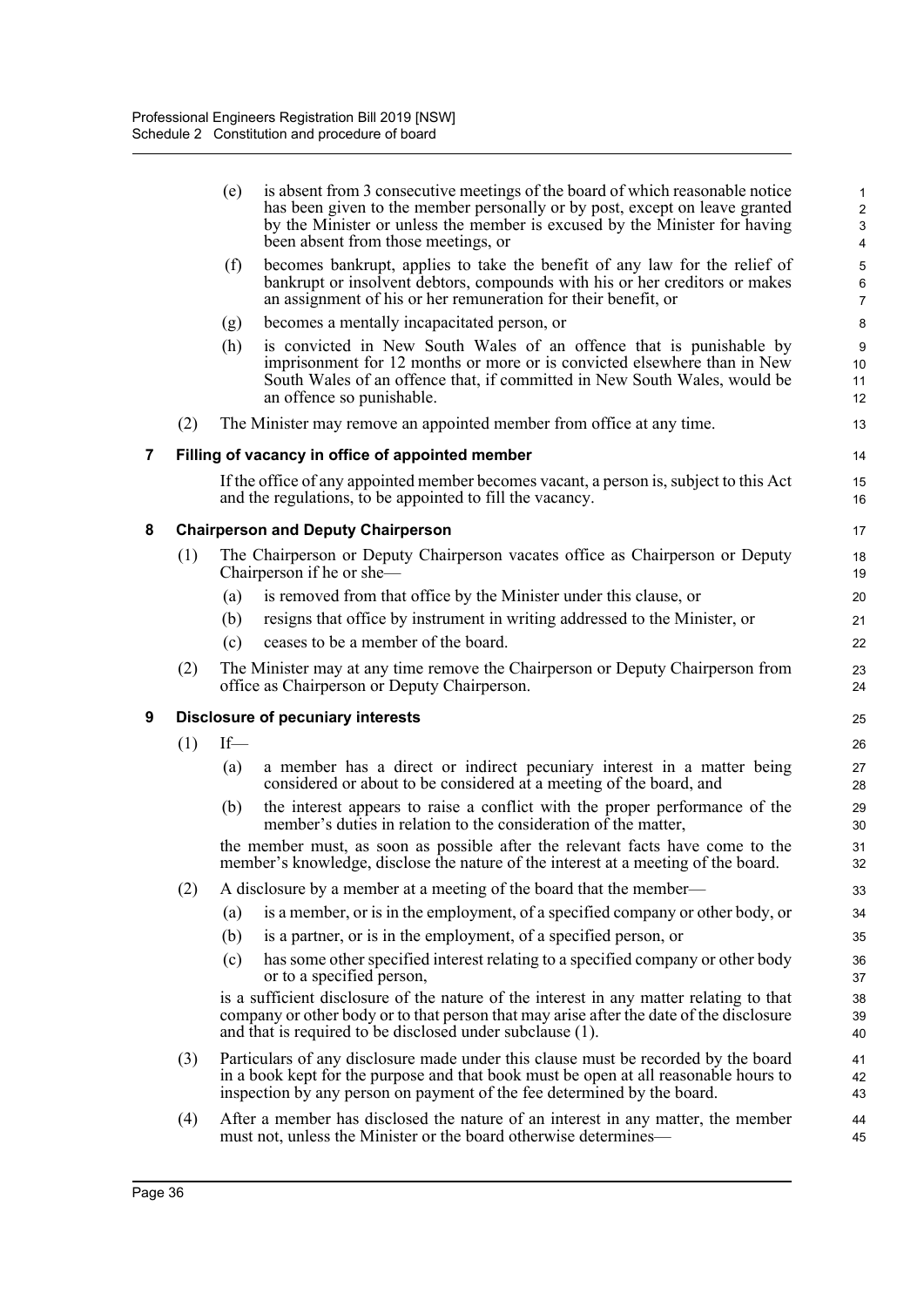|        |        | (a)                                                                                                                                                                                                      | be present during any deliberation of the board with respect to the matter, or                                                                                                                                                                                                                                                                                                  | $\mathbf{1}$               |  |  |  |
|--------|--------|----------------------------------------------------------------------------------------------------------------------------------------------------------------------------------------------------------|---------------------------------------------------------------------------------------------------------------------------------------------------------------------------------------------------------------------------------------------------------------------------------------------------------------------------------------------------------------------------------|----------------------------|--|--|--|
|        |        | (b)                                                                                                                                                                                                      | take part in any decision of the board with respect to the matter.                                                                                                                                                                                                                                                                                                              | $\overline{c}$             |  |  |  |
|        | (5)    | For the purposes of the making of a determination by the board under subclause (4),<br>a member who has a direct or indirect pecuniary interest in a matter to which the<br>disclosure relates must not- |                                                                                                                                                                                                                                                                                                                                                                                 |                            |  |  |  |
|        |        | (a)                                                                                                                                                                                                      | be present during any deliberation of the board for the purpose of making the<br>determination, or                                                                                                                                                                                                                                                                              | 6<br>$\overline{7}$        |  |  |  |
|        |        | (b)                                                                                                                                                                                                      | take part in the making by the board of the determination.                                                                                                                                                                                                                                                                                                                      | 8                          |  |  |  |
|        | (6)    |                                                                                                                                                                                                          | A contravention of this clause does not invalidate any decision of the board.                                                                                                                                                                                                                                                                                                   | 9                          |  |  |  |
|        | (7)    |                                                                                                                                                                                                          | This clause applies to a member of a committee of the board and the committee in<br>the same way as it applies to a member of the board and the board.                                                                                                                                                                                                                          | 10<br>11                   |  |  |  |
| 10     |        |                                                                                                                                                                                                          | <b>Effect of certain other Acts</b>                                                                                                                                                                                                                                                                                                                                             | 12                         |  |  |  |
|        | (1)    |                                                                                                                                                                                                          | The provisions of the <i>Government Sector Employment Act 2013</i> relating to the<br>employment of Public Service employees do not apply to an appointed member.                                                                                                                                                                                                               | 13<br>14                   |  |  |  |
|        | (2)    |                                                                                                                                                                                                          | If by or under any Act provision is made—                                                                                                                                                                                                                                                                                                                                       | 15                         |  |  |  |
|        |        | (a)                                                                                                                                                                                                      | requiring a person who is the holder of a specified office to devote the whole<br>of his or her time to the duties of that office, or                                                                                                                                                                                                                                           | 16<br>17                   |  |  |  |
|        |        | (b)                                                                                                                                                                                                      | prohibiting the person from engaging in employment outside the duties of that<br>office,                                                                                                                                                                                                                                                                                        | 18<br>19                   |  |  |  |
|        |        |                                                                                                                                                                                                          | the provision does not operate to disqualify the person from holding that office and<br>also the office of an appointed member or from accepting and retaining any<br>remuneration payable to the person under this Act as a member.                                                                                                                                            | 20<br>21<br>22             |  |  |  |
| 11     |        |                                                                                                                                                                                                          | <b>Personal liability</b>                                                                                                                                                                                                                                                                                                                                                       | 23                         |  |  |  |
|        |        |                                                                                                                                                                                                          | A matter or thing done or omitted to be done by the board, a member of the board or<br>a person acting under the direction of the board does not, if the matter or thing was<br>done or omitted to be done in good faith for the purpose of executing this or any other<br>Act, subject a member or a person so acting personally to any action, liability, claim<br>or demand. | 24<br>25<br>26<br>27<br>28 |  |  |  |
| Part 3 |        |                                                                                                                                                                                                          | <b>Procedure</b>                                                                                                                                                                                                                                                                                                                                                                | 29                         |  |  |  |
| 12     |        | <b>General procedure</b>                                                                                                                                                                                 |                                                                                                                                                                                                                                                                                                                                                                                 |                            |  |  |  |
|        |        | the board.                                                                                                                                                                                               | The procedure for the calling of meetings of the board and for the conduct of business<br>at those meetings is, subject to this Act and the regulations, to be as determined by                                                                                                                                                                                                 | 31<br>32<br>33             |  |  |  |
| 13     | Quorum |                                                                                                                                                                                                          |                                                                                                                                                                                                                                                                                                                                                                                 |                            |  |  |  |
|        |        | being.                                                                                                                                                                                                   | The quorum for a meeting of the board is a majority of its members for the time                                                                                                                                                                                                                                                                                                 | 35<br>36                   |  |  |  |
| 14     |        | <b>Presiding member</b>                                                                                                                                                                                  |                                                                                                                                                                                                                                                                                                                                                                                 |                            |  |  |  |
|        | (1)    |                                                                                                                                                                                                          | The Chairperson (or, in the absence of the Chairperson, the Deputy Chairperson, or<br>in the absence of both the Chairperson and the Deputy Chairperson, a person elected<br>by the members of the board who are present at a meeting of the board) is to preside<br>at a meeting of the board.                                                                                 | 38<br>39<br>40<br>41       |  |  |  |
|        |        |                                                                                                                                                                                                          |                                                                                                                                                                                                                                                                                                                                                                                 |                            |  |  |  |
|        | (2)    |                                                                                                                                                                                                          | The presiding member has a deliberative vote and, in the event of an equality of<br>votes, has a second or casting vote.                                                                                                                                                                                                                                                        | 42<br>43                   |  |  |  |